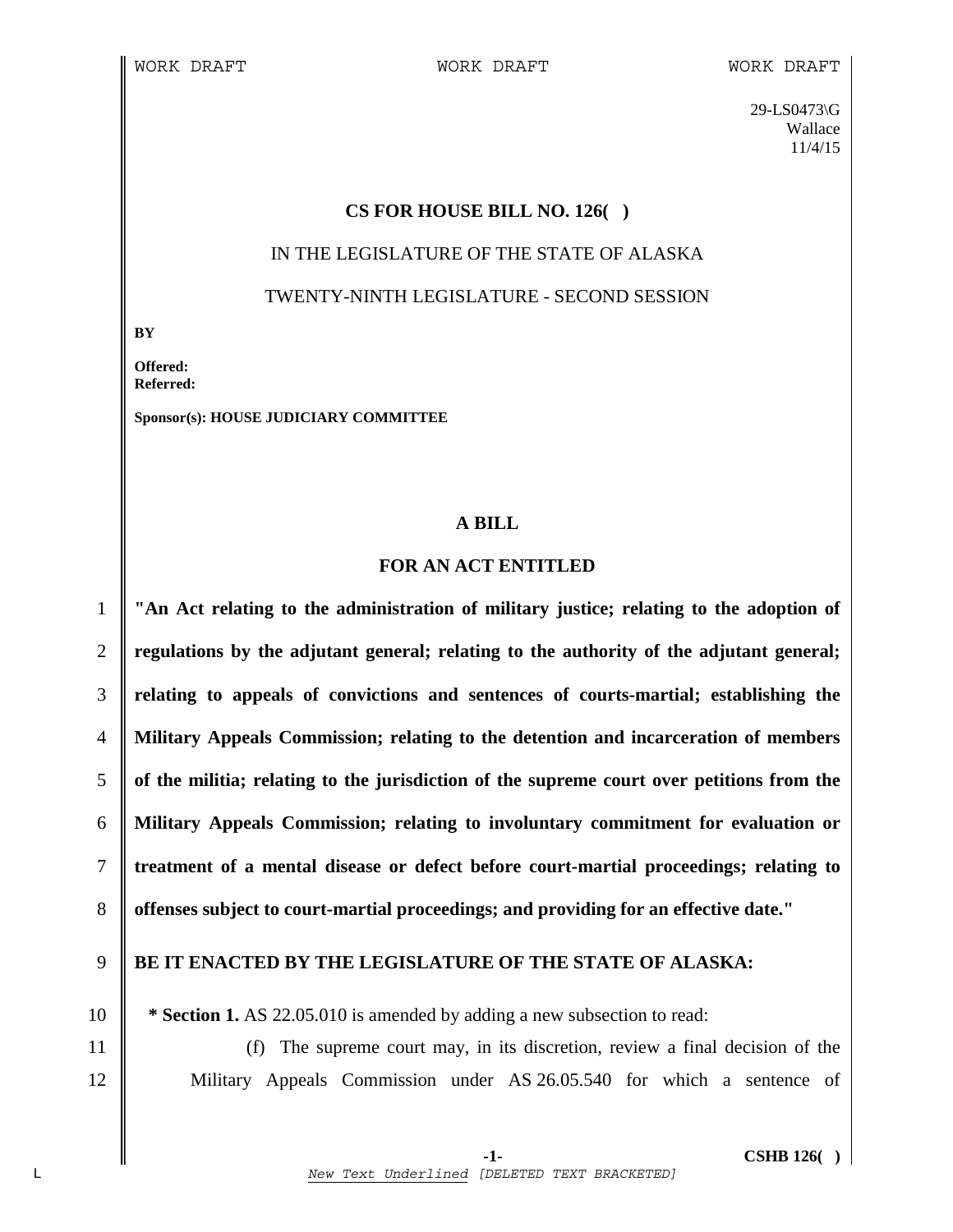1 confinement is imposed, the right to appeal to the Military Appeals Commission under 2 AS 26.05.525 or 26.05.538 has been exhausted, and a petition for review is filed under  $3 \parallel$  AS 26.05.540.

4 **\* Sec. 2.** AS 26.05.140(a) is amended to read:

5 (a) Members of the militia ordered into active service for the state by order of 6 the governor are not liable civilly [OR CRIMINALLY] for any act done by them in 7 their official capacity while in this such service. If a suit is commenced in a court 8 against an officer or enlisted person of the militia as a result of an act done by the 9 officer or enlisted person in an official capacity while in active service, the defendant 10 may require the person instituting the suit to give security for the payment of costs. If 11 judgment is for the defendant, treble costs shall be assessed against the plaintiff. The 12 defendant in the action shall be defended by the attorney general at the expense of the 13 State but the defendant may employ private counsel. **Nothing in this subsection** 14 **applies to a proceeding or action brought under this chapter or the code of**  15 **military justice.**

16 **\*** Sec. 3. AS 26.05.228(b) is amended to read:

17 (b) All income of the fund and all disbursements made by the fund shall be 18 credited or charged, whichever is appropriate, to the following accounts:

19 (1) an individual account for each retired member of the system that 20 **The EX** records the benefits paid under this system to the member or surviving beneficiary;

21 **21** (2) a separate account for the Department of Military and Veterans' 22 Affairs' contribution to fund the system based on the actuarial requirements of the 23 System as established by the commissioner of administration under **AS 26.05.222** -24 **26.05.229** [THIS CHAPTER];

25 (3) an expense account for the system; this account is charged with all 26 disbursements representing administrative expenses incurred by the system; 27 **expenditures from this account are included in the governor's budget for each fiscal** 28 vear.

29 **\* Sec. 4.** AS 26.05 is amended by adding new sections to read:

30 **Article 2. Code of Military Justice.**

31 **Sec. 26.05.380. Regulations; adopting military justice procedures and**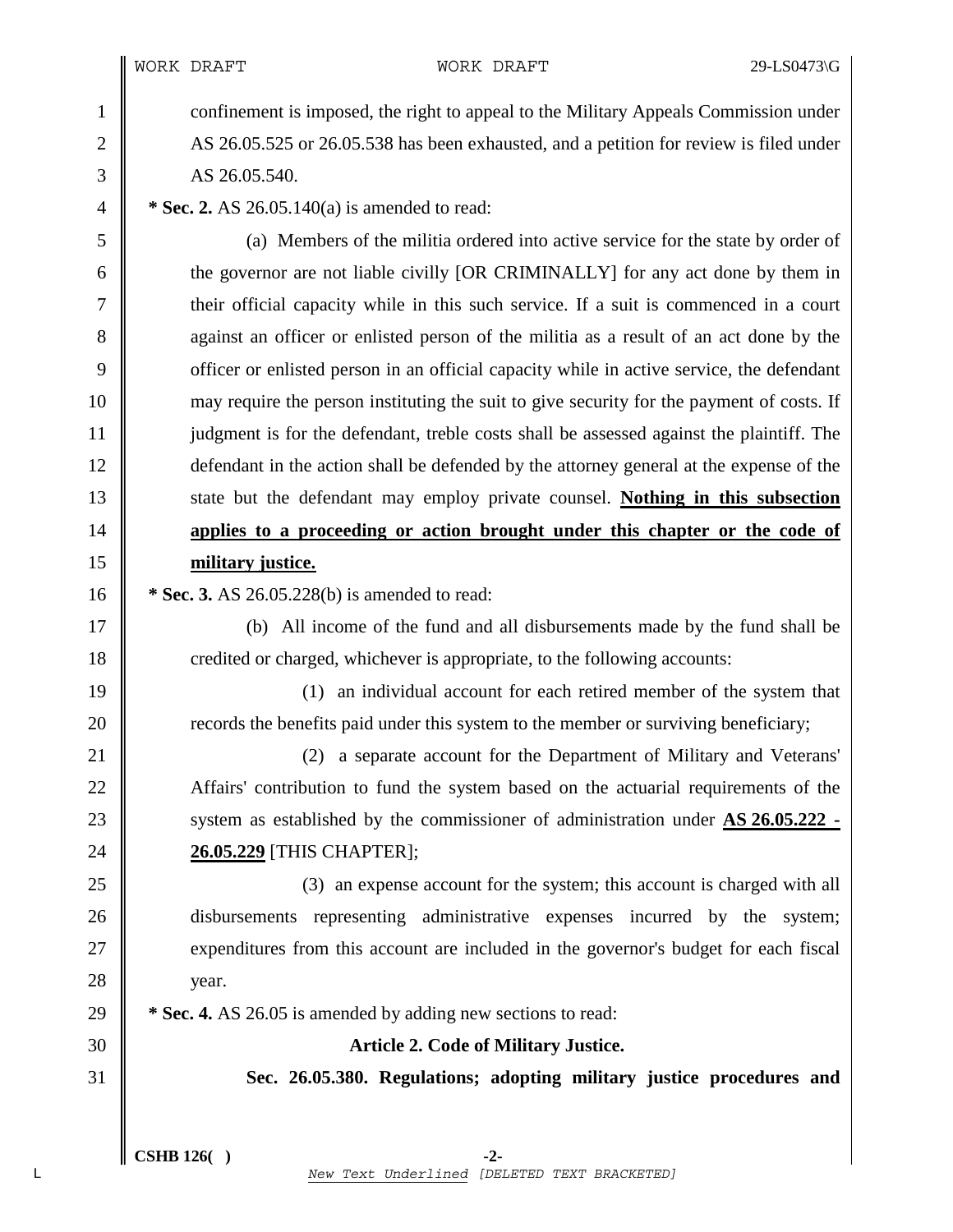1 **nonjudicial punishment.** (a) The adjutant general shall adopt regulations consistent 2 with this chapter for members of the militia. The regulations must be approved by the 3 governor.

4 (b) The regulations adopted under this section must

5 (1) provide for nonjudicial punishment; the regulations for nonjudicial 6 punishment may not provide for confinement or separation from military service;

7 (2) as the adjutant general and the governor consider practicable, apply 8 the principles of law and the rules of evidence and procedure governing military 9 criminal cases in the courts of the armed forces of the United States, but may not be 10 contrary to or inconsistent with this chapter or the applicable Alaska Rules of 11 | Evidence;

12 (3) include rules of pretrial, trial, and post-trial procedure, including 13 methods of proof, for cases before courts-martial and courts of inquiry.

14 (c) The regulations adopted under this section are exempt from AS 44.62 15 | (Administrative Procedure Act).

16 **Sec. 26.05.400. Statement of policy on military justice**. Courts-martial have 17 primary jurisdiction over offenses under this chapter, except when an act or omission 18 violates both this chapter and local criminal law, foreign or domestic. In that case, a 19 court-martial may be initiated only after a civilian authority has declined to prosecute 20 **or** dismissed the charge, provided jeopardy has not attached. Jurisdiction over 21 attempted crimes, conspiracy crimes, solicitation, and accessory crimes must be 22 determined by the underlying offense. These jurisdictional requirements do not apply 23 **to nonjudicial punishment or administrative action taken by military authorities.** 

24 **Sec. 26.05.403. Persons subject to military courts; jurisdiction.** The code of 25 military justice applies to a member of the militia at all times, except when a member 26 **o** of the militia is

27 || (1) in active federal service under 10 U.S.C. (Armed Forces); or

28 (2) outside the state and not in active duty status.

29 **Sec. 26.05.405. Jurisdiction to try certain personnel.** (a) A person 30 discharged from the militia of the state who is later charged with having fraudulently 31 **obtained a discharge is subject to trial by court-martial on that charge and is, after**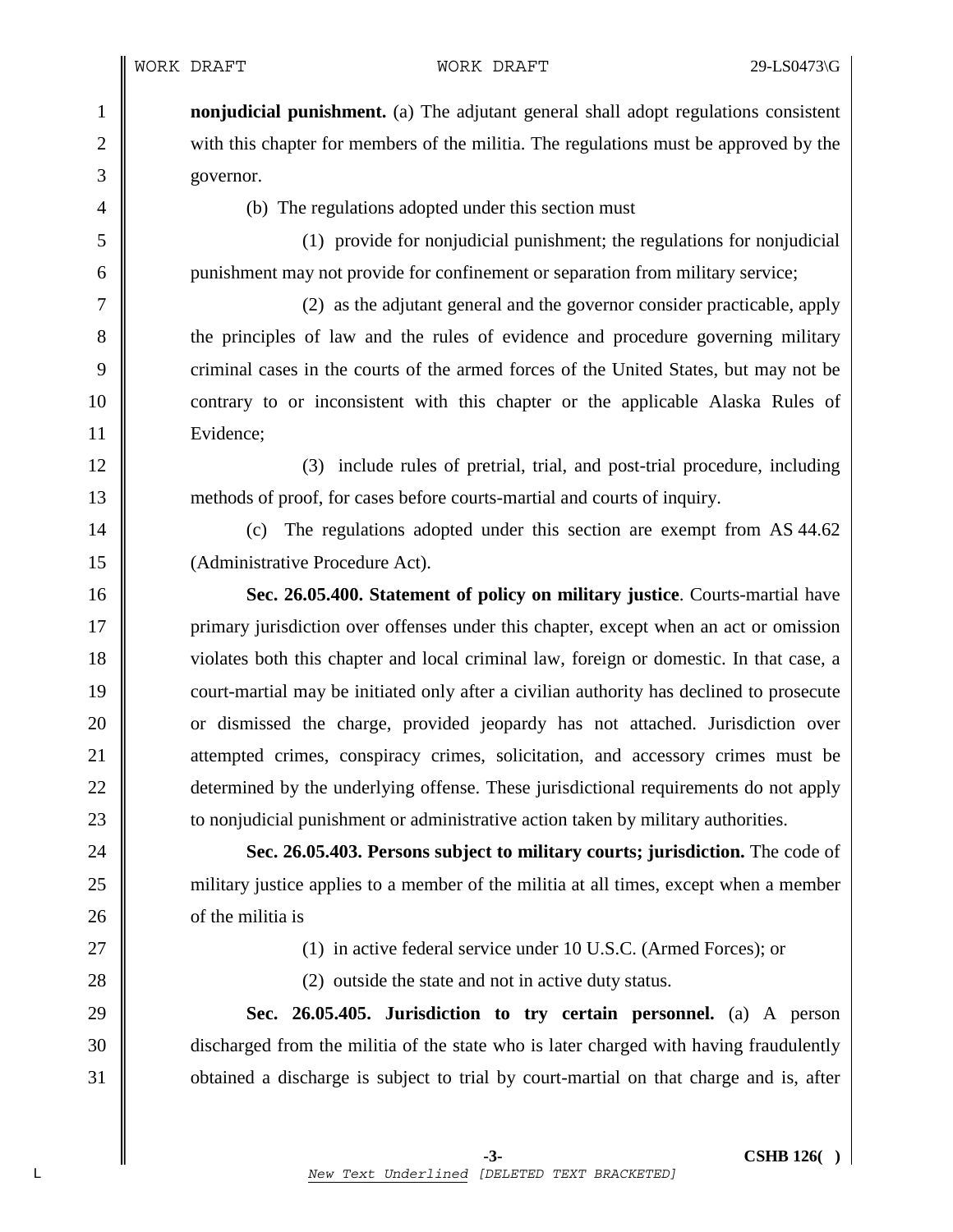1 apprehension, subject to the code of military justice while in custody under the 2 direction of the militia of the state for the trial. Upon conviction of the charge, the 3 person is subject to trial by court-martial for an offense under this chapter that is 4 **committed before the fraudulent discharge.** 

5 (b) A person who has deserted from the militia of the state may not be relieved 6 from amenability to jurisdiction under the code of military justice by virtue of a 7 Separation from a later period of service.

8 **Sec. 26.05.408. Territorial applicability.** (a) The code of military justice 9 9 applies to a member of the militia accused of or charged with an offense under this 10 chapter that is committed outside the state if the member is in active state service 11 under this chapter and is serving outside the state at the time the offense is committed.

12 (b) Courts-martial may be convened and held in units of the militia of the state 13 while those units are serving outside the state with the same jurisdiction and powers 14 granted under the code of military justice as if the proceedings were held inside the 15 state. Offenses under this chapter committed by members of the militia outside the 16 state may be tried and punished either inside or outside the state.

17 **Sec. 26.05.410. Judge advocates.** (a) The senior force judge advocate of each 18 force of militia of the state, or the delegate of the senior force judge advocate, shall 19 make frequent inspections in the field in supervision of the administration of military 20 **justice in the force.** 

21 (b) A convening authority shall communicate directly with the authority's 22 judge advocates in matters relating to the administration of military justice. The judge 23 advocate of a command is entitled to communicate directly with the judge advocate of 24 **a** superior or subordinate command or with the State Judge Advocate.

25 (c) A person who has acted as member, military judge, trial counsel, defense 26 counsel, or investigating officer, or who has been a witness in a case may not later act 27 **a** a judge advocate to an authority reviewing the same case.

28 (d) A person may not serve as a judge advocate under the code of military 29 justice unless the person is a commissioned officer of the organized militia of a state 30 or of an active or reserve component of the armed forces or another uniformed service 31 of the United States, is a member in good standing of the bar of the highest court of a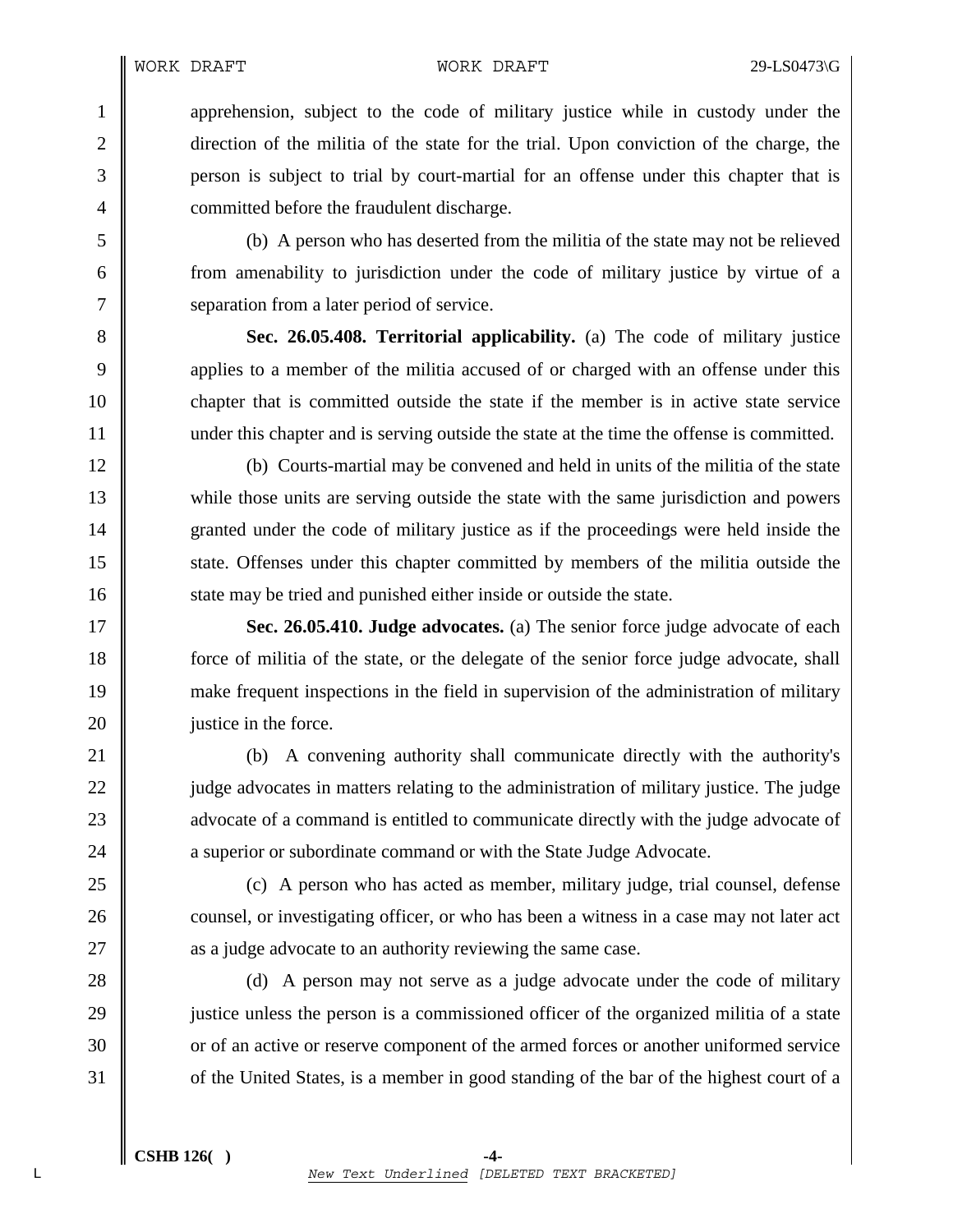1 state, and is

2 (1) certified or designated as a judge advocate in the Judge Advocate 3 General's Corps of the United States Army, Air Force, Navy, or the Marine Corps or 4 designated as a law specialist as an officer of the United States Coast Guard, or a 5 reserve component of one of them; or

6 (2) certified as a nonfederally recognized judge advocate, under the 7 code of military justice, by the senior judge advocate of the commander of the force in 8 the component of the militia of the state of which the accused is a member, as 9 competent to perform the military justice duties required by the code of military 10 ustice; if a judge advocate is not available, the certification may be made by the 11 senior judge advocate of the commander of another force in the militia of the state, as 12 **the convening authority directs.** 

13 **Sec. 26.05.420. Apprehension.** (a) A member of the militia or a person 14 authorized under 10 U.S.C. 801 - 946 or the code of military justice to apprehend 15 persons subject to the code of military justice, a marshal of a court-martial, and a 16 **peace officer or civil officer having authority to apprehend offenders under the laws of** 17 the United States or of a state may apprehend a person subject to the code of military 18 justice upon probable cause that an offense under this chapter has been committed and 19 **that the person apprehended committed the offense.** 

20 (b) Commissioned officers, warrant officers, petty officers, and 21 noncommissioned officers have authority to suppress disorder or mutual combat 22 **a** among members of the militia and to apprehend a person who participates in the 23 **disorder or mutual combat.** 

24 **(c)** If an offender is apprehended outside the state, the offender's return to the 25 area must be in accordance with applicable extradition procedures, if any, or by 26 **c** reciprocal agreement.

27 (d) A person authorized by this section to apprehend, restrain, or confine 28 **persons subject to the code of military justice may not require payment of a fee for** 29 apprehending, restraining, or confining a person except as otherwise provided by law.

30 **Sec. 26.05.423. Imposition of restraint.** (a) An enlisted member of the militia 31 may be arrested or confined by an oral or written order issued by a commissioned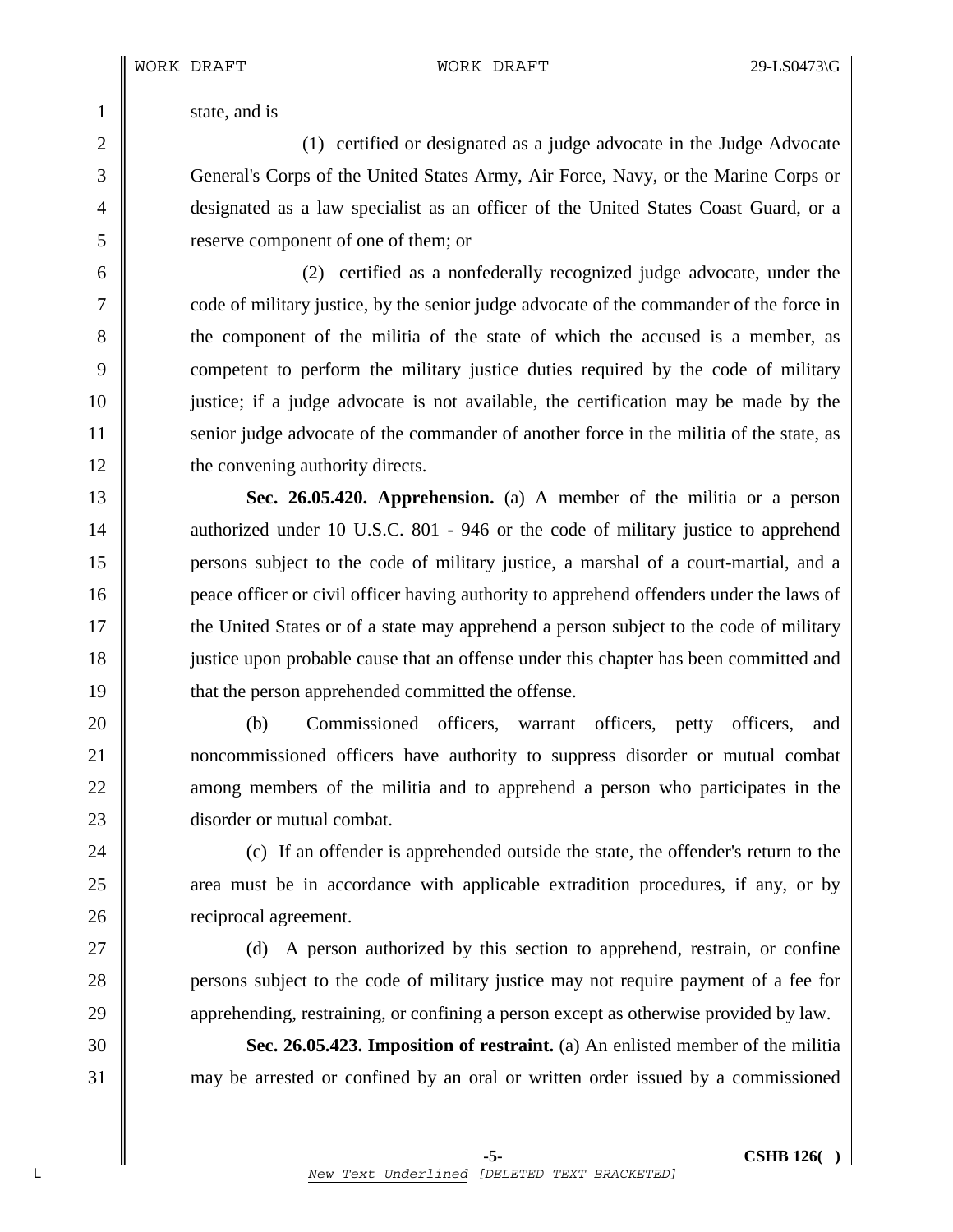1 officer or another member of the militia of the state acting at the commissioned 2 cofficer's direction. A commanding officer may authorize warrant officers, petty 3 **officers**, or noncommissioned officers to order enlisted members of the commanding 4 officer's command or subject to the commanding officer's authority into arrest or 5 confinement.

6 (b) A commissioned or warrant officer may be arrested or confined only by a 7 commanding officer who has authority over the commissioned or warrant officer. The 8 commanding officer shall deliver the order orally or in writing, in person or by another 9 commissioned officer. A commanding officer may not delegate the authority granted 10 **i** in this subsection.

11 (c) A person may not be arrested or confined unless the officer issuing the 12 corder for arrest or confinement has probable cause to believe that an offense under this 13 chapter has been committed and that the person has committed the offense.

14 (d) This section does not limit the authority of persons authorized to 15 apprehend offenders to secure the custody of an alleged offender until proper authority 16 may be notified.

17 **Sec. 26.05.425. Restraint of persons charged with offenses.** (a) Except as 18 provided in (b) of this section, a person charged with an offense under this chapter 19 may be arrested or confined as circumstances may require. A person arrested or 20 confined before trial is entitled to prompt notice of the offense of which the person is 21 accused.

22 (b) A person subject to the code of military justice who is charged with a 23 minor offense normally tried by a summary court-martial or subject to nonjudicial 24 punishment under the code of military justice may not be placed in confinement.

25 (c) When a person subject to the code of military justice is placed in 26 confinement before summary court-martial or nonjudicial punishment, the person shall 27 be conditionally released pending disposition of the charges.

28 **Sec. 26.05.428. Place of confinement; reports and receiving of prisoners.**  29  $\parallel$  (a) A person confined as a prisoner under the code of military justice shall be confined 30 **i** in a civilian or military confinement facility.

31 (b) Unless otherwise authorized by law, a person authorized to receive a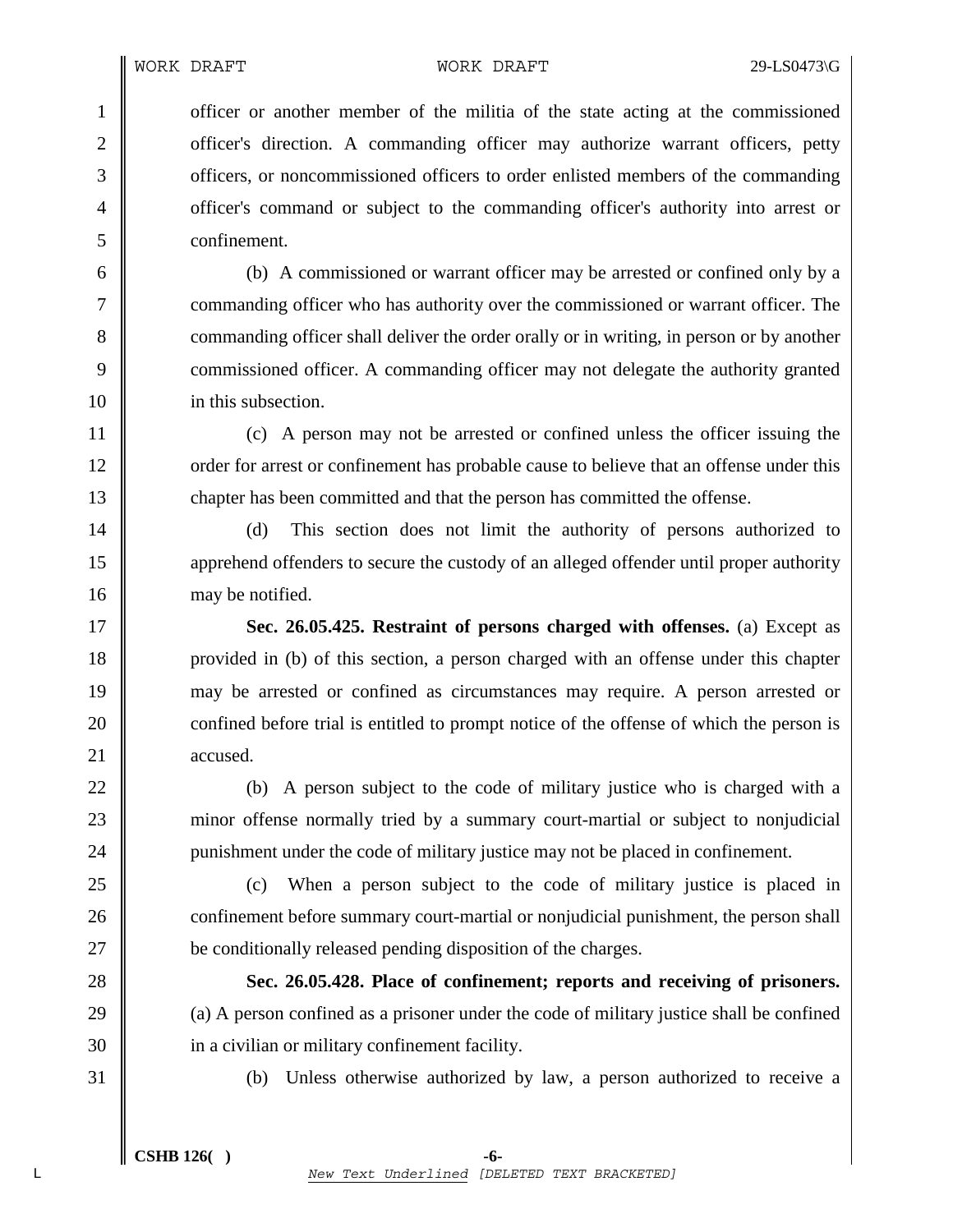1 prisoner under (a) of this section may not refuse to receive or keep the prisoner 2 committed to the person's charge by a commissioned officer of the militia of the state 3 if the officer furnishes the person with a statement signed by the officer identifying the 4 **o** offense charged against the prisoner.

5 (c) A person authorized to receive a prisoner under (a) of this section shall, 6 within 24 hours after receiving the statement of commitment under (b) of this section, 7 compared T or as soon as the person is relieved from guard, report to the commanding officer of 8 the prisoner the name of the prisoner, the offense charged against the prisoner, and the 9 name of the person who ordered or authorized the commitment.

10 **Sec. 26.05.430. Delivery of offenders to a civil authority.** (a) A person 11 accused of a criminal offense against a civil authority may be delivered, upon request, 12 **lack** to a civil authority for trial or confinement.

13 (b) When a sentence imposed in a court-martial proceeding under the code of 14 military justice is interrupted by the delivery of the offender to a civil authority under 15 this section, and the offender is later convicted and sentenced by the civil authority, 16 competent military authority shall request the civil authority to return the offender to 17 the custody of the military authority for completion of the sentence imposed by court-18 | martial.

19 (c) The adjutant general, with the approval of the governor, may enter into an 20 **agreement with a civil authority to ensure the return of an offender under this section.** 

21 **Sec. 26.05.433. Courts-martial classified.** The military courts for the militia 22 of the state are

23 (1) a general court-martial, consisting of

24 || (A) a military judge, not fewer than five members, and not 25 **f**ewer than one alternate member; or

26 (B) only a military judge, if, before the court is assembled, the 27 || accused, knowing the identity of the military judge and after consultation with 28 defense counsel, requests orally on the record or in writing a court composed  $29 \parallel$  of only a military judge and the military judge approves;

30 (2) a special court-martial, consisting of

 $31 \parallel$  (A) a military judge, not fewer than three members, and not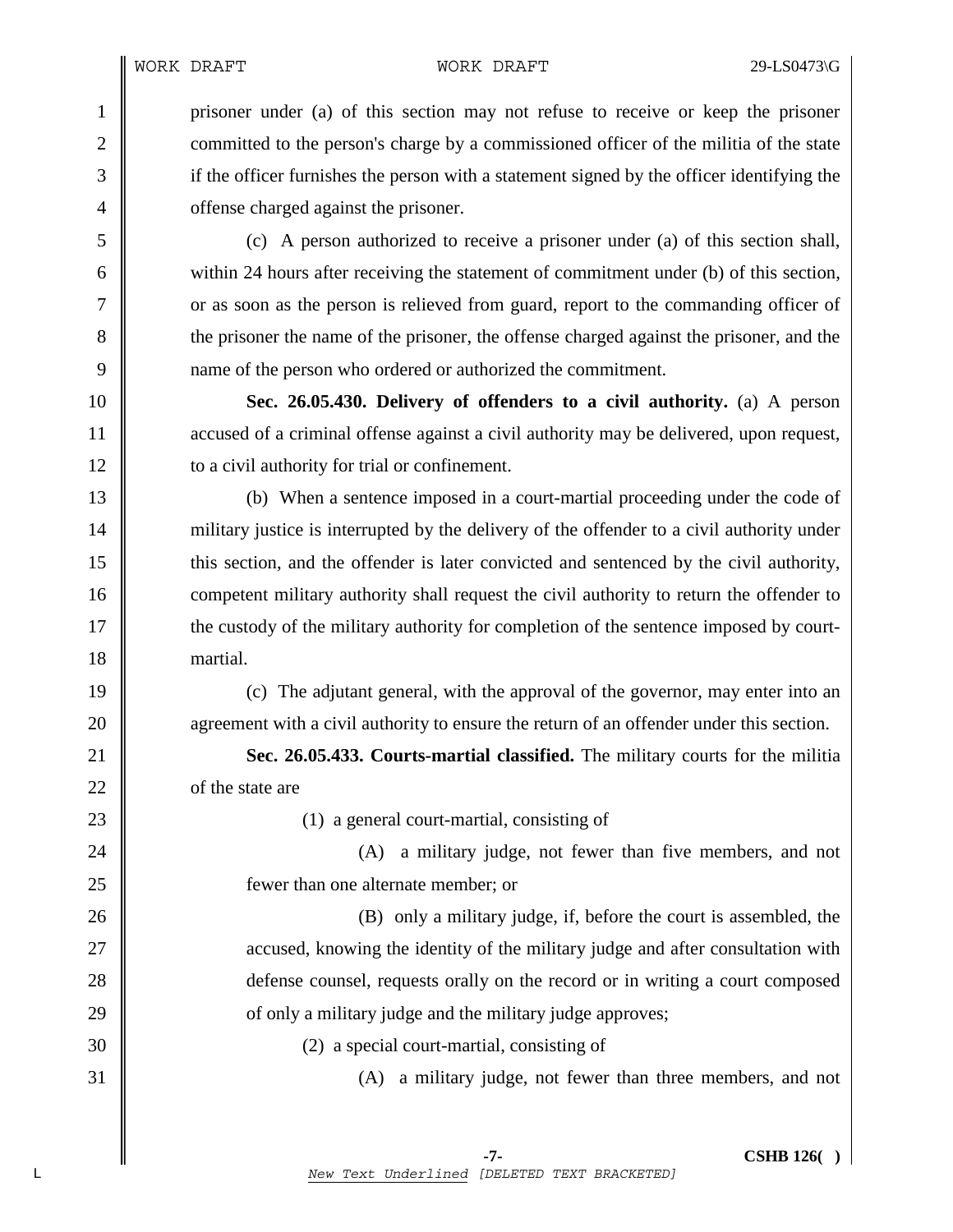1 fewer than one alternate member; or

2 (B) only a military judge, if one has been detailed to the court,  $3 \parallel$  and the accused so requests under the conditions prescribed in (1)(B) of this 4 || section; and

5 (3) a summary court-martial, consisting of one commissioned officer.

6 **Sec. 26.05.435. Jurisdiction of courts-martial in general.** Each force of the 7 militia of the state in active military service has court-martial jurisdiction over all 8 members of the militia. The exercise of jurisdiction by one force over personnel of 9 another force must be in accordance with the code of military justice.

10 **Sec. 26.05.438. Jurisdiction of a general court-martial.** Subject to 11 AS 26.05.435, a general court-martial has jurisdiction to try a member of the militia 12 for an offense under this chapter and may impose a punishment not forbidden by the 13 **code of military justice.** 

14 **Sec. 26.05.440. Jurisdiction of a special court-martial.** Subject to 15 AS 26.05.435, a special court-martial has jurisdiction to try a member of the militia for 16 an offense under this chapter and may impose a punishment not forbidden by the code 17 **or** of military justice, other than dishonorable discharge, dismissal, confinement for more 18 than one year, forfeiture of pay exceeding two-thirds pay a month, or forfeiture of pay 19 **for more than one year.** 

20 **Sec. 26.05.443. Jurisdiction of a summary court-martial.** (a) Subject to 21 AS 26.05.435, a summary court-martial has jurisdiction to try a member of the militia 22 except officers, cadets, candidates, and midshipmen for an offense under this chapter.

23 (b) A person over whom a summary court-martial has jurisdiction may not be 24 **brought to trial before a summary court-martial if the person objects.** 

25 (c) If a person accused of an offense under this chapter objects to a summary 26 court-martial under (b) of this section, the person may be ordered tried by special or 27 **general court-martial, as appropriate.** 

28 (d) A summary court-martial may, under the limitations as the governor may 29 prescribe, impose a punishment not forbidden by the code of military justice, other 30  $\parallel$  than dismissal, dishonorable or bad-conduct discharge, confinement for more than one 31 month, restriction to specified limits for more than two months, or forfeiture of more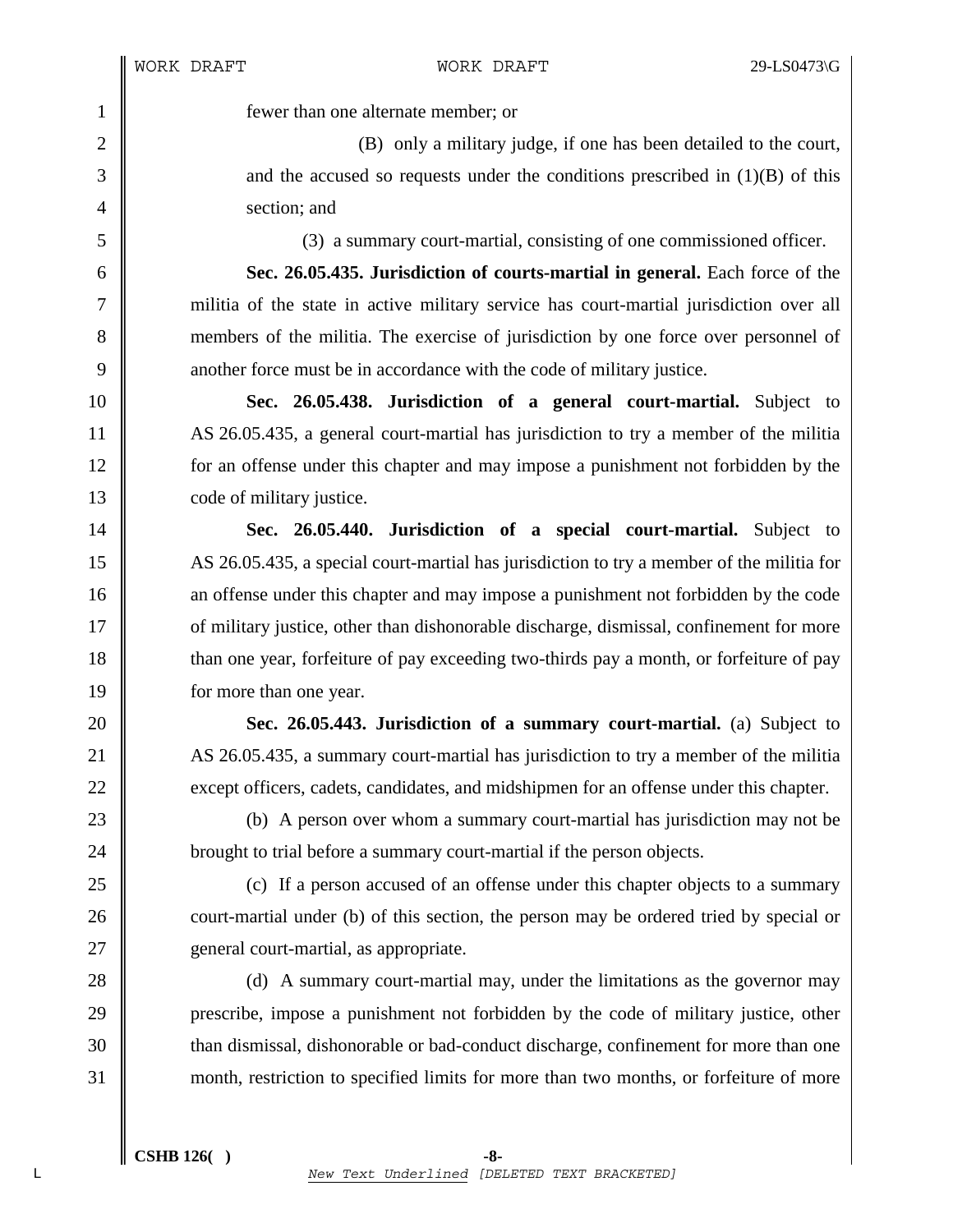1  $\parallel$  than two-thirds of one month's pay.

2 **Sec. 26.05.444. Grand jury requirement**. (a) A general court-martial in 3 which confinement of more than one year is sought may not be convened until a grand 4 jury of the state has returned a true bill indicating that there is probable cause to 5 believe that the accused member of the militia committed the offense or offenses at 6 issue.

7 (b) The general court-martial convening authority shall designate one or more 8 judge advocates to represent the authority at the grand jury, except that at the request 9 of the adjutant general, and with the consent of the attorney general, a district attorney 10 or an attorney from the Department of Law may represent the convening authority at 11 the grand jury.

12 **Sec. 26.05.445. Venue for grand jury and court-martial.** The venue for 13 convening a court-martial, trial, preliminary hearing, and presentation of charges to a 14 State grand jury shall be determined at the discretion of the appropriate court-martial 15 **convening authority.** 

16 **Sec. 26.05.446. Who may convene a general court-martial.** (a) A general 17 court-martial may be convened by

- 18 (1) the governor;
- 19 || (2) the adjutant general;
- 20 (3) the commanding officer of a force of the militia of the state;
- 21 **(4)** the commanding officer of a division or a separate brigade;
- 22  $\parallel$  (5) the commanding officer of a separate wing.

23 (b) If a commanding officer who is authorized to convene a general court-24 martial is the accuser in a matter, the court hearing the matter shall be convened by 25 | superior competent authority.

26 (c) A superior authority may convene a case if the superior authority considers 27 | it desirable.

28 **Sec. 26.05.448. Who may convene a special court-martial**. (a) A special 29 court-martial may be convened by

30 (1) a person who may convene a general court-martial;

31 (2) the commanding officer of a garrison, fort, post, camp, station, Air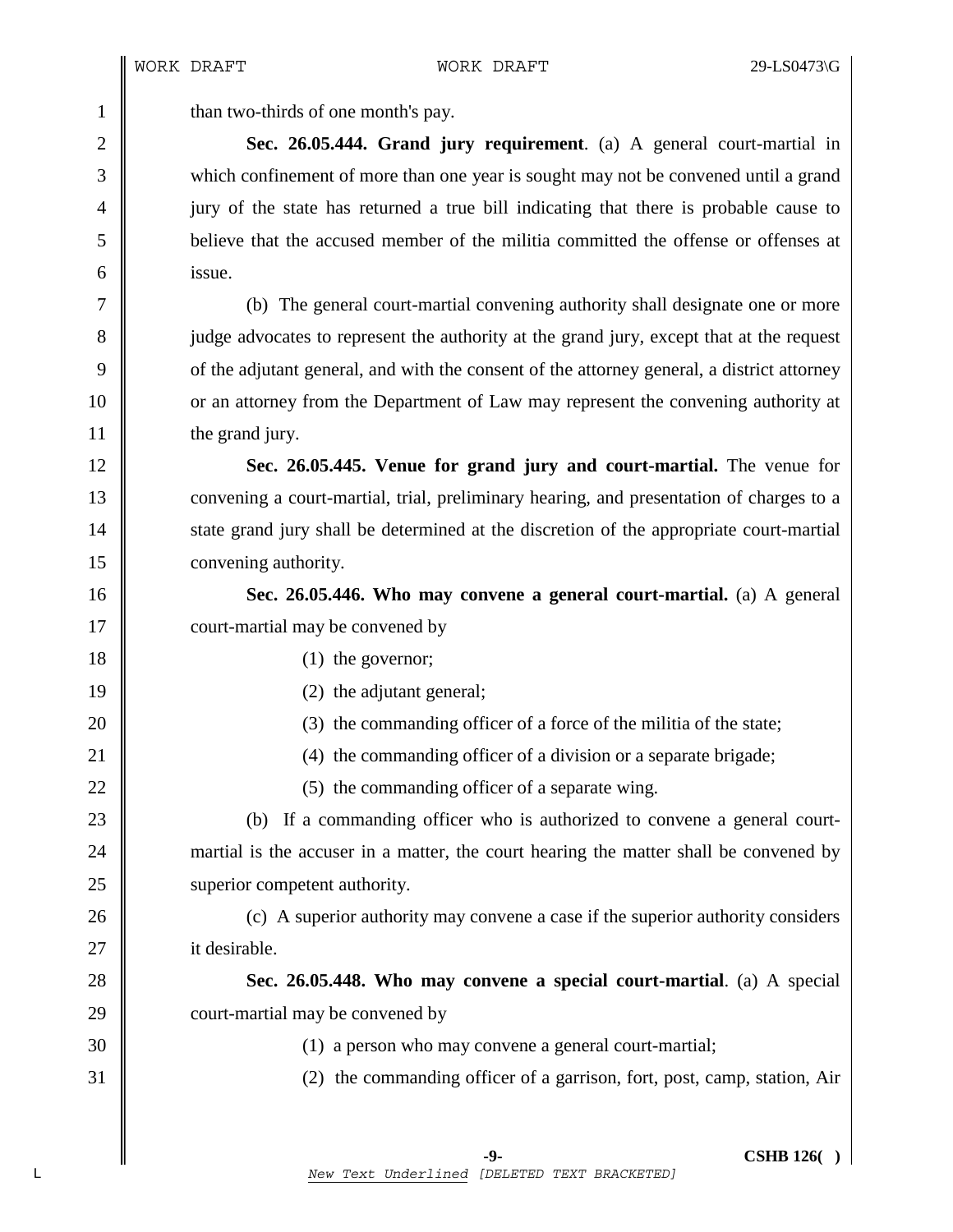1 National Guard base, or naval base or station; 2 (3) the commanding officer of a brigade, regiment, detached battalion, 3 **or** corresponding unit of the United States Army; 4 (4) the commanding officer of a wing, group, separate squadron, or 5 corresponding unit of the United States Air Force; or 6 (5) a commanding officer or officer in charge of any other command 7 when empowered to do so by the adjutant general. 8 (b) If an officer who is authorized to convene a special court-martial is the 9 accuser in the matter, the court hearing the matter shall be convened by superior 10 **competent authority.** 11 (c) A superior authority may convene a case if the superior authority considers 12 it desirable. 13 **Sec. 26.05.450. Who may convene a summary court-martial.** (a) A 14 | summary court-martial may be convened by 15 (1) a person who may convene a general or special court-martial; 16 (2) the commanding officer of a detached company or other 17 detachment or the commanding officer of a corresponding unit of the United States 18 | Army; 19 (3) the commanding officer of a detached squadron or other 20 detachment or the commanding officer of a corresponding unit of the United States 21 Air Force; or 22  $\parallel$  (4) the commanding officer or officer in charge of any other command 23 when empowered to do so by the adjutant general. 24 (b) If only one commissioned officer is present with a command or 25 detachment, that officer shall be the summary court-martial of that command or 26 detachment and shall hear and determine all summary court-martial cases. 27 || (c) A superior competent authority may convene a summary court-martial if 28 **the superior authority considers it desirable.** 29 **Sec. 26.05.452. Who may serve on courts-martial.** (a) A commissioned 30 Somet of the militia of a state or of an active duty component of the armed forces of 31 the United States is eligible to serve on a general, special, or summary court-martial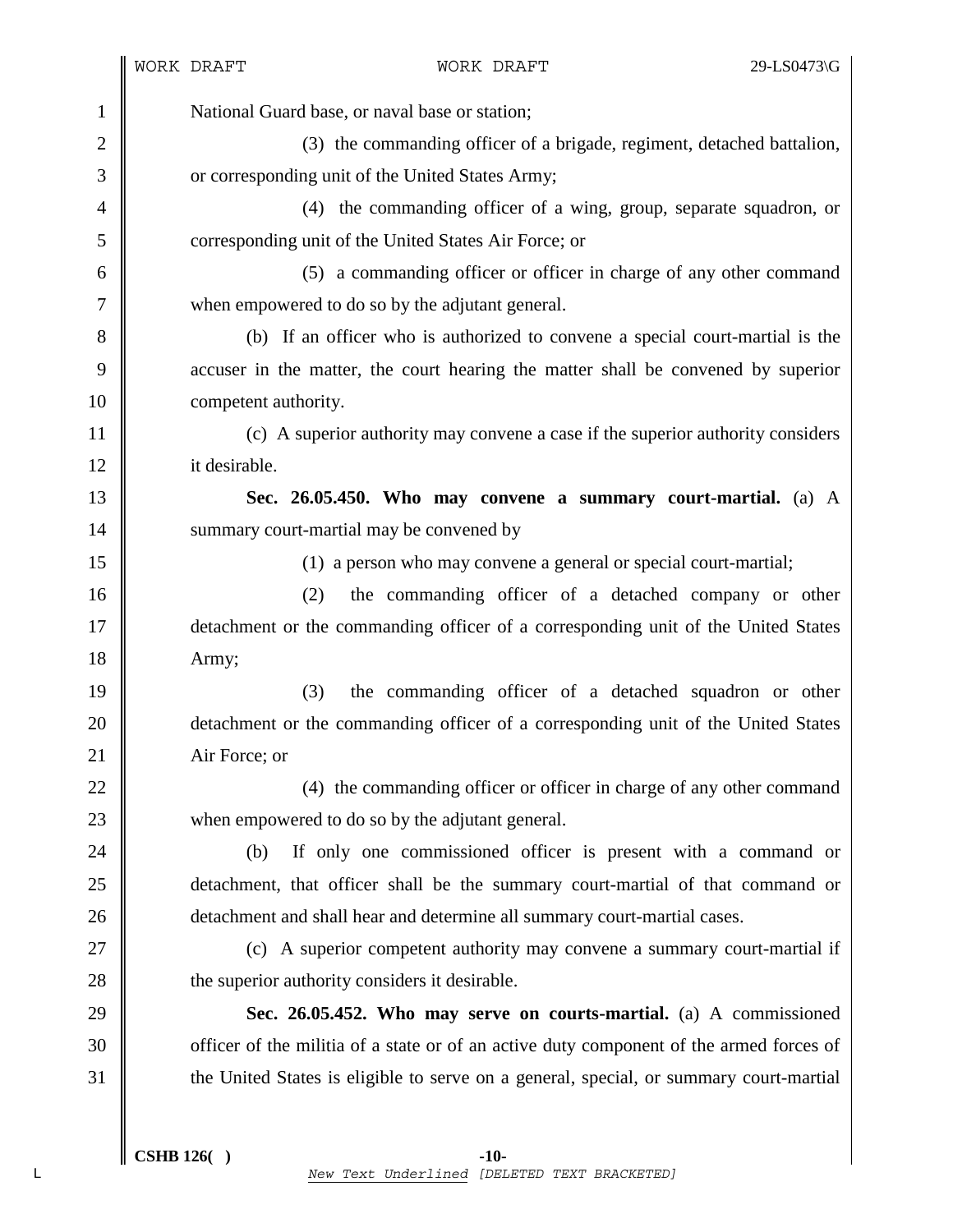1 for the trial of a member of the militia.

2 (b) A warrant officer of the militia of a state or of an active duty component of 3 the armed forces of the United States is eligible to serve on a general or special court-4 martial for the trial of any person, other than a commissioned officer.

5 (c) An enlisted member of the militia of the state who is not a member of the 6 same unit as the accused is eligible to serve on a general or special court-martial for 7 the trial of an enlisted member, but only if the accused has, before the conclusion of a 8 session of the court-martial called by the military judge under AS 26.05.528, 9 personally requested, orally on the record or in writing, that enlisted members serve on 10 **the court-martial.** 

11 (d) After a request is made under (c) of this section, the accused may not be 12 Tried by a general or special court-martial unless enlisted members make up at least 13 one-third of the total membership of the court. If eligible enlisted members are not 14 vailable because of physical conditions or military exigencies, the court may proceed 15 to try the accused without enlisted members, but the convening authority shall place 16 on the record a detailed written explanation of why eligible enlisted members were not 17 | available.

18 (e) The accused may not be tried by a court-martial that includes a member 19 who is junior in rank or grade to the accused, unless the inclusion cannot be avoided.

20 (f) When convening a court-martial, the convening authority shall detail the 21 members of the militia of a state or of an active duty component of the armed forces of 22 the United States who are, in the convening authority's opinion, the best qualified for 23 the duty by reason of age, education, training, experience, length of service, and 24 **judicial temperament.** A person is not eligible to serve as a member of a general or 25 special court-martial if the person is the accuser, is a witness, or has acted as 26 investigating officer or as counsel in the same case.

27 (g) Before a court-martial is assembled for the trial of a case, the convening 28 authority may excuse a member of the court from participating in the case. The 29 convening authority may delegate the authority under this subsection to a judge 30 **a** advocate or to a principal assistant.

31 **Sec. 26.05.453. Military judge of a general or special court-martial.** (a) A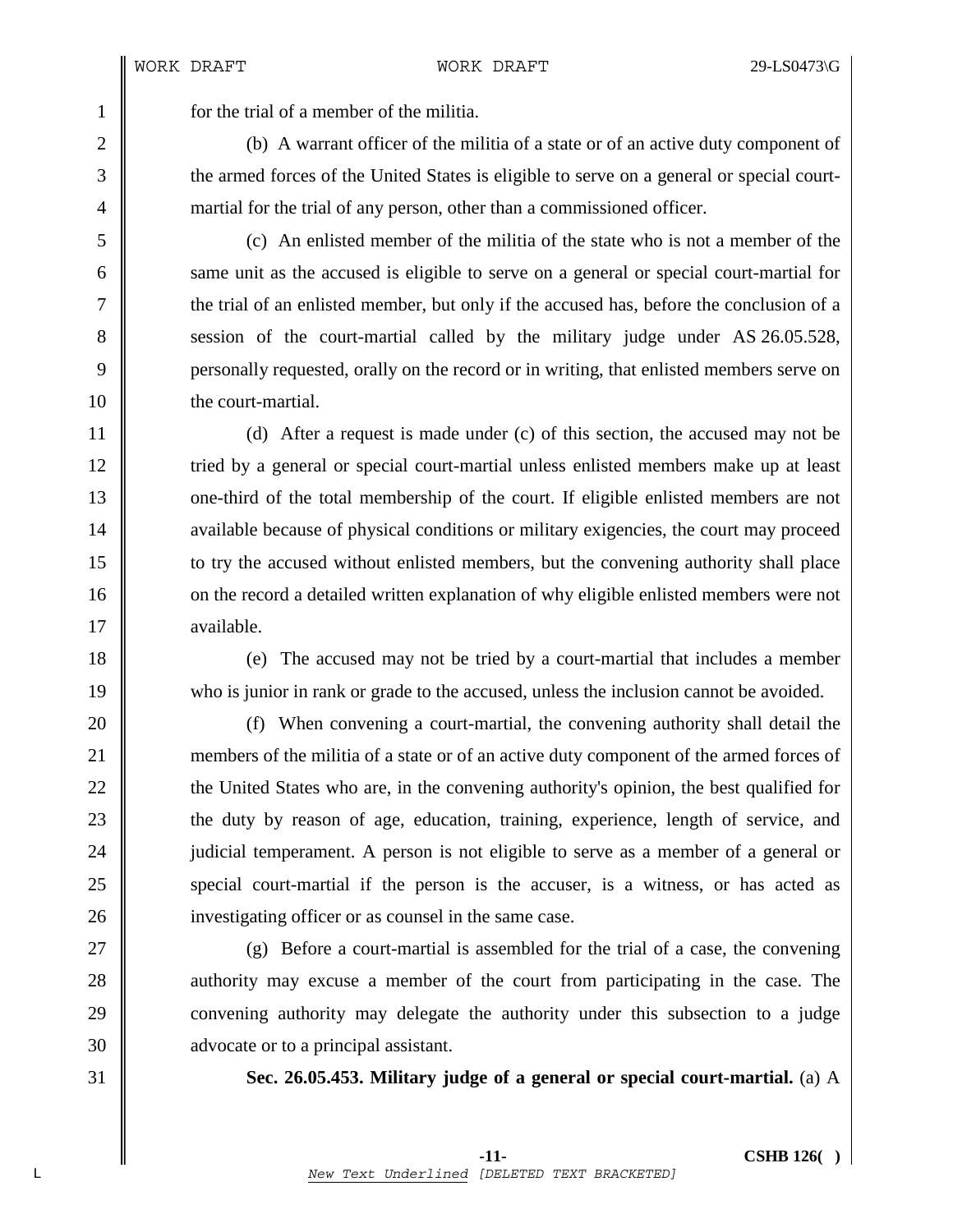1 senior force judge advocate who is in the same force as the accused, or a designee, 2 shall detail a military judge to a general and special court-martial. The military judge 3 shall preside over an open session of the court-martial to which the military judge has 4 **been** detailed.

 $5 \parallel$  (b) A military judge must be

6 (1) an active or retired commissioned officer of the militia of a state or 7 | of an active or reserve component of the armed forces or another uniformed service of 8 **b** the United States:

9 (2) licensed to practice law in a state or a member of the bar of a 10 **federal court for at least five years;** 

11 | (3) certified as qualified for duty as a military judge by a senior force 12 | judge advocate who is in the same force as the accused.

13 (c) The convening authority or a staff member of the convening authority may 14 not prepare or review a report concerning the effectiveness, fitness, or efficiency of the 15 military judge detailed to the case that relates to performance of duty as a military  $16$   $\parallel$  judge.

17 (d) A person may not act as military judge in a case if that person is the 18 accuser or a witness or has acted as investigating officer or counsel in the same case.

19 (e) The military judge of a court-martial may not consult with the members of 20 the court except in the presence of the accused, trial counsel, and defense counsel, or 21 | vote with the members of the court-martial.

22 **Sec. 26.05.455. Detail of trial counsel and defense counsel.** (a) For each 23 general and special court-martial, the convening authority shall detail trial counsel, 24 **defense counsel, and assistants, as appropriate.** 

25 (b) A person who has acted as investigating officer, military judge, witness, or 26 court member in a case may not act as trial counsel, assistant trial counsel, or, unless 27 expressly requested by the accused, defense counsel or assistant or associate defense 28 **counsel in the case.** 

29 (c) A person who has acted for the prosecution may not act in the same case 30 for the defense. A person who has acted for the defense may not act in the same case 31 for the prosecution.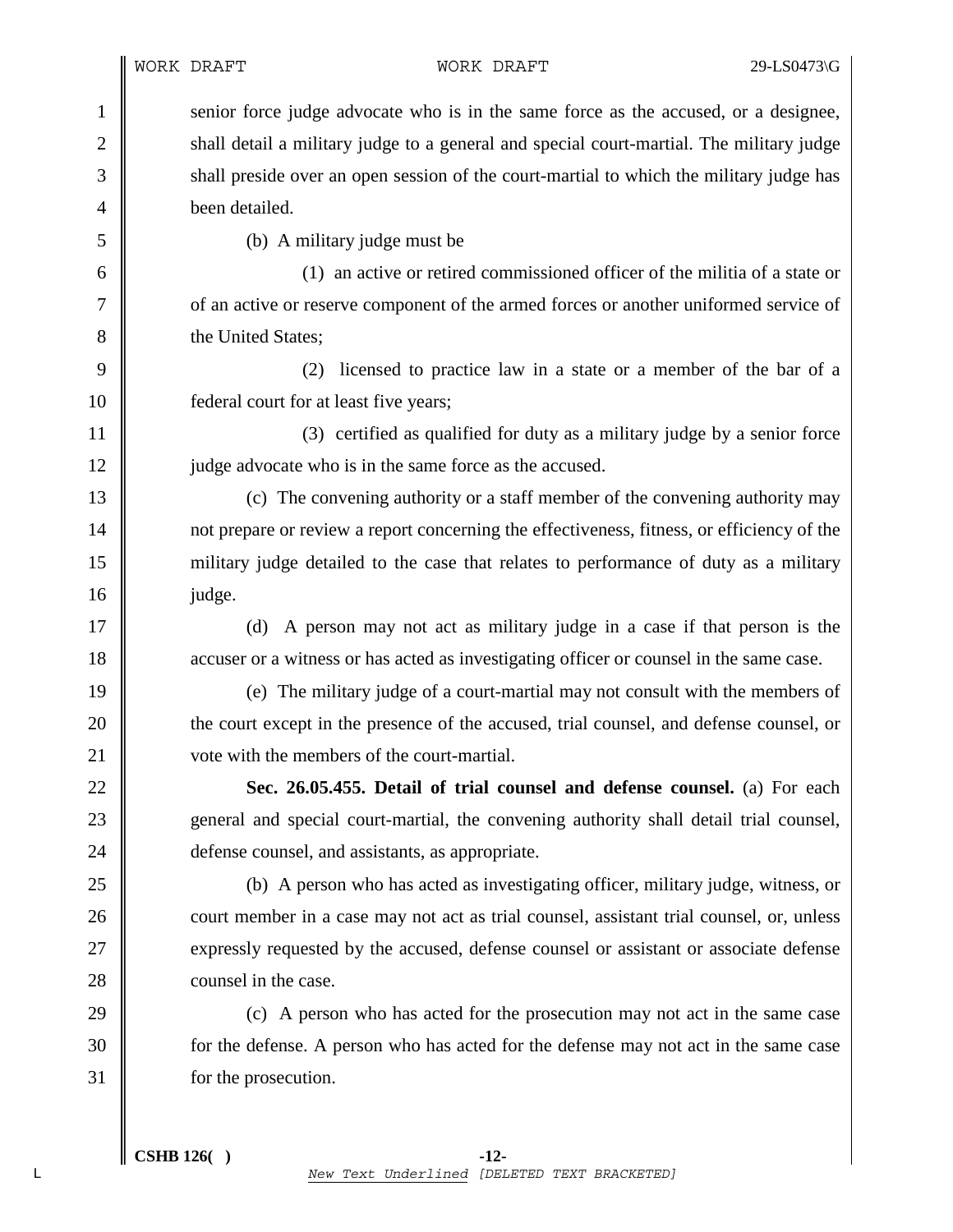1 (d) Trial counsel or defense counsel detailed in a general or special court-2 | martial must be

3 (1) a judge advocate, or, if serving as defense counsel, otherwise 4 **certified by the senior force judge advocate; and** 

5 (2) admitted to the practice of law in this state or otherwise permitted  $\begin{array}{c|c}\n6 & \text{to appear in an action in the courts of this state.}\n\end{array}$ 

7 **Sec. 26.05.458. Detail or employment of reporters and interpreters.** (a) The 8 convening authority of a general or special court-martial shall detail or employ 9 qualified court reporters, who shall record the proceedings of and testimony taken 10 **before that court and may detail or employ interpreters to interpret for the court.** 

11 (b) A person may not act as a reporter or interpreter under this section in a 12 case if the person is the accuser, a witness, an investigating officer, counsel for a party, 13 or, if the trial is a rehearing, a member of a prior court-martial in the same case.

14 **Sec. 26.05.460. Absent and additional members.** (a) A member of a general 15 or special court-martial may not be absent or excused after the court has been 16 **b** assembled for the trial of the accused unless the member is excused

17 || (1) as a result of a challenge; or

18 (2) for good cause by the military judge or by order of the convening 19 | authority.

20 (b) If a general court-martial, other than a general court-martial composed of 21 only a military judge, is reduced below five members, the military judge shall assign 22 an available alternate member to the general court-martial to restore the court to five 23 members. The trial may not proceed if a general court-martial, other than a general 24 court-martial composed of only a military judge, is reduced below five members and 25 | no alternate is available for assignment.

26 (c) If a special court-martial, other than a special court-martial composed of 27 **only a military judge, is reduced below three members, the military judge shall assign** 28 an alternate member to the special court-martial to restore the court to three members. 29 The trial may not proceed if a special court-martial, other than a special court-martial 30 composed of only a military judge, is reduced below three members and no alternate is 31 vailable for assignment.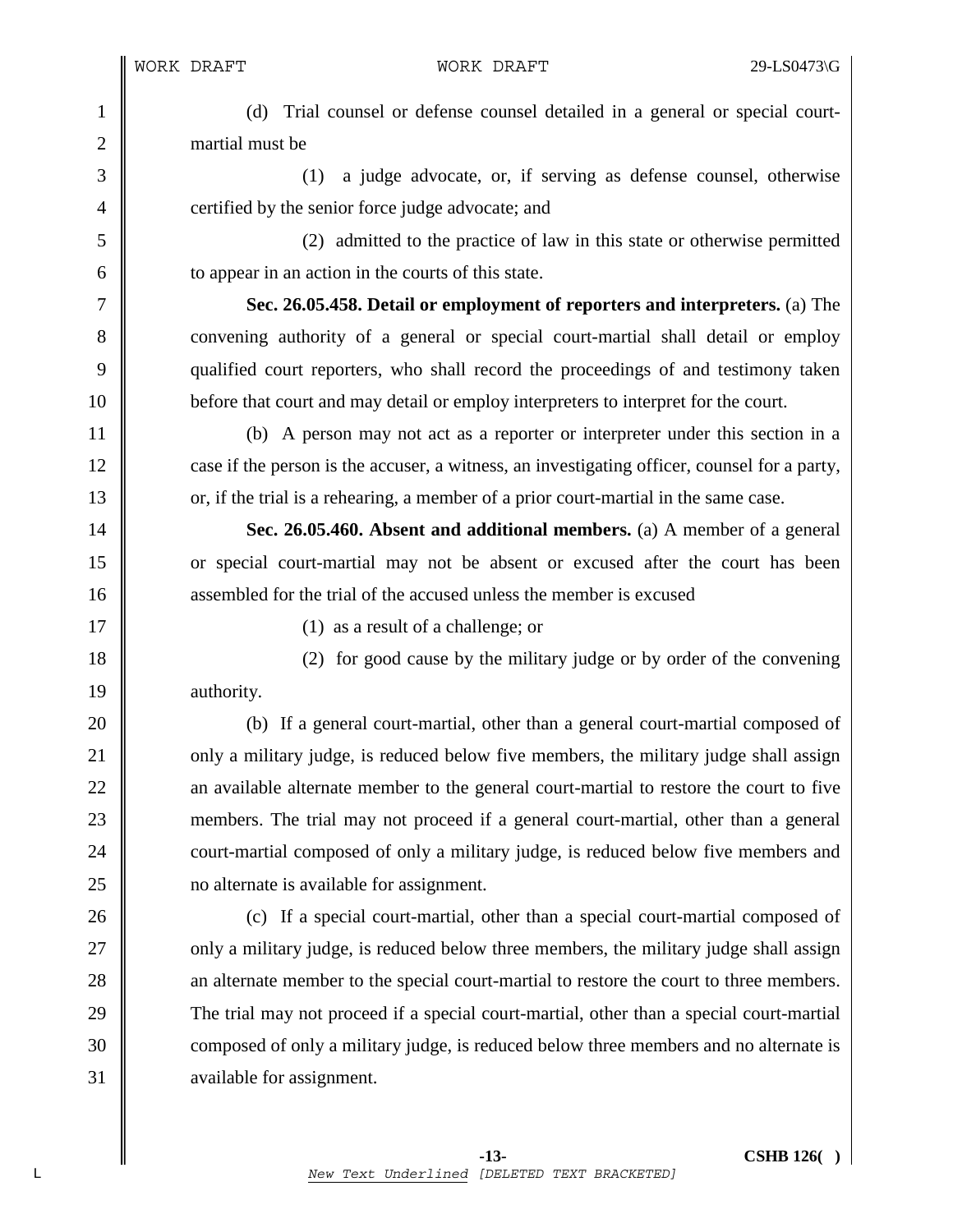1 (d) If the military judge of a court-martial composed of only a military judge 2 is unable to proceed with a trial because of a challenge or for other good cause, the 3 Senior force judge advocate shall detail a new military judge. The trial shall proceed as 4 if no evidence had previously been introduced, unless a verbatim record of the 5 evidence previously introduced or a written stipulation of the evidence is read in court 6 in the presence of the new military judge, the accused, and counsel for both sides.

7 **Sec. 26.05.463. Charges and specifications.** (a) Charges and specifications 8 must be signed by a member of the militia under oath before a commissioned officer 9 authorized by AS 26.05.545 to administer oaths. The charges and specifications must 10 state

11 || 12 facts set out in the charges and specifications;

13 (2) that the charges and specifications are true in fact to the best of the 14 | signer's knowledge and belief.

15 (b) The person proffering the charges and specifications shall present them to 16 the proper authority. The proper authority receiving the charges and specifications 17  $\parallel$  shall immediately determine the disposition of the charges in the interest of justice and 18 discipline, and the person accused shall be informed of the charges as soon as 19 | practicable.

20 **Sec. 26.05.465. Compulsory self-incrimination prohibited.** (a) A member of 21 the militia may not compel a person to make a self-incriminating statement or to 22 answer a question if the answer may incriminate the person.

23 || (b) A member of the militia may not interrogate or request a statement from a 24 **person suspected of an offense under this chapter without first informing the person of** 25 the nature of the accusation and advising the person that the person does not have to 26 make any statement regarding the offense of which the person is accused or suspected 27 and that any statement made by the person may be used as evidence against the person 28 **i** in a trial by court-martial.

29 (c) A member of the militia may not compel a person to make a statement or 30 | produce evidence before a military court if the statement or evidence is not material to 31  $\parallel$  the issue before the court and may tend to degrade the person.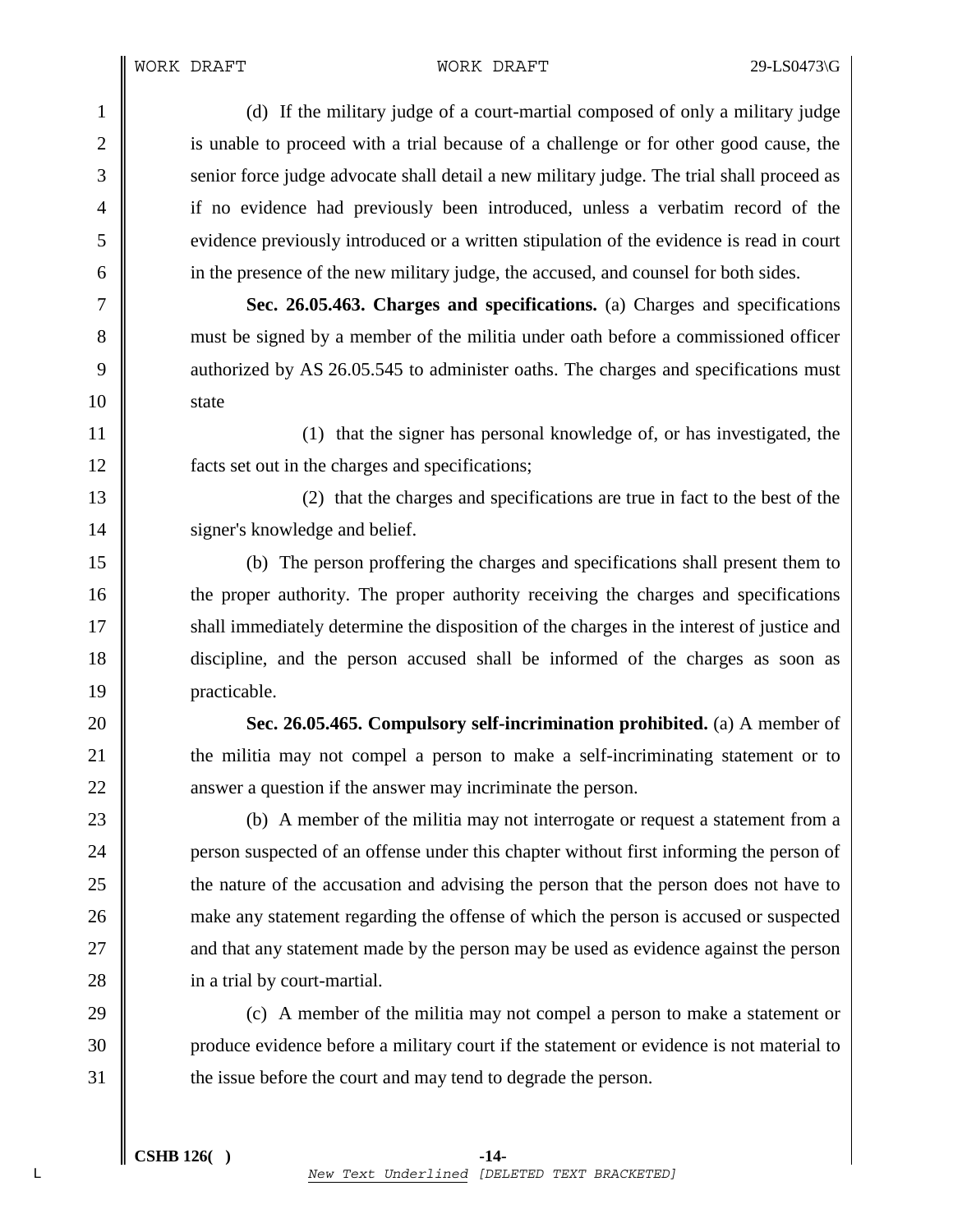1 (d) A statement obtained from a person in violation of this section or through 2 the use of coercion, unlawful influence, or unlawful inducement may not be admitted 3 into evidence against the person in a trial by court-martial.

4 **Sec. 26.05.468. Investigation; preliminary hearing.** (a) A charge or 5 specification may not be referred to a general court-martial for trial until an 6 investigating officer makes a thorough and impartial investigation of all the matters set 7 out in the charge or specification. The investigating officer shall inquire into the truth 8 of the matters set out in the charges, consider the form of the charges, and recommend 9 a disposition of the case in the interest of justice and discipline.

10 (b) The accused has the right to be represented by counsel at an investigation. 11 If the accused requests the appointment of military counsel, the investigating officer 12 Shall refer the request to the senior force judge advocate, who shall promptly detail 13 defense counsel to represent the accused at the investigation. Defense counsel detailed 14 under this section shall meet the criteria for counsel under AS 26.05.455(d).

15 (c) In cases where there has been no grand jury proceeding on a charge or no 16 grand jury proceeding is required, the authority investigating the accused shall

17 || (1) advise the accused of the charges against the accused and of the 18  $\parallel$  accused's right to be represented by counsel under (b) of this section;

19 (2) give the accused the opportunity to cross-examine witnesses 20 **against the accused, if the witnesses are available; a victim may not be required to** 21 testify at a preliminary hearing; a victim who declines to testify is considered 22 unavailable for the purposes of the preliminary hearing;

23 (3) give the accused the opportunity to present evidence on the 24 **accused's own behalf, either in defense or mitigation relevant to the limited purposes** 25 of the hearing; the investigating officer shall examine available witnesses requested by 26 **the accused.** 

27 || (d) The presentation of evidence and examination of witnesses at a 28 preliminary hearing, including cross-examination, shall be limited to matters relevant 29 **b** to the limited purposes of the hearing.

30 (e) If, after the investigation, the charges are referred to the court-martial, the 31 investigating officer shall prepare a statement of the charges and the substance of the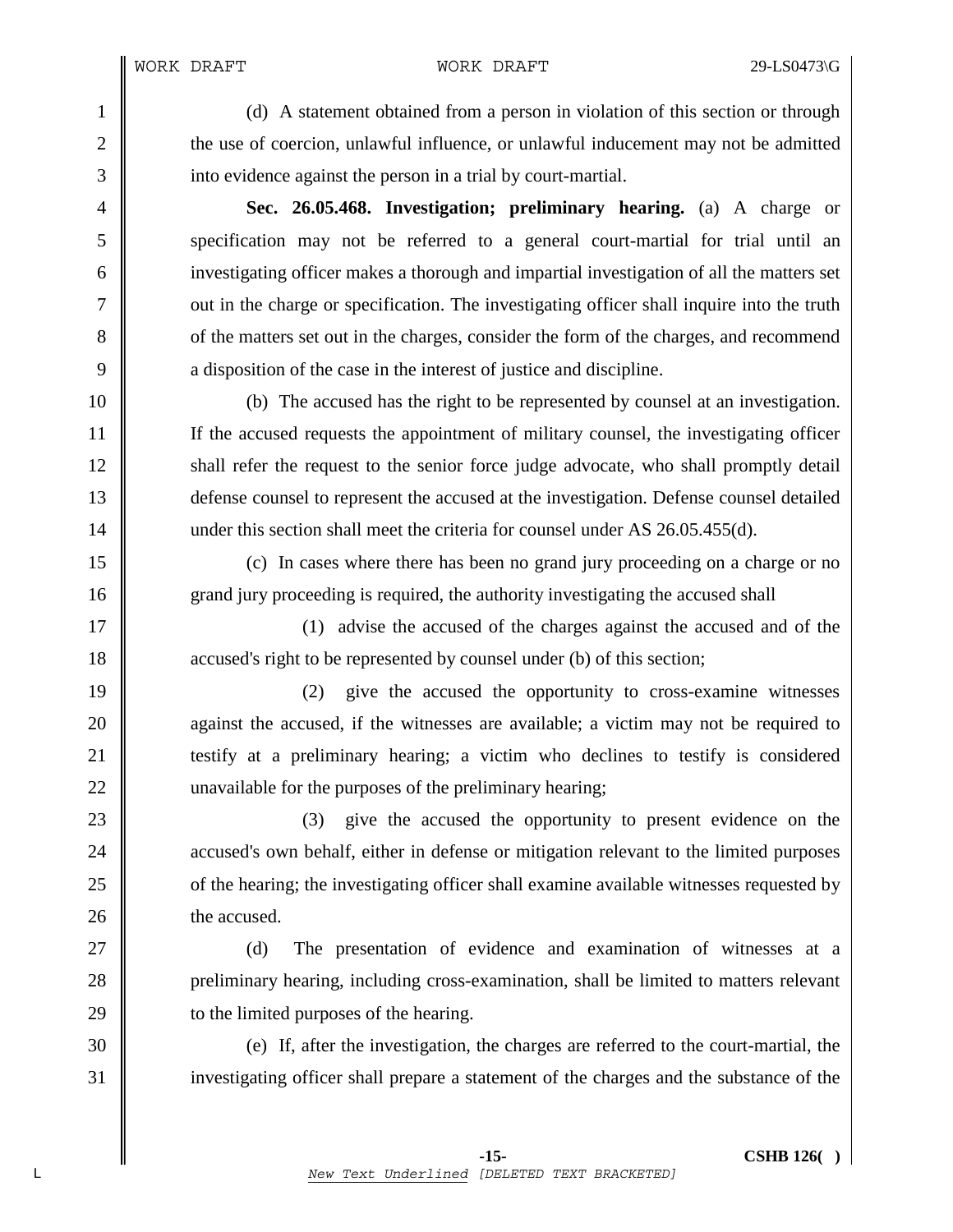1 testimony taken, and a copy shall be given to the accused.

2 (f) If an investigation of an offense under this chapter is conducted before the 3 accused is charged with the offense and the accused is present at the investigation and 4 provided with counsel and an opportunity to cross-examine witnesses and present  $5 \parallel$  evidence under (c) of this section, no further investigation of that charge is necessary 6 under this section unless the accused demands further investigation after the accused is 7 informed of the charge. A demand for further investigation entitles the accused to 8 recall witnesses for further cross-examination and to offer new evidence in the 9 **accused's own behalf.** 

10 (g) If evidence adduced in an investigation under this section indicates that the 11 accused committed an uncharged offense, the investigating officer may investigate the 12 | subject matter of that offense without the accused's having first been charged with an 13 **offense** under this chapter if the accused is

14 || (1) present at the investigation;

15 (2) informed of the nature of each uncharged offense investigated; and

16 || (3) provided with counsel and an opportunity to cross-examine 17 witnesses and present evidence under (c) of this section.

18 (h) In this section, "victim" means a person who is alleged to have suffered a 19 direct physical, emotional, or pecuniary harm as a result of the matters set out in a 20 charge or specification being considered and who is named in a specification being 21 considered.

22 **Sec. 26.05.470**. **Forwarding of charges.** (a) When a person is held for trial by 23 general court-martial, the commanding officer shall, within eight days after the 24 **accused is ordered into arrest or confinement, if practicable, forward the charges,** 25 **together with the investigation and associated records, to the person exercising general** 26 court-martial jurisdiction.

27 (b) If it is not practicable to forward the charges and investigation and 28 associated records under (a) of this section, the commanding officer shall provide the 29 **person with a written explanation for the delay.** 

30 **Sec. 26.05.473. Advice of judge advocate and reference for trial.** (a) Before 31 directing the trial of a charge by general court-martial, the convening authority shall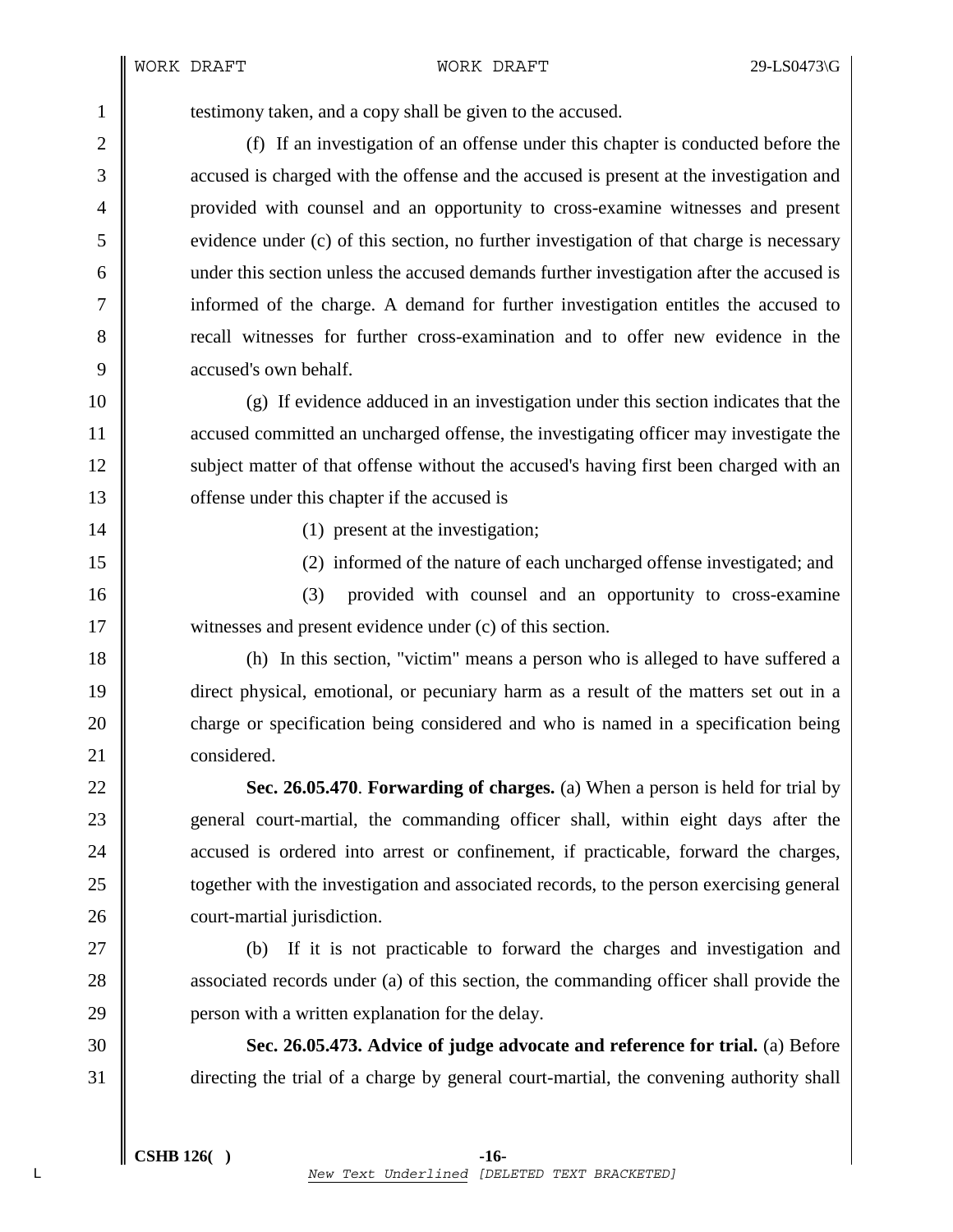1 formulate 1 refer it to a judge advocate for consideration and advice. The convening authority may 2 not refer a specification under a charge to a general court-martial for trial unless the 3 convening authority has been advised in writing by a judge advocate that

4 (1) the specification alleges an offense under this chapter;

5 (2) the specification is warranted by the evidence set out in the report 6  $\parallel$  of investigation under AS 26.05.468, if there is a report; and

7 (3) a court-martial has jurisdiction over the accused and the offense.

8 (b) The advice of the judge advocate under (a) of this section with respect to a 9 specification under a charge shall include a written and signed statement by the judge 10 advocate

11 | (1) stating the judge advocate's conclusions with respect to each matter 12 set out in (a) of this section; and

13 (2) recommending to the convening authority what action to take 14 Terred for trial, the specification; if the specification is referred for trial, the 15 recommendation of the judge advocate must accompany the specification.

16 (c) If a charge or specification is not in the correct form or does not conform 17 to the substance of the evidence set out in the investigating officer's report, the 18 convening authority, with the advice of the judge advocate, may correct the charge or 19 specification to conform to the evidence.

20 **Sec. 26.05.475. Service of charges.** A trial counsel shall serve or cause to be 21 Served on the accused a copy of the charges. A person may not, against the person's 22 objection, be brought to trial before a general court-martial within five days after the 23 Service of charges on the person, or before a special court-martial within three days 24 **a** after the service of charges on the person.

25 **Sec. 26.05.478. Unlawfully influencing the action of a court.** (a) An 26 authority convening a general, special, or summary court-martial, a commanding 27 **officer**, or an officer serving on the staff of a convening authority or commanding 28 cofficer may not censure, reprimand, or admonish the court, a member of the court, the 29 military judge, or counsel appearing before the court, with respect to the findings of or 30 Sentence imposed by the court, or with respect to another exercise of the respective 31 functions of the court, a member of the court, the military judge, or counsel appearing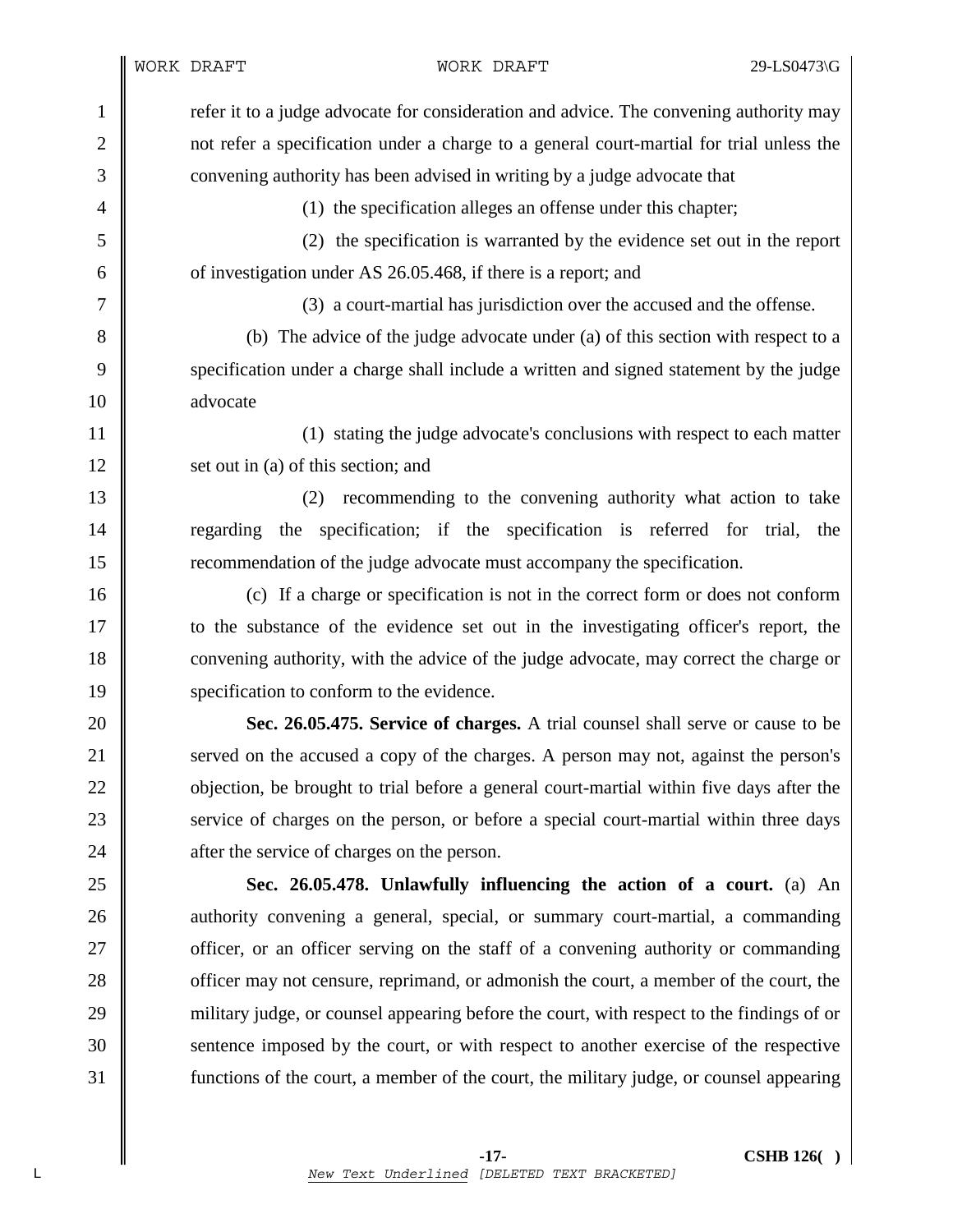1 before the court in the conduct of the proceedings.

2 (b) A member of the militia may not attempt to coerce or, by unauthorized 3 means, influence the action of a court-martial or a member of a court, in reaching the 4 findings or sentence in a case, or the action of a convening, approving, or reviewing 5 authority with respect to a judicial act. This subsection does not apply to

6 (1) general instructional or informational courses in military justice if 7 the courses are designed solely for the purpose of instructing members of a command 8 in the substantive and procedural aspects of courts-martial; or

9 (2) statements and instructions given in open court by the military 10 **judge, summary court-martial officer, or counsel.** 

11 (c) A member of the militia may not, in the preparation of an effectiveness, 12 fitness, or efficiency report, or any other report or document used, in whole or in part, 13 for the purpose of determining whether a member of the militia of the state is qualified 14 to be advanced in grade, in determining the assignment or transfer of a member of the 15 militia of the state, or in determining whether a member of the militia of the state 16 **should be retained on active status.** 

17 || (1) consider or evaluate the performance of duty of the member as a 18 member of a court-martial or witness; or

19 (2) give a less favorable rating or evaluation of any counsel for the 20 accused because of zealous representation before a court-martial.

21 (d) In this section, "unauthorized" means contrary to a statute or regulation of 22 **the United States or the state.** 

23 **Sec. 26.05.480. Continuances.** The military judge of a general, special, or 24 Summary court-martial may, for reasonable cause, grant a continuance to a party for 25  $\parallel$  the time, and as often, as justice requires.

26 **Sec. 26.05.483. Oaths or affirmations.** (a) Before performing their respective 27 duties, military judges, general and special court-martial members, trial counsel, 28 defense counsel, reporters, and interpreters shall take an oath or affirmation in the 29 **presence of the accused that they will perform their duties faithfully.** 

30 (b) The form of the oath or affirmation, the time and place of taking, the 31 manner of recording, and a determination of whether the oath or affirmation shall be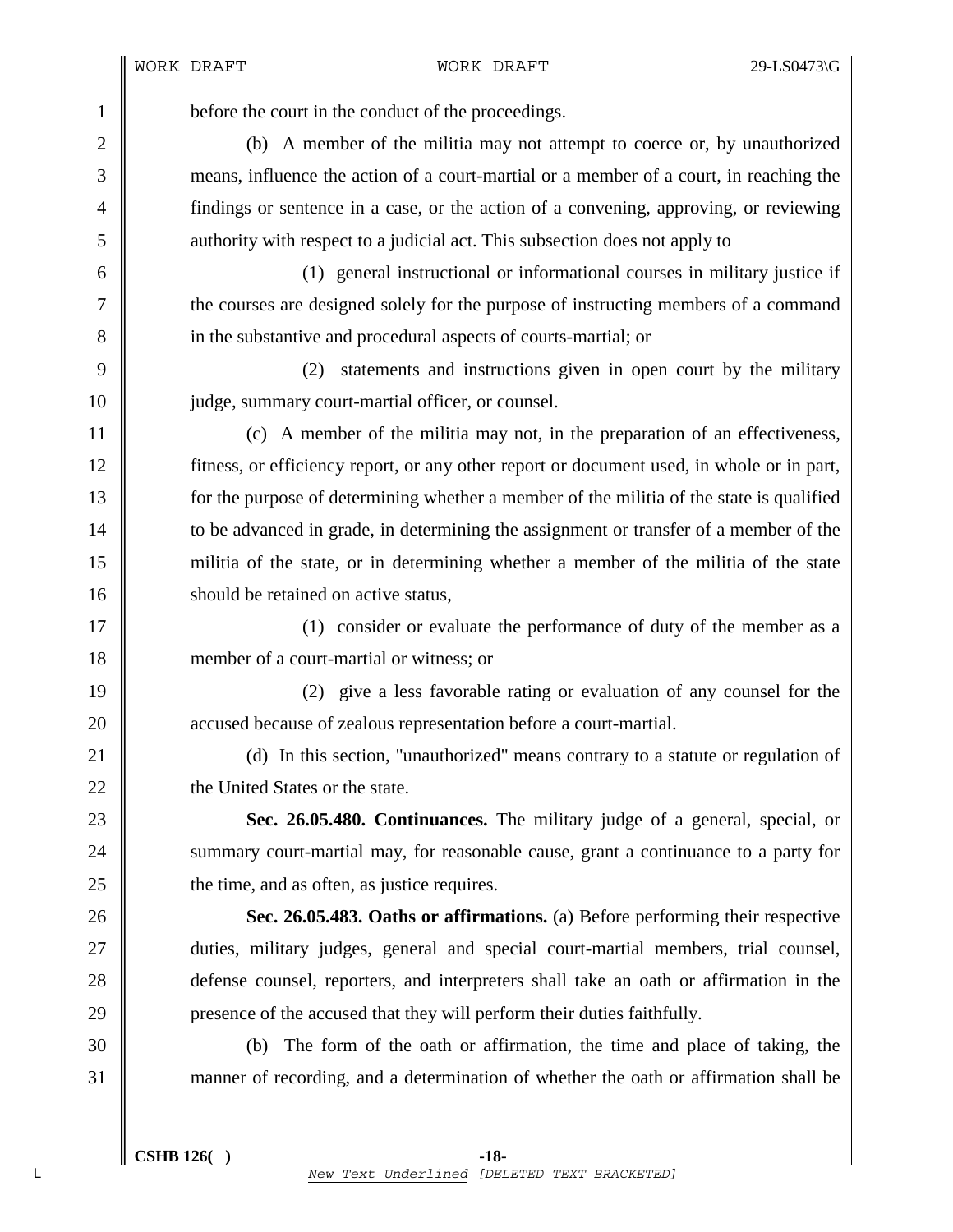1 taken for all cases in which the duties are to be performed or for a particular case, shall 2 be prescribed by rules of procedure. The rules may provide that, if a person takes an 3 oath or affirmation with respect to a duty, the person need not take the oath or 4 **a** affirmation again on detailment to the duty.

5 (c) A witness before a court-martial shall be examined under oath or 6 affirmation.

7 **Sec. 26.05.485. Statute of limitations.** (a) A person charged with an offense 8 under this chapter may not be tried or punished for the offense unless the person 9 received sworn charges and specifications issued by an officer exercising court-martial 10 jurisdiction over the command not later than three years after the commission of the 11 **offense** or the imposition of nonjudicial punishment for the offense under the code of 12 | military justice.

13 (b) A period when the accused is absent without authority or fleeing from 14 justice shall be excluded in computing the period of limitation in this section.

15 (c) A period when the accused is absent from territory in which the proper 16 authority has the ability to apprehend the accused, in the custody of civil authorities, 17 or in the hands of the enemy, shall be excluded in computing the period of limitation 18 in this section.

19 (d) When the United States is at war or engaged in contingency operations, the 20 Tunning of a period of limitation for an offense under this chapter is suspended until 21 vullet us two years after the termination of hostilities as proclaimed by the President of the 22 United States or by a joint resolution of the United States Congress if the offense

23 || (1) involves fraud or attempted fraud against the United States, a state, 24 **or an** agency of either, including a conspiracy to commit fraud;

 $25 \parallel$  (2) is committed in connection with the acquisition, care, handling, 26 custody, control, or disposition of real or personal property of the United States or a 27  $\parallel$  state; or

28 (3) is committed in connection with the negotiation, procurement, 29 award, performance, payment, interim financing, cancellation, or other termination or 30 Settlement, of a contract, subcontract, or purchase order that is connected with or  $31$  related to the prosecution of the war, or with the disposition of inventory by a war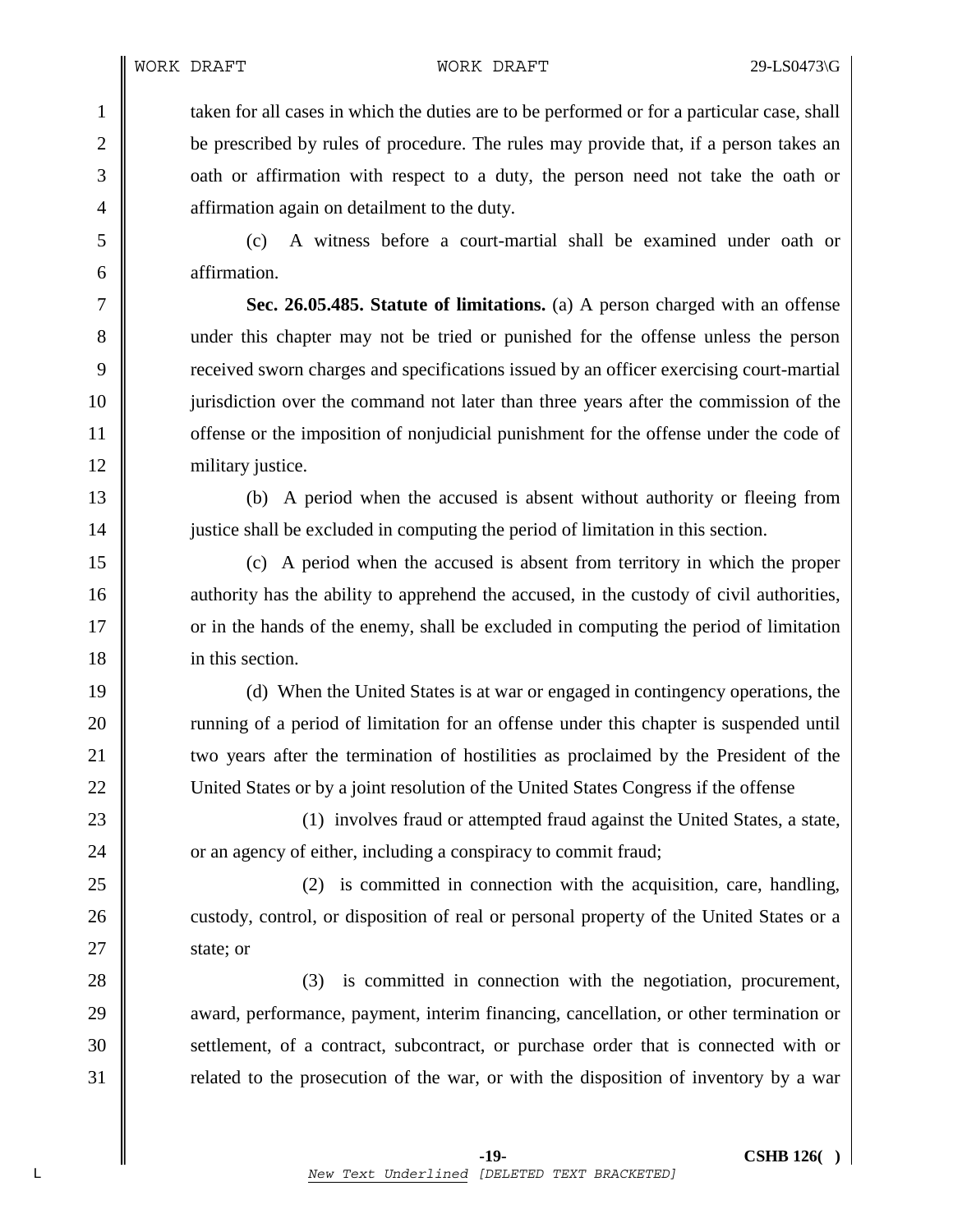1 contractor or government agency.

2 (e) If charges or specifications are dismissed as defective or insufficient for 3 any cause, and the period prescribed by the applicable statute of limitations has 4 expired or will expire within 180 days after the date of dismissal of the charges and 5 specifications, trial and punishment under new charges and specifications are not 6 barred by the statute of limitations if the new charges and specifications

7 (1) are received by an officer exercising summary court-martial 8 jurisdiction over the command within 180 days after the dismissal of the charges or 9 specifications;

10 (2) allege the same acts or omissions that were alleged in the dismissed 11 charges or specifications or acts or omissions that were included in the dismissed 12 | charges or specifications.

13 **Sec. 26.05.488. Former jeopardy.** (a) A person may not, without the person's 14 consent, be tried a second time for the same offense under this chapter.

15 (b) A proceeding in which an accused has been found guilty by a court-martial 16 on any charge or specification is not a trial under the code of military justice until a 17 finding of guilty has become final after review of the case has been completed.

18 (c) A proceeding that, after the introduction of evidence but before a finding, 19 is dismissed or terminated by the convening authority or on motion of the prosecution 20 **for failure of available evidence or witnesses, without any fault of the accused, is a** 21  $\parallel$  trial.

22 **Sec. 26.05.490. Pleas of the accused.** (a) If, after arraignment, an accused 23 makes an irregular pleading or, after a plea of guilty, initiates an action inconsistent 24 with the plea, or if the accused appears to have entered the plea of guilty 25 improvidently or through lack of understanding of its meaning and effect, or if the 26 **accused fails or refuses to plead, a plea of not guilty shall be entered in the record, and** 27  $\parallel$  the court shall proceed as though the accused had pleaded not guilty.

28 (b) With respect to a charge or specification to which a plea of guilty has been 29 made by the accused and accepted by the military judge or by a court-martial without 30 **a** military judge, a finding of guilty of the charge or specification may be entered 31 immediately without vote. This finding shall constitute the finding of the court unless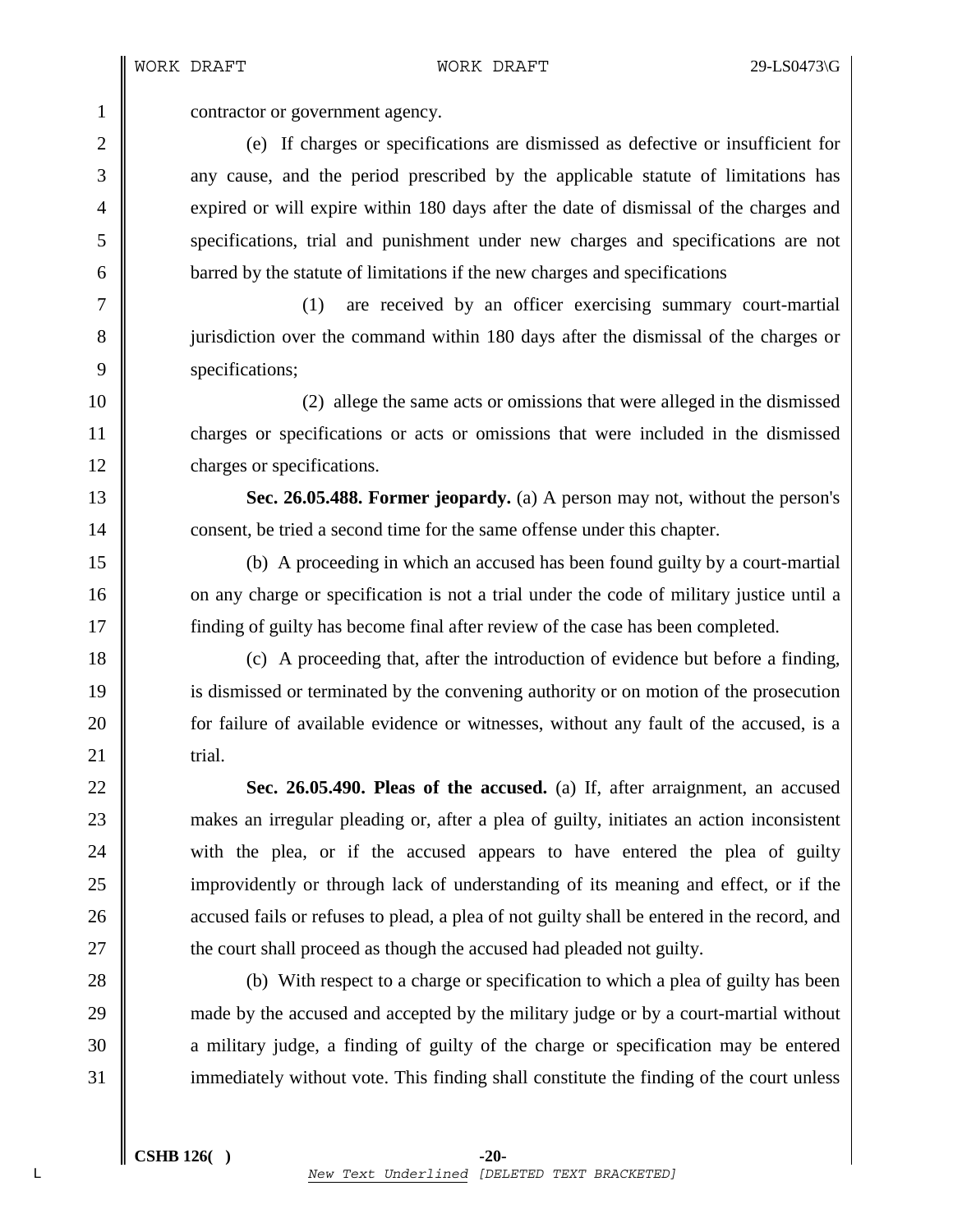1 the plea of guilty is withdrawn before announcement of the sentence, in which event, 2 the proceedings shall continue as though the accused had pleaded not guilty.

3 **Sec. 26.05.493. Subpoena; process of military courts.** (a) A military judge, 4 the president of a court-martial, or a summary court-martial officer may issue 5 subpoenas and subpoenas duces tecum for the attendance of witnesses and production  $6 \parallel$  of books and records, if the courts are sitting within the state and the witnesses, books, 7 and records sought are located in the state. A subpoena may be served by a person 8 designated by the military judge, the president of the court-martial, or summary court-9 martial officer.

10 (b) If a person who is not a member of the militia of the state fails to comply 11 with a subpoena issued under this section, the military judge, president of the court-12 martial, or summary court-martial officer may apply to a state court for an order to 13 compel obedience by proceedings for contempt as if the subpoena had been issued by 14 a court. The military judge, president of the court-martial, or summary court-martial 15 **officer may request the attorney general to bring the action.** 

16 (c) A person who is not a member of the militia, who has been subpoenaed to 17 **a** appear as a witness or to produce books and records before a court-martial or before a 18 military or civil officer designated to take a deposition to be read in evidence before a 19 court-martial, who has been paid or tendered the fees and mileage of a witness at the 20 **rates allowed to witnesses attending a criminal court of the state, and who wilfully** 21 **neglects** or refuses to appear or refuses to qualify as a witness or to testify or to 22 | produce evidence that the person may have been legally subpoenaed to produce is 23 guilty of a violation and may be charged and punished as provided in AS 12.55.

24 **Sec. 26.05.495. Contempt.** (a) A military judge or summary court-martial 25 **officer may punish for contempt a person who uses a menacing word, sign, or gesture** 26 **i** in its presence, or who disturbs its proceedings by any riot or disorder.

27 (b) A military judge or summary court-martial officer may punish a member 28 of the militia for contempt by confinement not to exceed 30 days or a fine of \$100, or  $29$  **both.** 

30 (c) A military judge or summary court-martial officer may punish a person 31 who is not a member of the militia for direct contempt in an amount not to exceed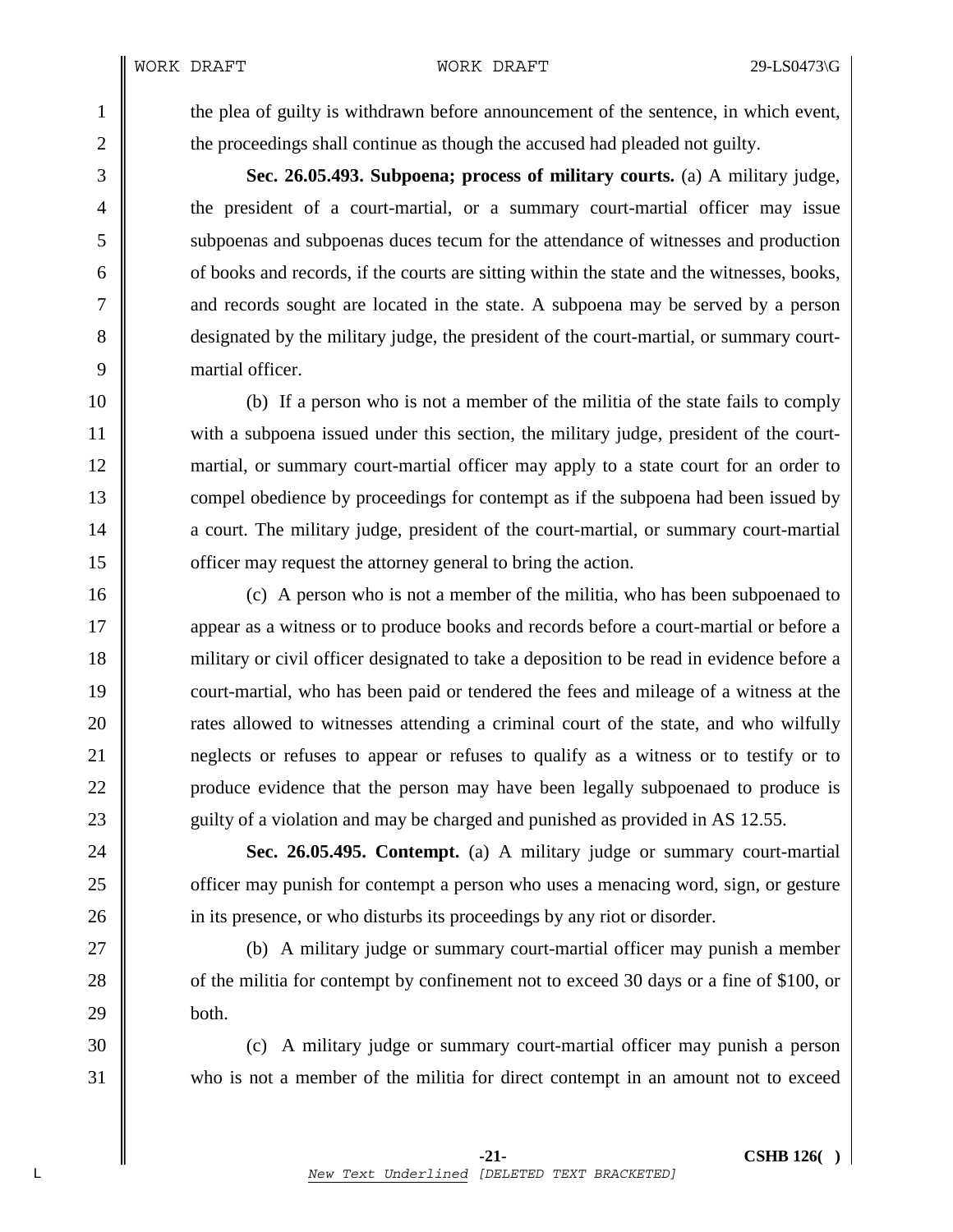| 1              | \$100.                                                                                    |
|----------------|-------------------------------------------------------------------------------------------|
| $\overline{2}$ | Sec. 26.05.498. Defense of insanity. (a) The accused may assert the                       |
| $\mathfrak{Z}$ | affirmative defense of insanity as provided in AS 12.47.010. If the accused gives         |
| $\overline{4}$ | notice of the defense, the accused shall file with the military judge the notice required |
| 5              | by AS 12.47.090.                                                                          |
| 6              | (b) If the accused asserts the defense of insanity under (a) of this section, the         |
| 7              | court shall order an examination to be conducted that meets the standards of              |
| 8              | AS 12.47.070.                                                                             |
| 9              | (c) If the defense of insanity is properly at issue, the military judge shall             |
| 10             | instruct the members of the court as to the defense and charge them to find the accused   |
| 11             | $(1)$ guilty;                                                                             |
| 12             | $(2)$ not guilty; or                                                                      |
| 13             | (3) not guilty by reason of insanity.                                                     |
| 14             | (d) The accused may be found not guilty by reason of insanity if                          |
| 15             | (1) a majority of the members of the court-martial present at the time                    |
| 16             | the vote is taken determines that the defense of insanity has been established; or        |
| 17             | (2) in the case of a court-martial composed of a military judge or a                      |
| 18             | summary court-martial officer sitting without court members, the military judge or        |
| 19             | summary court-martial officer determines that the defense of insanity has been            |
| 20             | established.                                                                              |
| 21             | (e) In the case of a court-martial composed of a military judge or a summary              |
| 22             | court-martial officer sitting without court members, if the defense of insanity is        |
| 23             | properly at issue, the military judge or summary court-martial officer shall find the     |
| 24             | accused                                                                                   |
| 25             | $(1)$ guilty;                                                                             |
| 26             | $(2)$ not guilty; or                                                                      |
| 27             | (3) not guilty by reason of insanity.                                                     |
| 28             | (f) If an accused is found not guilty by reason of insanity, trial counsel shall,         |
| 29             | within 24 hours, file a petition under AS 47.30.700 for a screening investigation to      |
| 30             | determine the need for treatment if trial counsel has good cause to believe that the      |
| 31             | defendant is suffering from a mental illness and, as a result, is gravely disabled or     |

20

24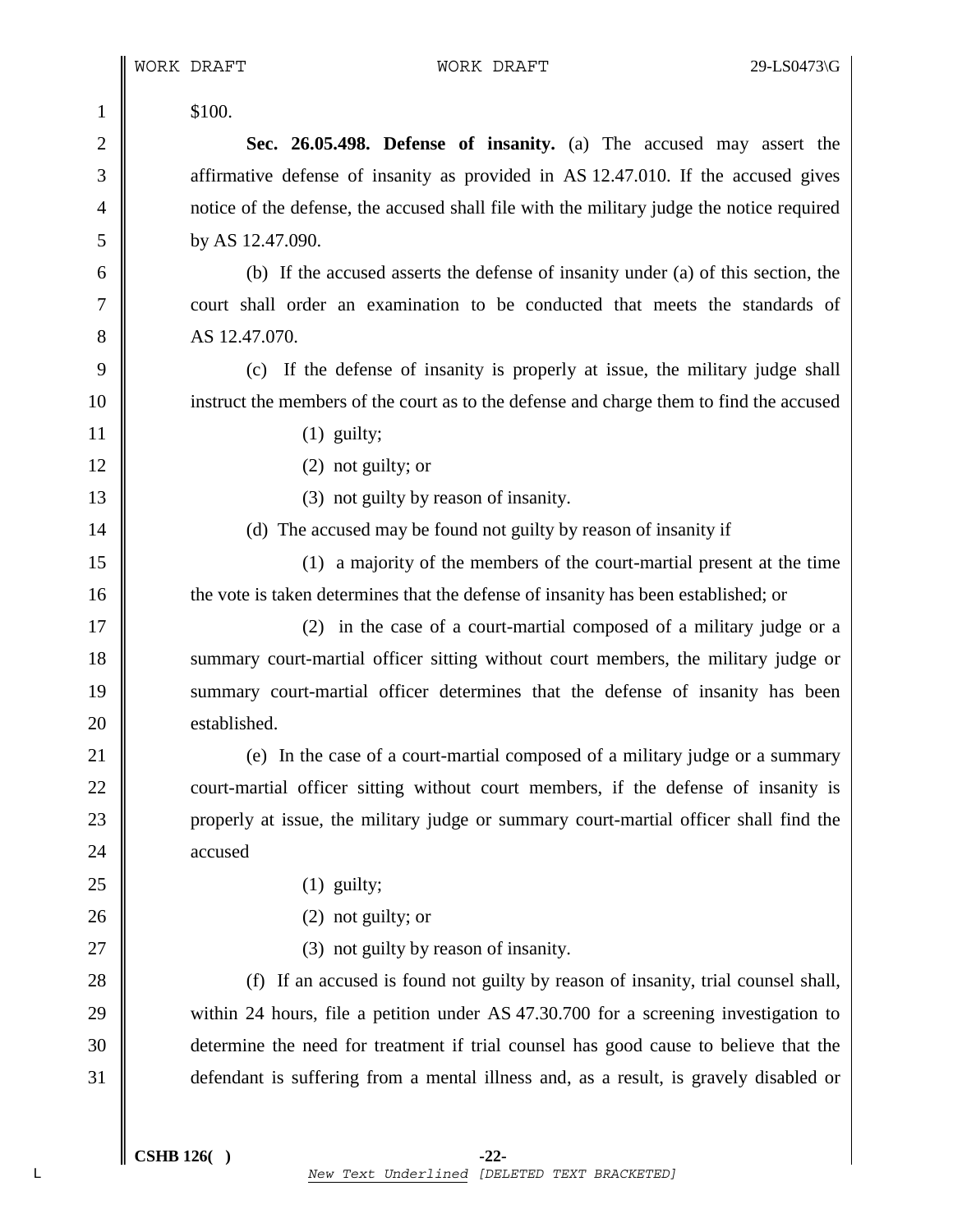1 likely to cause serious harm to self or others. In this subsection, "mental illness" has 2  $\parallel$  the meaning given in AS 47.30.915.

3 **Sec. 26.05.500. Lack of mental capacity or mental responsibility;**  4 **commitment of accused for examination and treatment.** (a) An accused who, as a 5 result of a mental disease or defect that renders the accused incompetent to the extent 6 that the accused is unable to understand the nature of the proceedings or to conduct or 7 cooperate intelligently in the defense of the case, may not be tried, convicted, or 8 Supersum 8 sentenced for an offense under this chapter as long as the incompetency exists.

9 (b) If trial counsel or defense counsel has reason to believe that the accused is 10 unable to understand the nature of the proceedings or to conduct or cooperate 11 intelligently in the defense of the case, counsel may file a motion with the military 12 judge assigned to the case for a determination of the competency of the accused. Upon 13 the motion, or on the judge's own motion, the court shall order an examination to be 14 conducted and make a determination in accordance with the requirements of 15 AS 12.47.100. If the military judge determines that the accused must be committed for 16 the purpose of examination, and the accused is not otherwise subject to commitment 17 under AS 47.30.700 - 47.30.915, the military judge shall order the convening authority 18 to seek the assistance of the attorney general in seeking a commitment under 19 AS 12.47.100.

20 **(c)** If the military court determines that the accused is incompetent to stand 21 Trial and the accused is not otherwise subject to commitment under AS 47.30.700 -22 47.30.915, the military judge shall order the convening authority to seek the assistance 23 **of the attorney general in seeking a commitment under AS 12.47.110.** 

24  $\parallel$  (d) If, at the end of a period of commitment under (b) and (c) of this section, it 25 is determined that the accused's mental condition has not improved so as to permit the 26 trial to proceed, the charges shall be dismissed without prejudice, and continued 27 **commitment** proceedings shall be governed by the provisions relating to civil 28 commitment under AS 47.30.700 - 47.30.915. If the accused remains incompetent for 29 five years after the charges have been dismissed under this subsection, the accused 30 may not be charged again for an offense under this chapter arising out of the facts 31 alleged in the original charges.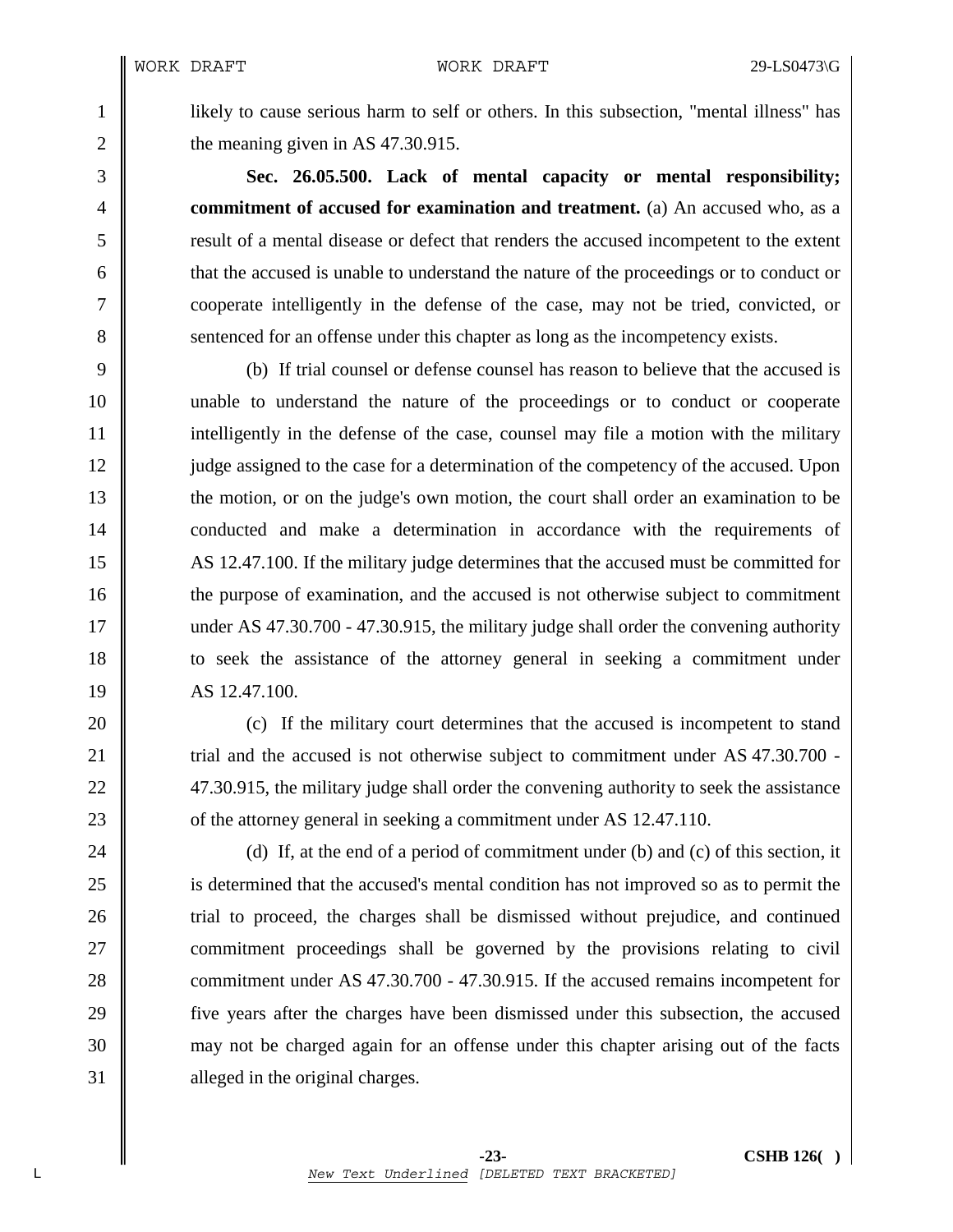1 (e) When the custodian of an accused person hospitalized under (c) of this 2 section determines that the person has recovered to the extent that the accused is able 3 to understand the nature of the proceedings against the accused and to conduct or 4 cooperate intelligently in the defense of the case, the custodian shall promptly transmit 5 a notification of the determination to the general court-martial convening authority for 6  $\parallel$  the accused and trial and defense counsel.

7 (f) Upon receipt of the notice, the convening authority shall promptly take 8 custody of the accused unless the accused is no longer a member of the militia.

9  $\parallel$  (g) If the accused remains a member of the militia, the military judge detailed 10 to the case shall conduct the hearing required under AS 12.47.120. If the judge finds 11 **the accused competent, the court-martial shall be assembled.** 

12 (h) The custodian of the accused person may retain custody of the person for 13 not more than 30 days after transmitting the notifications required under (e) of this 14 Section.

15 (i) If, during a period of commitment under this section, the accused is no 16 **leap is up a** longer a member of the militia, the convening authority shall promptly notify the 17 custodian and the attorney general; the custodian and the attorney general may take 18 what further action may be appropriate.

19 **Sec. 26.05.503. Voting and rulings.** (a) Voting by members of a general or 20 special court-martial on the findings and on the sentence shall be by secret written 21 **ballot.** The junior member of the court shall count the votes. The count shall be 22 checked by the president, who shall immediately announce the result of the ballot to 23 **the members of the court.** 

24 (b) The military judge shall rule on all questions of law and all interlocutory 25 questions arising during the proceedings. A ruling made by the military judge on a 26 question of law or an interlocutory question, other than the factual issue of mental 27 **T** responsibility of the accused, is final and constitutes the ruling of the court. However, 28 the military judge may change the ruling at any time during the trial. Unless the ruling 29 is final, if a member objects to a ruling, the court shall be cleared and closed, and the 30 question shall be decided by a voice vote as provided in AS 26.05.505, beginning with  $31$  the junior in rank.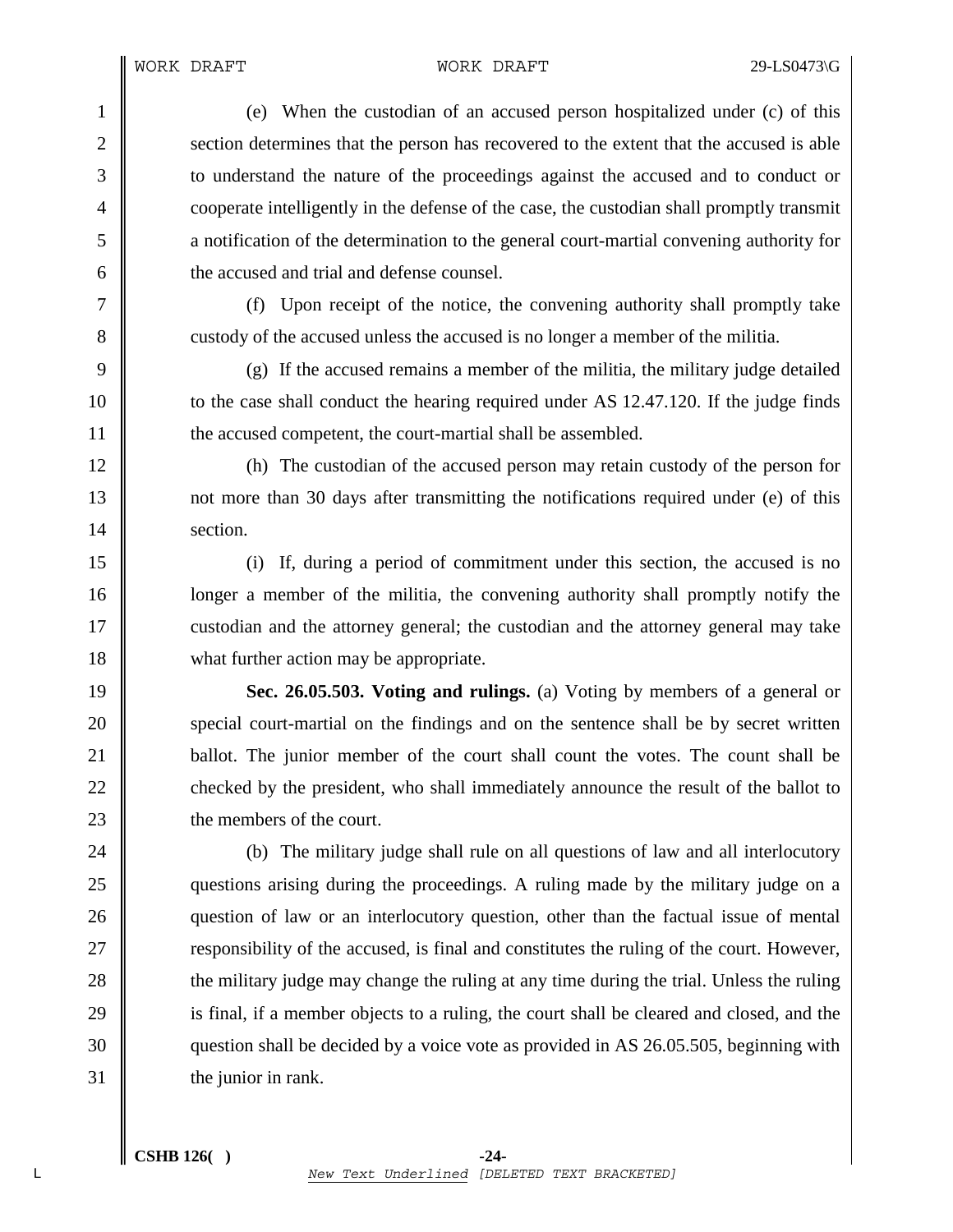1 (c) Before a vote is taken on the findings, the military judge shall, in the 2 presence of the accused and counsel, instruct the members of the court as to the 3 elements of the offense under this chapter and charge them that 4 (1) the accused is presumed to be innocent until the guilt of the 5 accused is established by legal and competent evidence beyond a reasonable doubt; 6 (2) if there is a reasonable doubt as to the guilt of the accused, the 7 doubt must be resolved in favor of the accused, and the accused must be acquitted; 8 (3) if there is a reasonable doubt as to the degree of guilt, a finding of 9 guilt must be in a lower degree as to which there is no reasonable doubt; and 10 (4) the burden of proof to establish the guilt of the accused beyond a 11 **I** reasonable doubt is on the state. 12 (d) A military judge sitting without court members shall 13 (1) determine all questions of law and fact arising during the 14 | proceedings and, if the accused is convicted, adjudge an appropriate sentence; 15 (2) make a general finding and shall, in addition, on request, find the 16 facts specially. 17 (e) If a military judge sitting without court members files an opinion or 18 memorandum of decision, the opinion or memorandum of decision is sufficient if the 19 findings of fact appear in the opinion or memorandum of decision. 20 **Sec. 26.05.505. Number of votes required.** (a) A person may not be convicted 21 of an offense under this chapter that is tried by a court-martial unless by the 22 unanimous verdict of the members of the court present at the time the vote is taken. 23 (b) All other questions to be decided by the members of a general or special 24 court-martial shall be determined by a majority vote, but a determination to reconsider 25 a finding of guilty or to reconsider a sentence, with a view toward decreasing it, may 26 **b**e made by any lesser vote that indicates that the reconsideration is not opposed by the 27 number of votes required for that finding or sentence. A tie vote on a challenge 28 disqualifies the member challenged. A tie vote on any other question is a 29 determination in favor of the accused. 30 **Sec. 26.05.508. Record of trial.** (a) Each general and special court-martial 31 Shall keep a separate record of the proceedings in each case brought before it, and the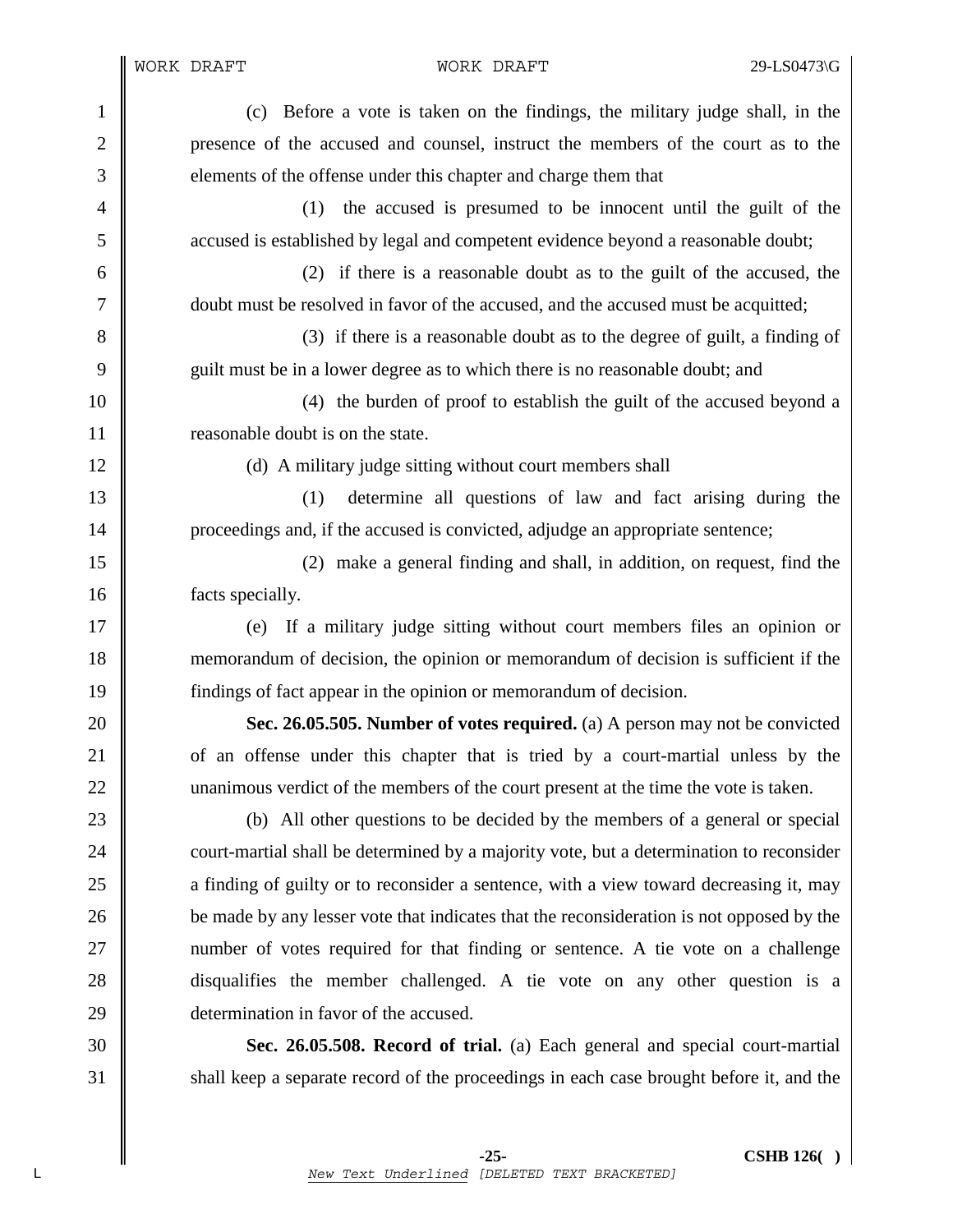1 record must be authenticated by the signature of the military judge. If the military 2 judge cannot authenticate the record because of the military judge's death, disability, 3 or absence, the record shall be authenticated by the signature of the trial counsel or, if 4 the trial counsel is unable to authenticate the record because of the trial counsel's 5 death, disability, or absence, then by the signature of a member of the court. In a 6 court-martial consisting of only a military judge, the record shall be authenticated by 7 the court reporter under the same conditions that would impose a duty on a member 8 **under this subsection.** 

9 (b) In each general and special court-martial case resulting in a conviction, a 10 complete verbatim record of the proceedings and testimony shall be prepared. In all 11 other court-martial cases, the record shall contain the matters as may be prescribed by 12 | rules of procedure.

13 (c) Each summary court-martial shall keep a separate record of the 14 **proceedings in each case, and the record shall be authenticated in the manner as may** 15 be prescribed by rules of procedure.

16 (d) A copy of the record of the proceedings of each general and special court-17 martial shall be given to the accused as soon as the record is authenticated.

18 **Sec. 26.05.510. Cruel and unusual punishments prohibited.** A court-martial 19 may not impose on a member of the militia punishment by flogging, branding, 20 marking, or tattooing on the body, or another cruel or unusual punishment. The use of 21 irons, single or double, except for the purpose of safe custody, is prohibited.

22 **Sec. 26.05.513. Punishments; maximum limits.** (a) A court-martial may not 23 impose a punishment that exceeds the limits set out in the code of military justice and 24 may not impose a sentence of death. A sentence of confinement imposed under this 25 chapter may not exceed 10 years. An offense under this chapter for which a sentence 26 **o** of confinement for a term of more than one year is authorized is a felony offense. 27 Except for convictions by a summary court-martial and except as otherwise 28 specifically provided in the code of military justice, all other offenses under this 29 chapter are misdemeanors. A conviction by a summary court-martial is a violation.

30 (b) A nonjudicial punishment may not include a sentence of confinement or 31 separation from military service.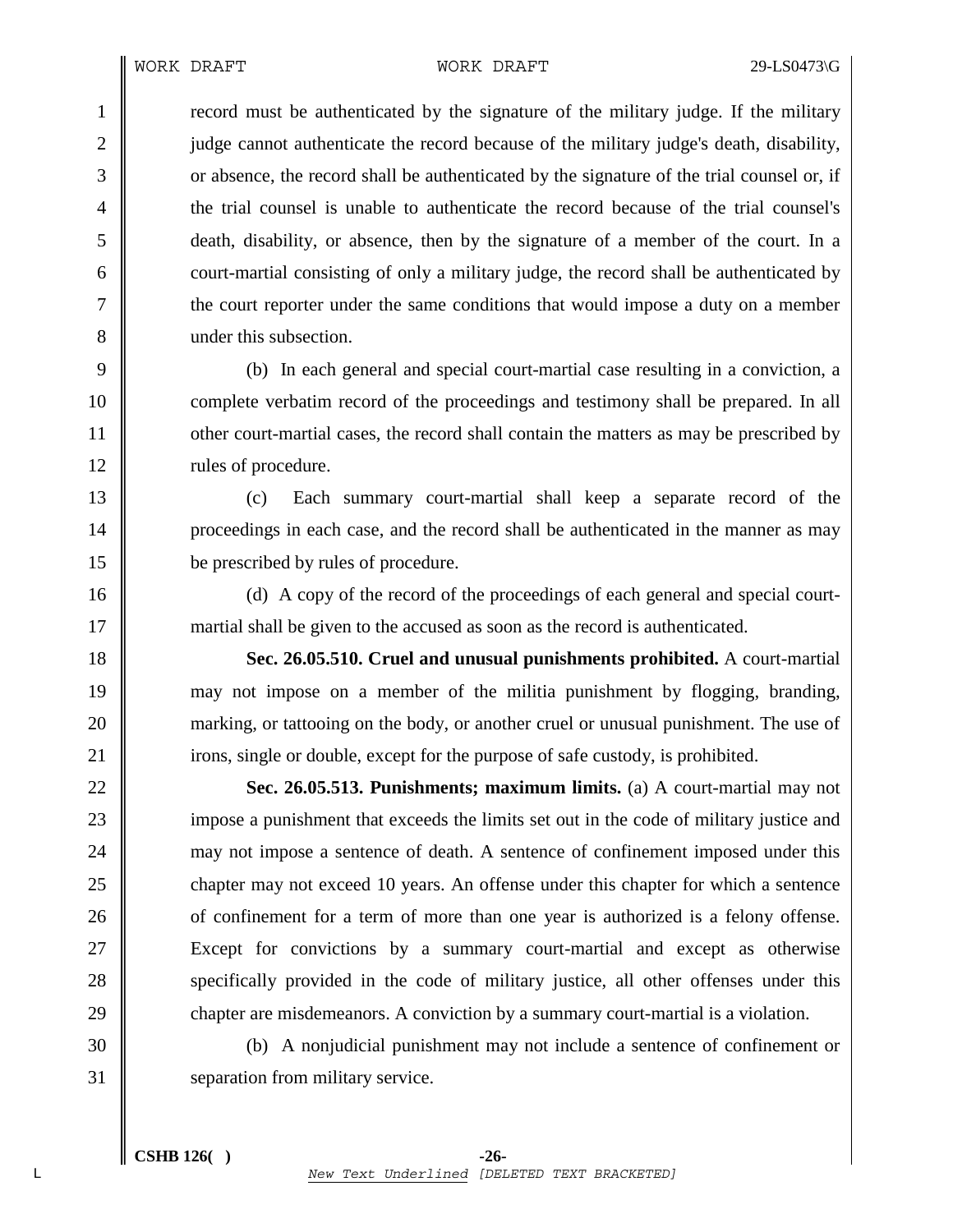1 **Sec. 26.05.515. Deferment of sentences.** (a) If an accused is under sentence to 2 confinement that has not yet been ordered executed, the convening authority or, if the 3 cacused is no longer under the convening authority's jurisdiction, the person exercising 4 general court-martial jurisdiction over the command to which the accused is currently 5 detailed may, in that person's sole discretion, defer service of the sentence to 6 confinement. The deferment terminates when the sentence is ordered to be executed. 7 The deferment may be rescinded at any time by the authority who granted it or, if the 8 accused is no longer under that person's jurisdiction, by the person exercising general 9 court-martial jurisdiction over the command to which the accused is currently detailed.

10 (b) If a court-martial sentences an accused to confinement, the convening 11 authority may, without the consent of the accused, defer the service of the sentence 12 until after the accused has been permanently released to the militia of the state by a 13 State, the United States, or a foreign country

14 | (1) that had custody of the accused;

15 (2) that temporarily returned the accused to the militia of the state for 16 **trial by court-martial; and** 

17 || (3) to which, after the court-martial, the militia of the state returned the 18 **a** accused under the authority of a mutual agreement or treaty.

19 (c) In a case in which a court-martial sentences an accused to confinement and 20 **the sentence to confinement has been ordered executed, but in which review of the** 21 case under AS 26.05.525, 26.05.538, or 26.05.540 is pending, the adjutant general 22 may defer further service of the sentence to confinement while that review is pending.

23 (d) In (b) of this section, "state" includes the District of Columbia and any 24 **commonwealth, territory, or possession of the United States.** 

25 **Sec. 26.05.518. Execution of confinement.** A person must serve a sentence of 26 confinement imposed by a court-martial, whether or not the sentence includes 27 discharge or dismissal from the militia of the state, and whether or not the discharge or 28 dismissal has been executed. The sentence may be carried into execution by 29 **confinement** in a place authorized by the code of military justice. A person confined 30 under the code of military justice is subject to the same discipline and treatment as 31 **other persons confined or committed to the place of confinement.**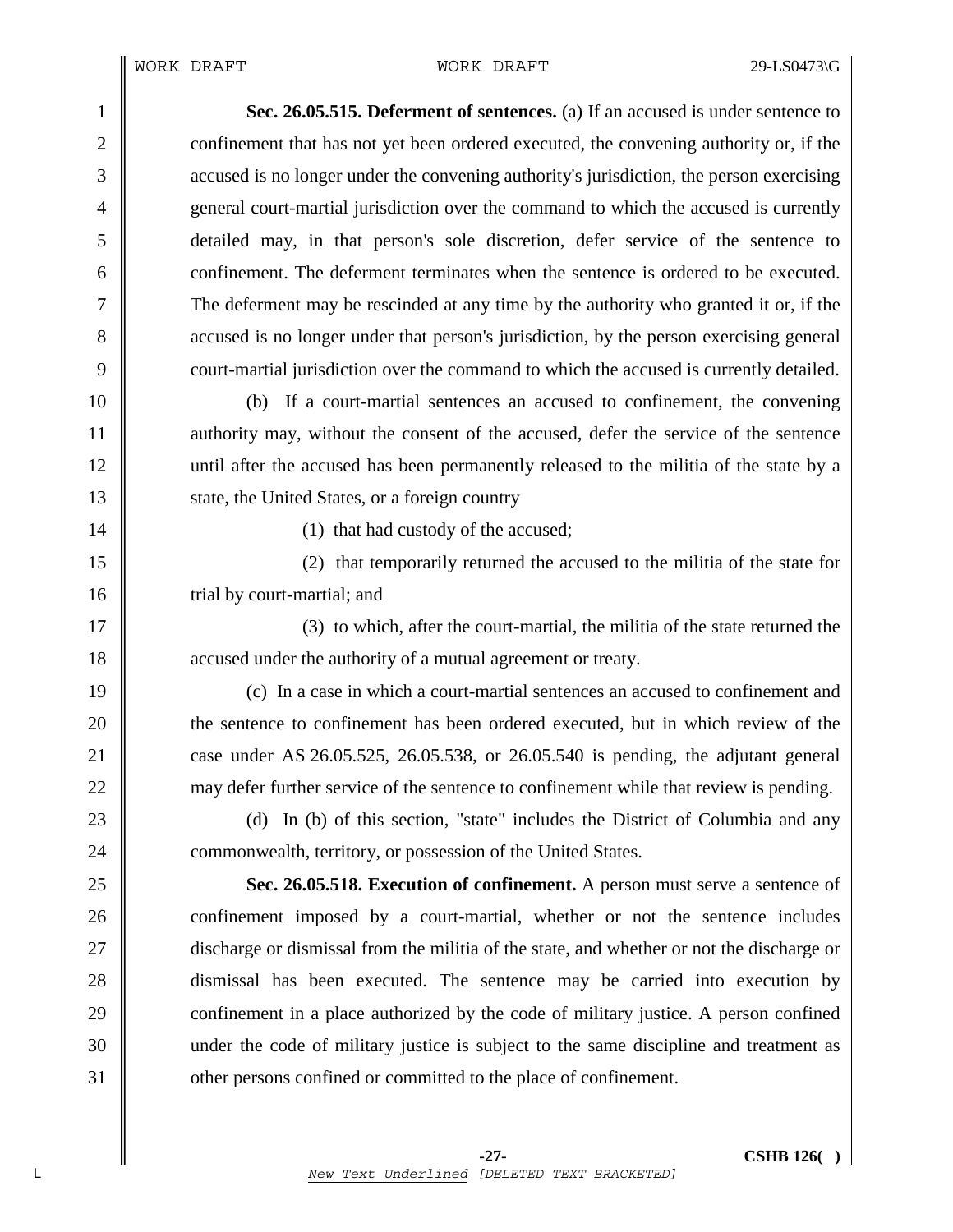1 **Sec. 26.05.520. Error of law; lesser included offense.** (a) A finding or 2 Sentence of a court-martial may not be held incorrect on the ground of an error of law 3 unless the error materially prejudices the substantial rights of the accused.

4 (b) A reviewing authority authorized under the code of military justice to 5 approve or affirm a finding of guilt may approve or affirm, instead, so much of the 6 finding as includes a lesser included offense under this chapter.

7 **Sec. 26.05.523. Withdrawal of appeal.** In a case subject to appellate review 8 under the code of military justice, the accused may, at any time, file with the 9 convening authority a written statement expressly withdrawing the right of the accused 10 **to the appeal.** The withdrawal shall be signed by both the accused and the accused's 11 defense counsel and filed in accordance with rules of procedure.

12 **Sec. 26.05.525. Appeal by the state.** (a) In a trial by court-martial in which a 13 punitive discharge may be imposed, the state may appeal to the Military Appeals 14 Commission established under this chapter

15 (1) an order or ruling of the military judge that terminates the 16 **proceedings with respect to a charge or specification;** 

17  $\parallel$  (2) an order or ruling that excludes evidence that is substantial proof of 18 **a** fact material in the proceeding;

19 (3) an order or ruling that directs the disclosure of classified 20 | information:

21 **21** (4) an order or ruling that imposes sanctions for nondisclosure of 22 **classified information;** 

23 (5) the refusal of the military judge to issue a protective order sought 24 by the prosecution to prevent the disclosure of classified information;

25 (6) the refusal of the military judge to enforce an order issued under 26 (a)(5) of this section that was previously issued by an appropriate authority.

27 (b) An appeal of an order or ruling may not be taken unless the trial counsel 28 provides the military judge with written notice of appeal from the order or ruling 29 within 72 hours after the order or ruling. The notice must include a certification by the 30 Trial counsel that the appeal is not taken for the purpose of delay and, if the order or 31 Tuling appealed is one that excludes evidence, that the evidence excluded is substantial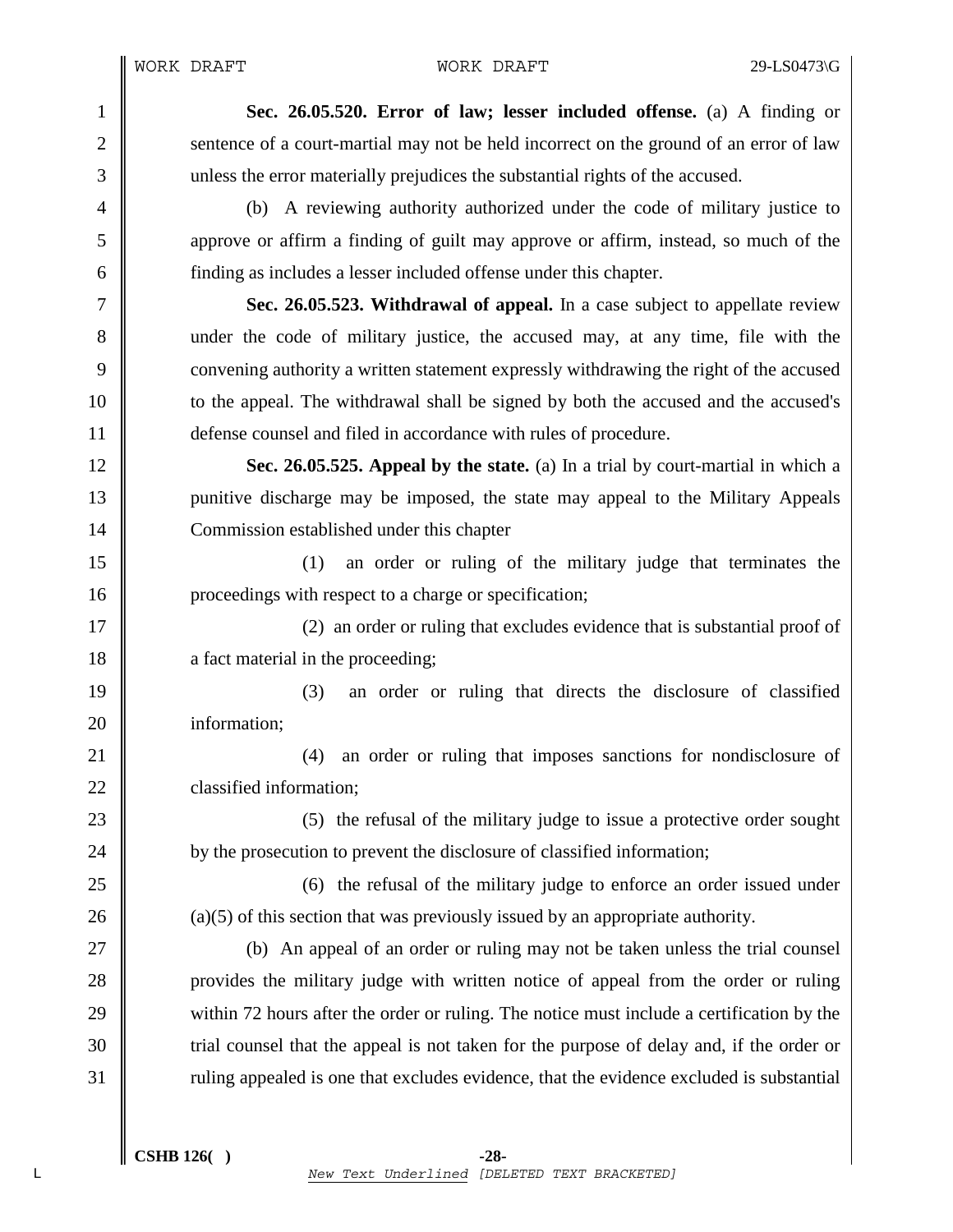1 proof of a fact material in the proceeding.

2 (c) An appeal under this section shall be forwarded to the Military Appeals 3 Commission under AS 26.05.538. In ruling on the appeal, the Military Appeals 4 Commission may act only with respect to matters of law.

5 (d) A period of delay resulting from an appeal under this section shall be 6 excluded in deciding an issue involving the denial of a speedy trial, unless an 7 appropriate authority determines that the appeal was filed solely for the purpose of 8 delay with the knowledge that it was totally frivolous and without merit.

9 (e) The state may not appeal a finding of not guilty with respect to a charge or 10 specification by the members of the court-martial, or by a judge in a bench trial if the 11 finding was not made on reconsideration.

12 **Sec. 26.05.528. Vacation of suspension**. (a) A probationer serving a period of 13 probation under a sentence suspended by a special court-martial that, as approved, 14 includes a bad-conduct discharge, or a suspended general court-martial sentence, is 15 entitled to a hearing before the suspension is vacated. The probationer shall be 16 Term 16 represented at the hearing by military counsel if the probationer requests 17 **representation.** 

18 (b) If the suspended sentence was imposed by a special court-martial, the 19 **officer having special court-martial jurisdiction over the probationer shall hold a** 20 hearing on the alleged violation of probation. The record of the hearing and the 21 **Term** extends 21 **recommendation of the officer having special court-martial jurisdiction shall be sent** 22 **for** action to the officer exercising general court-martial jurisdiction over the 23 probationer. If the officer vacates the suspension, the unexecuted part of the sentence, 24 except a dismissal, shall be executed, subject to applicable restrictions in the code of 25 | military justice.

26 (c) The suspension of another sentence may be vacated by an authority for the 27 **command in which the accused is serving or detailed who is competent to convene a** 28 **court of the kind that imposed the sentence.** 

29 **Sec. 26.05.530. Petition for a new trial.** At any time within two years after 30 approval by the convening authority of a court-martial sentence, the accused may 31 petition the adjutant general for a new trial on the grounds of newly discovered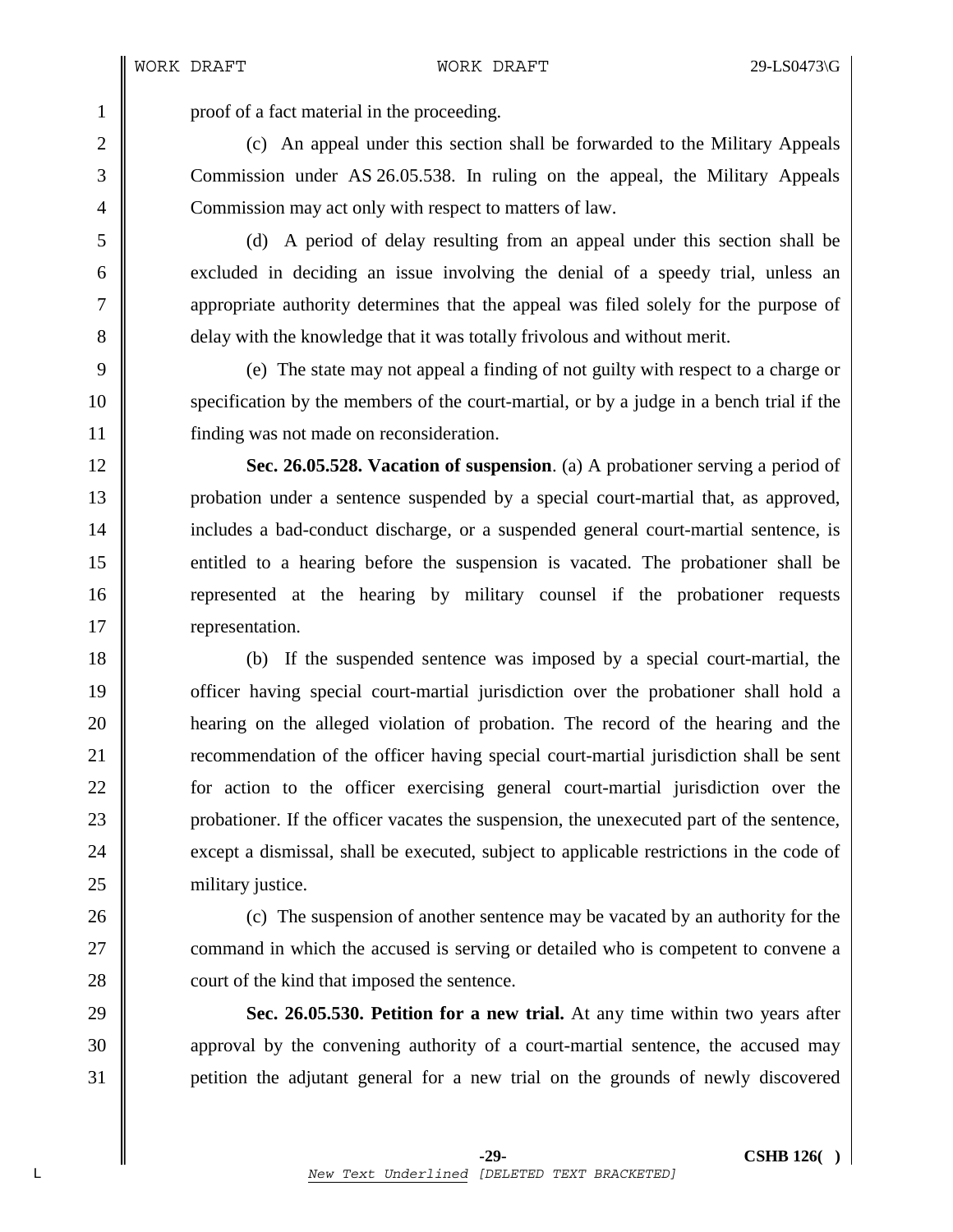1 vevidence or fraud on the court-martial.

2 **Sec. 26.05.533. Restoration.** (a) All rights, privileges, and property affected 3 by an executed part of a court-martial sentence that has been set aside or disapproved, 4 except an executed dismissal or discharge, shall be restored unless a new trial or 5 rehearing is ordered and the executed part is included in a sentence imposed on the 6 new trial or rehearing.

7 (b) If a previously executed sentence of dishonorable or bad-conduct 8 discharge is not imposed on a new trial, the governor may substitute an administrative 9 form of discharge unless the accused is to serve out the remainder of the accused's 10 enlistment.

11 (c) If a previously executed sentence of dismissal is not imposed on a new 12 trial, the governor may substitute an administrative form of discharge, and a 13 commissioned officer dismissed under the original sentence may be reappointed by the 14 governor alone to the commissioned grade and rank that, in the opinion of the 15 governor, the former officer would have attained had the officer not been dismissed. 16 The reappointment of the former officer shall be without regard to the existence of a 17 vacancy and shall affect the promotion status of other officers only to the extent the 18 governor may direct. The time between the dismissal and the reappointment shall be 19 considered as actual service for all purposes, including the right to pay and 20 **b** allowances.

21 **Sec. 26.05.535. Leave required to be taken pending review of court-**22 **martial convictions.** In accordance with rules adopted under AS 26.05.380, an 23 **a** accused who has been sentenced by a court-martial may be required to take leave 24 || pending completion of action under this section if the sentence includes an 25 unsuspended dismissal or an unsuspended dishonorable or bad-conduct discharge. The 26 accused may be required to begin the leave on the date on which the sentence is 27 approved under the code of military justice, or at any time after that date, and the leave 28 may be continued until the date on which action under this section is completed, or 29 may be terminated at an earlier time.

30 **Sec. 26.05.538. Military Appeals Commission.** (a) The Military Appeals 31 Commission is established in the Department of Military and Veterans' Affairs. The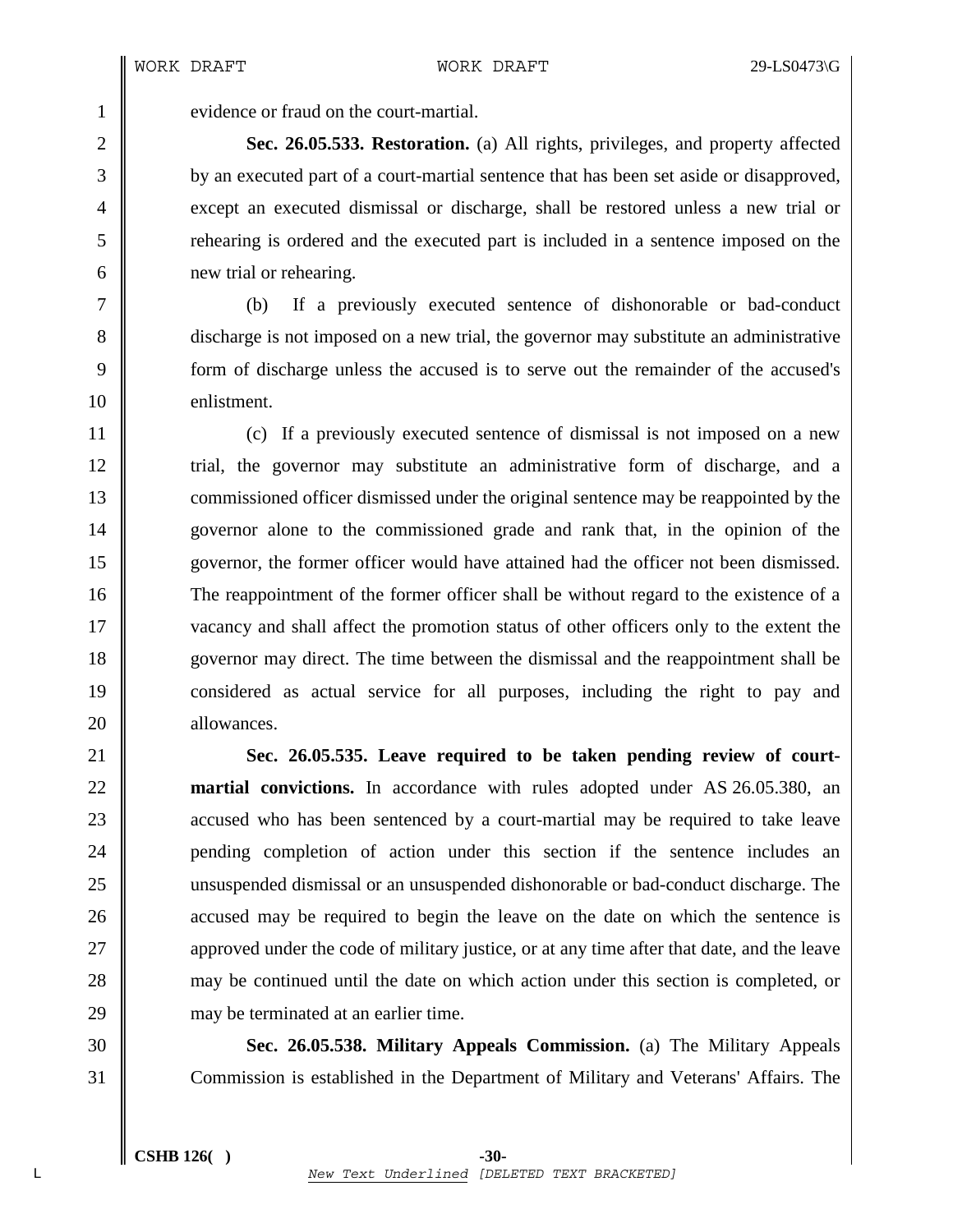|                | WORK DRAFT<br>WORK DRAFT                                                                | 29-LS0473\G |
|----------------|-----------------------------------------------------------------------------------------|-------------|
| $\mathbf{1}$   | commission is a quasi-judicial agency.                                                  |             |
| $\overline{c}$ | The commission has jurisdiction to hear appeals from sentences and<br>(b)               |             |
| 3              | punishments imposed by courts-martial under the code of military justice.               |             |
| $\overline{4}$ | (c) The commission consists of three members appointed by the governor and              |             |
| 5              | confirmed by a majority of the members of the legislature in joint session. A member    |             |
| 6              | shall be a resident of this state and                                                   |             |
| 7              | (1) be licensed to practice law                                                         |             |
| 8              | (A) in this state and be a member in good standing with the                             |             |
| 9              | Alaska Bar Association;                                                                 |             |
| 10             | (B) in another state and be a member in good standing of the                            |             |
| 11             | bar of that state; or                                                                   |             |
| 12             | (C) as a member of the bar of a federal court;                                          |             |
| 13             | (2) have engaged in the active practice of law for at least five years;                 |             |
| 14             | (3) be a former commissioned officer in the armed forces of the United                  |             |
| 15             | States or the reserve components, or in the militia of a state; and                     |             |
| 16             | have at least five years' experience as an officer in the judge<br>(4)                  |             |
| 17             | advocate general's corps of the armed forces of the United States or the militia of the |             |
| 18             | state.                                                                                  |             |
| 19             | Except as provided in AS $39.05.080(4)$ , an appointee selected to fill a<br>(d)        |             |
| 20             | vacancy shall hold office for the unexpired term of the member whose vacancy is         |             |
| 21             | filled. A vacancy in the commission does not impair the authority of a quorum of        |             |
| 22             | members to exercise the powers and perform the duties of the commission.                |             |
| 23             | A member may be reappointed if the reappointment complies with this<br>(e)              |             |
| 24             | section.                                                                                |             |
| 25             | (f)<br>The members of the commission shall select a chair from among the                |             |
| 26             | members of the commission. The selection shall be subject to the approval of the        |             |
| 27             | adjutant general.                                                                       |             |
| 28             | (g) The governor may remove a commissioner from office for cause including              |             |
| 29             | incompetence, neglect of duty, or misconduct in office. A commissioner, to be           |             |
| 30             | removed for cause, shall be given a copy of the charges and offered an opportunity to   |             |
| 31             | be publicly heard in person or by counsel in the commissioner's own defense upon not    |             |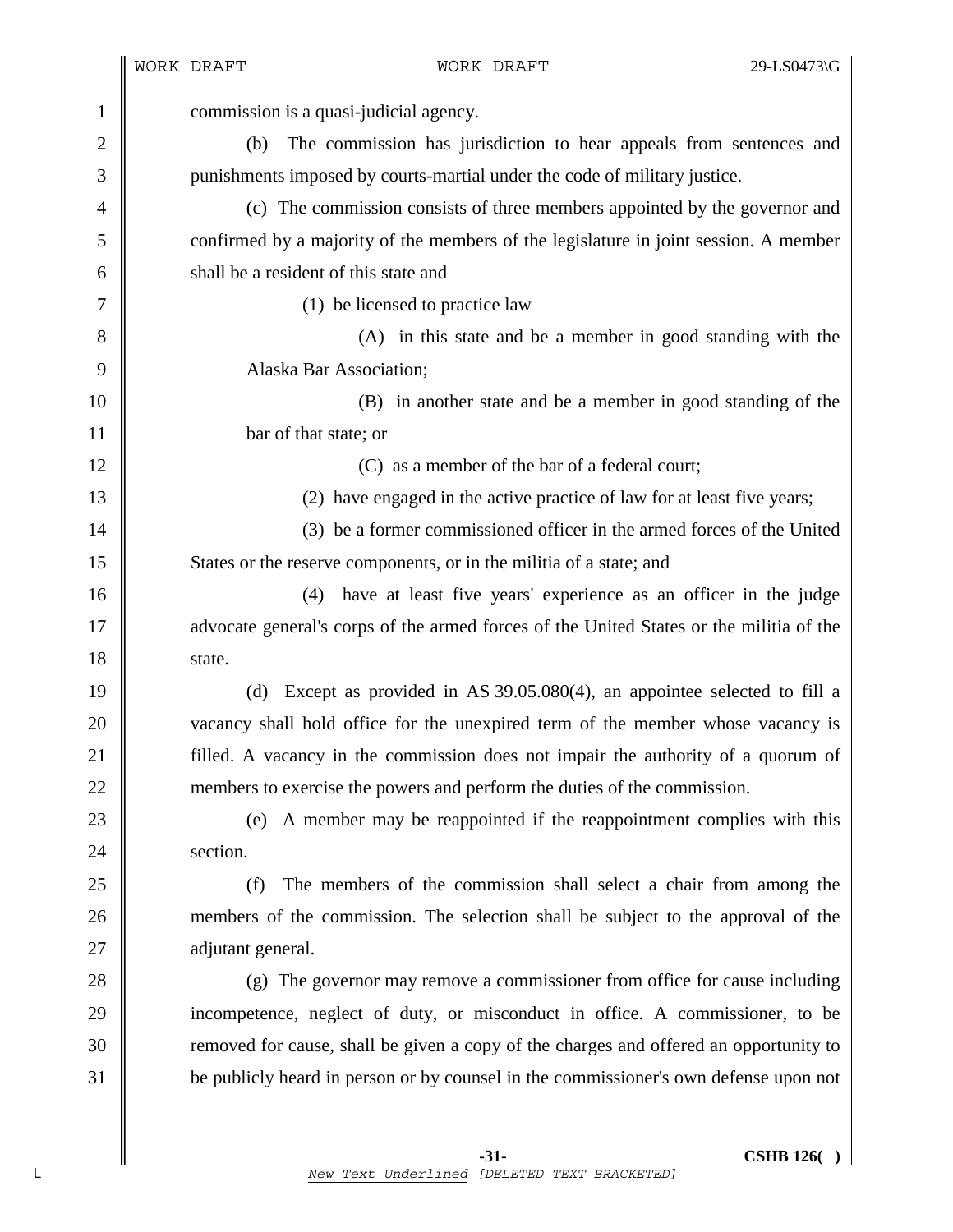**less than 10 days' notice.** If a commissioner is removed for cause, the governor shall **file** with the lieutenant governor a complete statement of all charges made against the 3 commissioner and the governor's finding based on the charges, together with a **complete record of the proceedings.** 

5 (h) The adjutant general shall adopt regulations to govern appellate procedure 6 before the Military Appeals Commission. The regulations shall be substantially similar 7 to the provisions for post-trial procedure and review of courts-martial under 10 U.S.C. 8 801 - 946. The regulations must be approved by the governor. Regulations adopted 9 under this section are exempt from AS 44.62 (Administrative Procedure Act).

10 (i) The governor may appoint an alternate member, who will serve temporarily 11 in cases where a Military Appeals Commission member is removed or otherwise 12 unavailable to perform the duties of a commission member. The alternate member 13 must be confirmed by a majority of the members of the legislature in joint session and 14  $\parallel$  otherwise meet the qualifications specified in (c) of this section.

15 **Sec. 26.05.540. Review by civilian court.** (a) After exhausting all remedies 16 available under the code of military justice, a party may file a petition for review in the 17 Alaska supreme court from a final decision of the Military Appeals Commission that 18 upholds a conviction and sentence imposed by a general or special court-martial for an 19 **offense** under this chapter if the sentence

20 || (1) includes confinement imposed under the code of military justice;

22  $\parallel$  (2) meets the criteria for appeal under AS 12.55.120.

23 (b) A decision by the Alaska supreme court on a matter reviewed under a 24 **petition filed under (a) of this section is final and binding on all parties, the Military** 25 Appeals Commission, and the court-martial.

26 (c) A party filing a petition for review under this section shall comply with the 27 || rules of court applicable to petitions for review in the appellate courts, including the 28 **deadlines for filing.** 

29 **Sec. 26.05.543. Appellate and civilian counsel.** (a) If the attorney general 30 Tequests representation, the senior force judge advocate shall detail a judge advocate 31 as appellate counsel to represent the state in a proceeding filed under AS 26.05.538 as

 $21$  and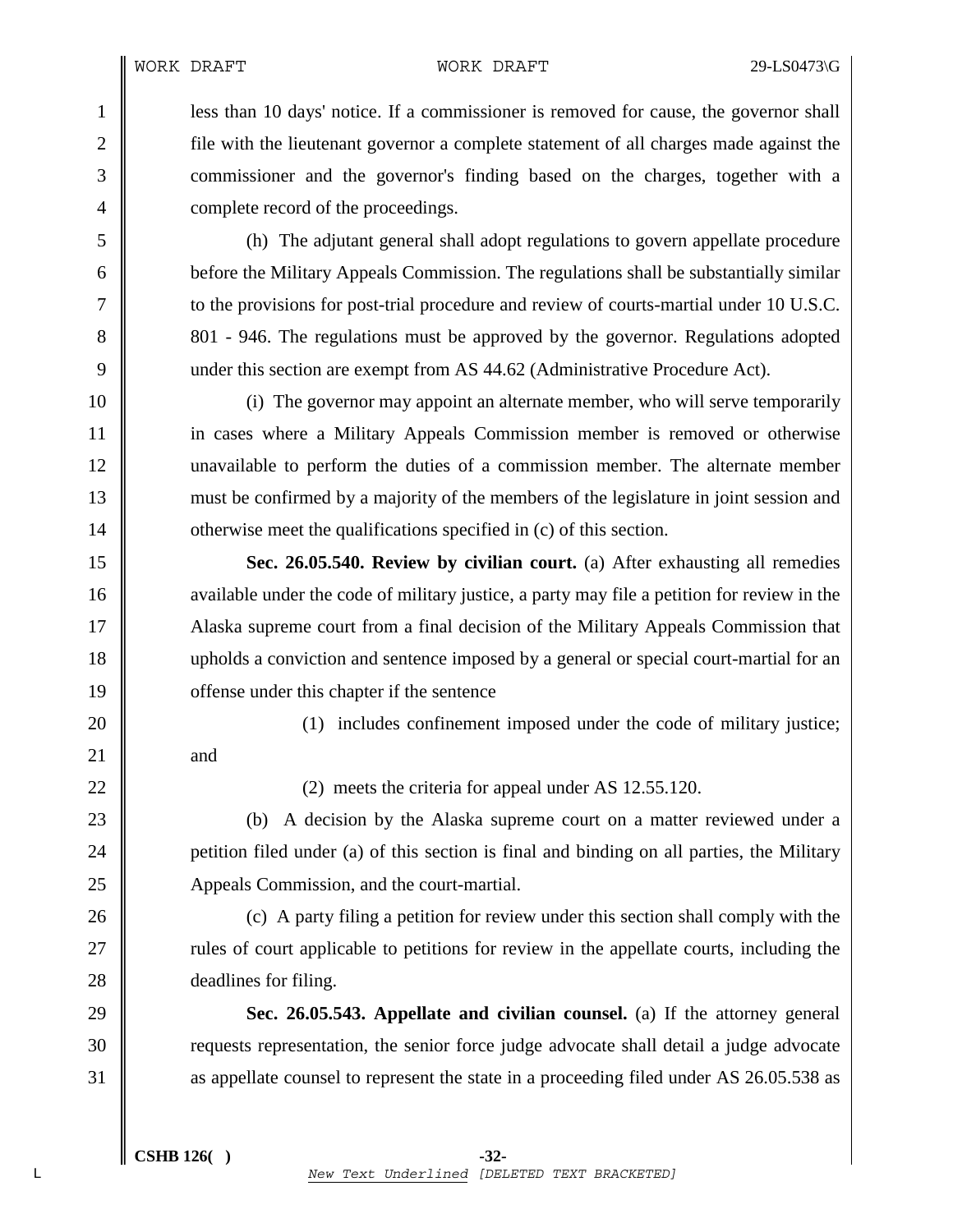1 civilian counsel, in a petition filed under AS 26.05.540, or as counsel before any 2 **detect** 2 **federal** court.

3 (b) The accused has the right to be represented by detailed military counsel 4 before the Military Appeals Commission under AS 26.05.538 and before the 5 Superior 1 reviewing court in a petition filed under AS 26.05.540.

6 (c) Upon the request of an accused entitled to be represented under (b) of this 7 section, the senior force judge advocate shall detail a judge advocate to represent the 8 accused in a review or appeal. Counsel detailed under this subsection shall meet the 9 criteria for counsel under AS  $26.05.455(d)$ .

10 (d) A person who has acted as investigating officer, trial counsel, military 11 judge, witness, or court member in the case may not act as civilian review counsel for 12 **the accused detailed under (c) of this section.** 

13 (e) An accused may choose to be represented by civilian counsel at the 14 expense of the accused.

15 **Sec. 26.05.545. Authority to administer oaths and act as notary public.** (a) 16 The following persons may administer oaths for the purposes of military 17 **administration**, including military justice:

18 (1) a judge advocate;

19 || (2) a summary court-martial;

20 **(3)** the adjutant general and assistant adjutant generals;

21 | (4) a commanding officer of the militia;

22  $\parallel$  (5) a person authorized by statute or by regulations of the armed forces 23 **of the United States or the state to administer oaths or act as a notary public.** 

24 (b) The following persons may administer oaths necessary in the performance 25 **b** of their duties:

26 (1) the president, military judge, and trial counsel for general and 27 | special courts-martial;

28 || (2) an officer designated to take a deposition;

- 29  $\parallel$  (3) a person detailed to conduct an investigation;
- 30 (4) a recruiting officer;
- 31 (5) a person authorized by statute or by regulations of the armed forces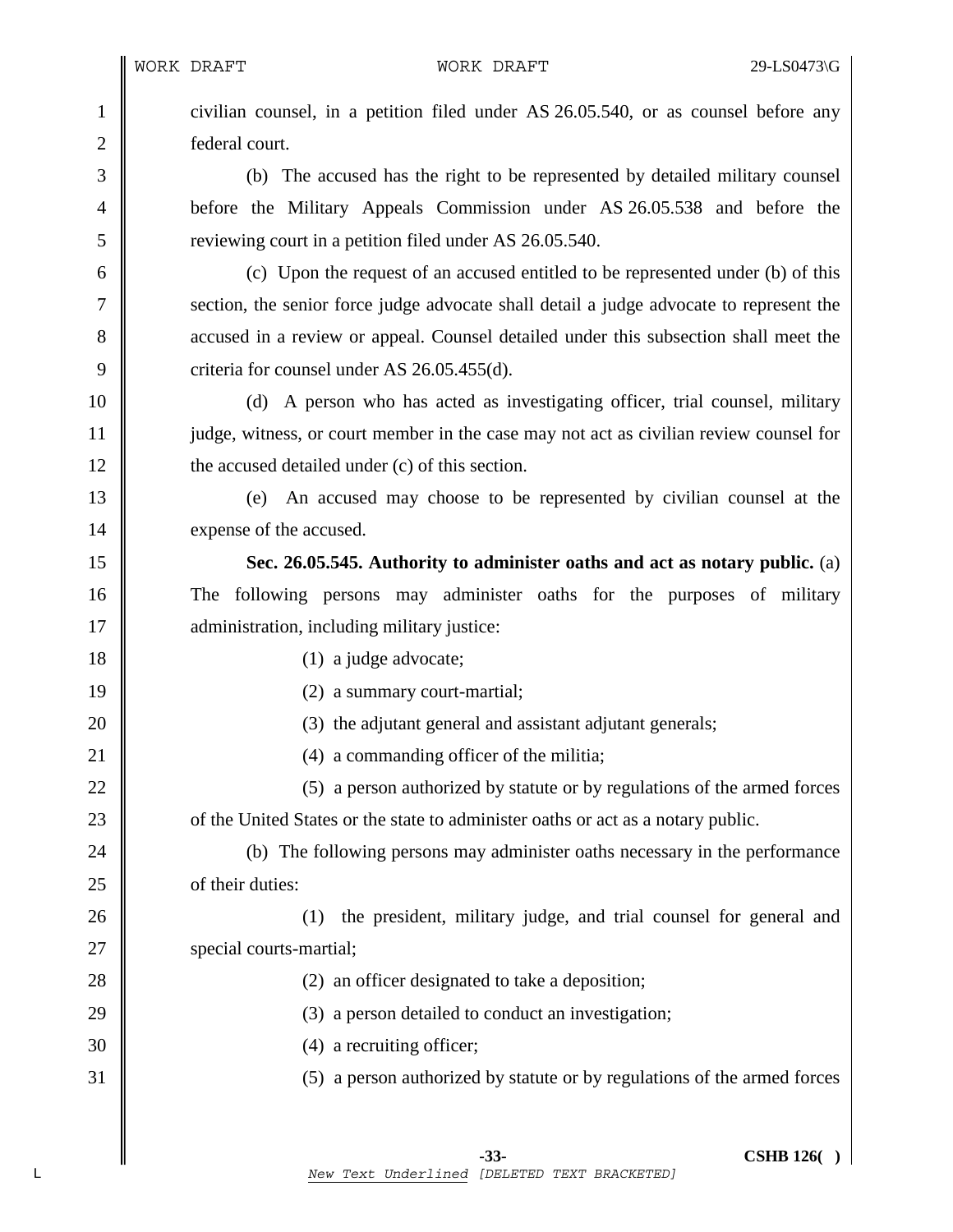1 of the United States to administer oaths or act as a notary public.

2 (c) The person's signature without seal, together with the title of the person's 3 office, is prima facie evidence of the person's authority to administer oaths and act as a 4 | notary public under this section.

5 **Sec. 26.05.550. Delegation by the governor.** The governor may delegate any 6 authority vested in the governor under the code of military justice, and provide for the 7 Subdelegation of the authority, except the powers given to the governor by 8 AS 26.05.170 and 26.05.445.

9 **Sec. 26.05.553. Military justice account.** (a) The military justice account is 10 established in the general fund for the purpose of paying the expenses of the 11 department in carrying out its duties relating to the code of military justice, including 12 the fees and authorized travel expenses of witnesses, experts, victims, court reporters, 13 and interpreters, fees for the service of process, costs of collection, apprehension, 14 detention and confinement, pay and allowances for court-martial duty, and all other 15 necessary expenses of the prosecution and administration of military justice not 16 **our** otherwise payable by another source.

17 (b) The account consists of money appropriated to it by the legislature and 18 | interest received on money in the account.

19 (c) The department may use money appropriated to the account to pay for 20 **expenses related to the duties described in** (a) of this section.

21 (d) Money appropriated to the account does not lapse.

22 (e) Nothing in this section creates a dedicated fund.

23 (f) In this section, "account" means the military justice account established 24 under (a) of this section.

25 **Sec. 26.05.555. Payment, collection, and deposit of fines.** (a) A fine imposed 26 by a military court or through the imposition of nonjudicial punishment may be paid to 27 **the state and delivered to the court or imposing officer, or to a person executing** 28 | process.

29 (b) If the person on whom the fine was imposed fails to pay, the department 30 may collect the fine by

31 (1) retaining pay or allowances due or to become due to the person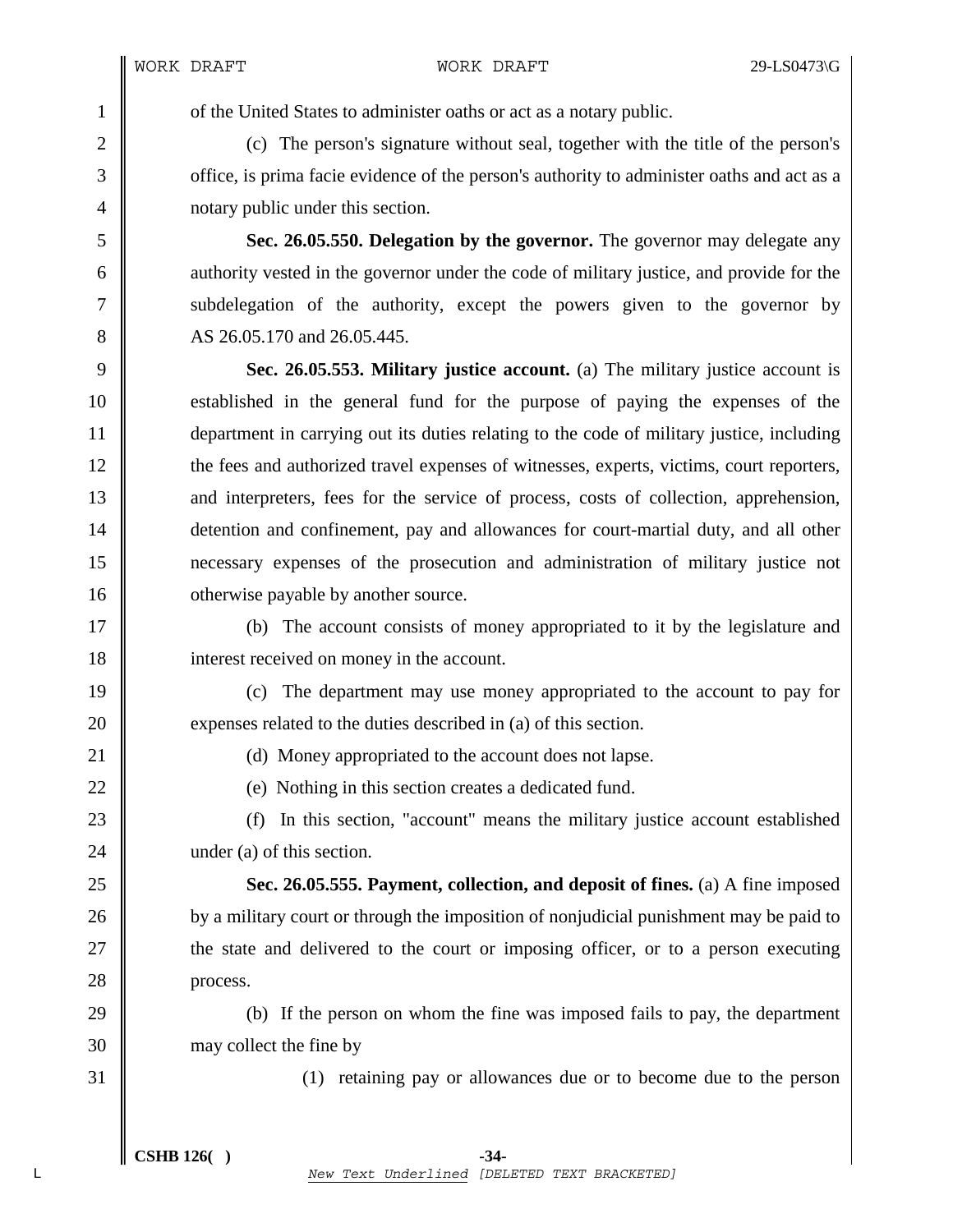1 fined from the militia of the state or the United States;

2 (2) garnishment or levy, together with costs, on the wages, goods, and 3 property of a person delinquent in paying a fine in accordance with AS 09.38.

4 (c) A fine or penalty required to be paid under this section shall be deposited 5 \| into the general fund and accounted for under AS 37.05.142.

6 **Sec. 26.05.558. Pay and allowances for court-martial duty.** For each day of 7 duty as a member of a general court-martial, or as a witness under summons from the 8 president or judge advocate of the court, officers and enlisted persons shall be paid as 9 | provided in AS 26.05.260(b).

10 **Sec. 26.05.560. Uniformity of interpretation.** The code of military justice 11 Shall be construed to carry out their general purpose and, so far as practicable, in a 12 **manner uniform with 10 U.S.C. 801 - 946.** 

13 **Sec. 26.05.563. Immunity for action of military courts.** A person acting 14 under the code of military justice, whether as a member of the militia or as a civilian, 15 shall be immune from any personal liability for any of the acts or omissions that the 16 person did or failed to do as part of the person's duties under the code of military 17 **justice**.

18 **Sec. 26.05.577. Principals.** A member of the militia who commits an offense 19 under this chapter, or aids, abets, counsels, commands, or procures the commission of 20 the offense, or causes an act to be done that, if directly performed by the member, 21 would be punishable under this chapter, is a principal.

22 **Sec. 26.05.578. Accessory after the fact.** A member of the militia who, 23 | knowing that an offense under this chapter has been committed, receives, comforts, or 24 assists the offender in order to hinder or prevent the offender's apprehension, trial, or 25 punishment shall be punished by up to one year of confinement, by separation with 26 characterization up to dishonorable discharge, and by such other punishment as a 27 **court-martial may direct.** 

28 **Sec. 26.05.579. Conviction of lesser included offense.** An accused may be 29 **found guilty of an offense necessarily included in the offense charged or of an attempt** 30 to commit either the offense under this chapter charged or an offense necessarily 31 included in the offense charged.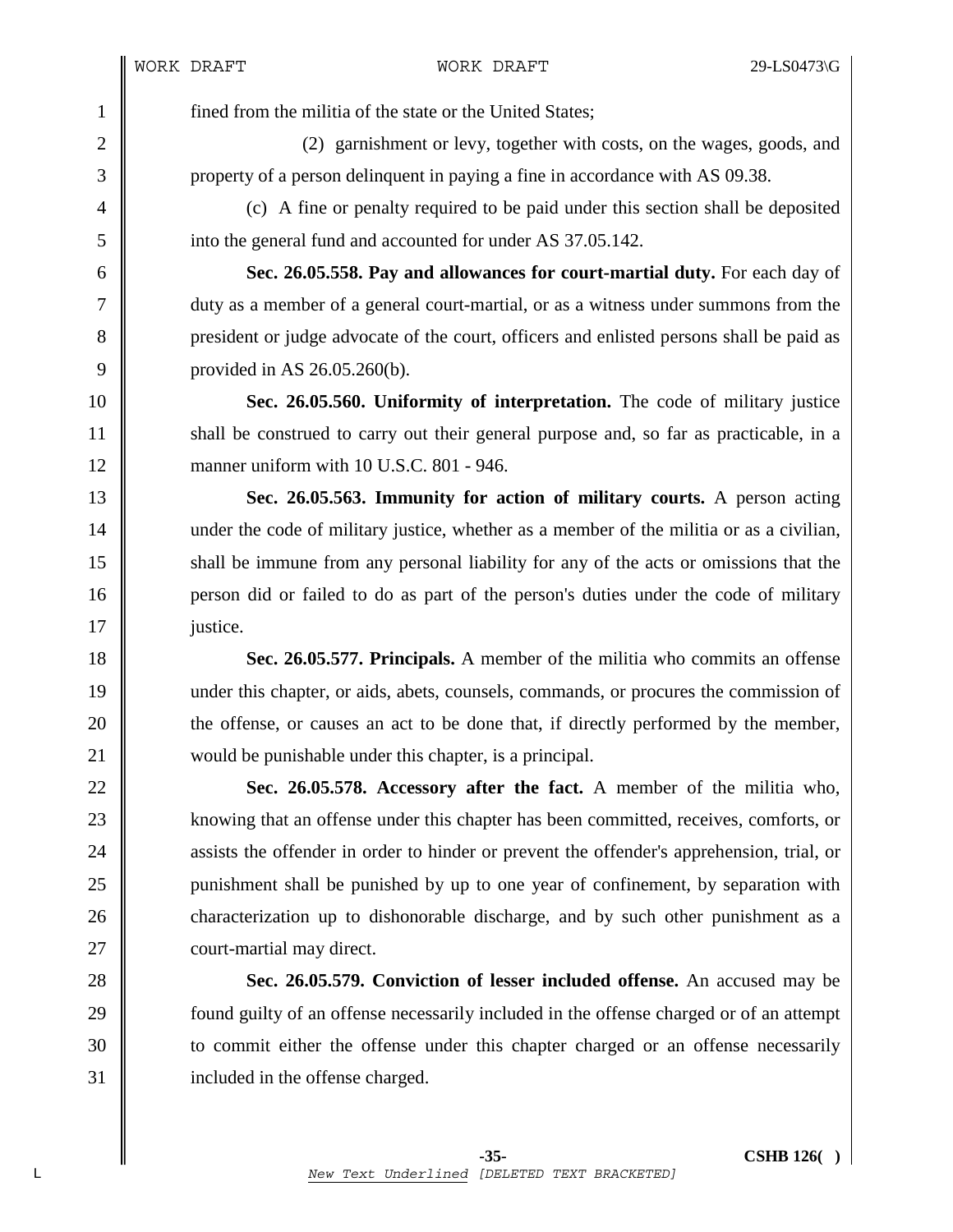1 **Sec. 26.05.580. Attempts.** (a) An act done with specific intent to commit an 2 coffense under this chapter that amounts to more than mere preparation and tends, even 3 though failing, to effect its commission, is an attempt to commit the offense.

4 (b) A member of the militia who attempts to commit an offense under this 5 chapter shall be punished as a court-martial may direct, unless otherwise specifically 6 prescribed. However, a court-martial may not direct a punishment for an attempt to 7 commit an offense that is greater than the maximum punishment for the offense.

8 (c) A member of the militia may be convicted of an attempt to commit an 9 offense under this chapter even if it appears, at the trial, that the offense was 10 **consummated.** 

11 **Sec. 26.05.581. Conspiracy.** A member of the militia who conspires with 12 another person to commit an offense under this chapter shall, if one or more of the 13 conspirators does an act to effect the object of the conspiracy, be punished by up to 14 one year of confinement, by separation with characterization up to dishonorable 15 discharge, and by such other punishment as a court-martial may direct.

16 **Sec. 26.05.582. Solicitation.** (a) A member of the militia who solicits or 17 **a** advises another or others to desert in violation of AS 26.05.585 or to mutiny in 18 violation of AS 26.05.594 shall, if the offense solicited or advised is attempted or 19 committed, be punished with the punishment provided for the commission of the 20 **offense**, but, if the offense solicited or advised is not attempted or committed, the 21 member shall be punished by up to one year of confinement, by separation with 22 characterization up to dishonorable discharge, and by such other punishment as a 23 **court-martial may direct.** 

24 (b) A member of the militia who solicits or advises another or others to 25 commit an act of misbehavior before the enemy in violation of AS 26.05.599 or an act 26 of sedition in violation of AS 26.05.594 shall, if the offense solicited or advised is 27 **committed, be punished with the punishment provided for the commission of the** 28 **offense**, but, if the offense solicited or advised is not committed, the member shall be 29 punished by up to one year of confinement, by separation with characterization up to 30 dishonorable discharge, and by such other punishment as a court-martial may direct.

31 **Sec. 26.05.583. Fraudulent enlistment, appointment, or separation.** A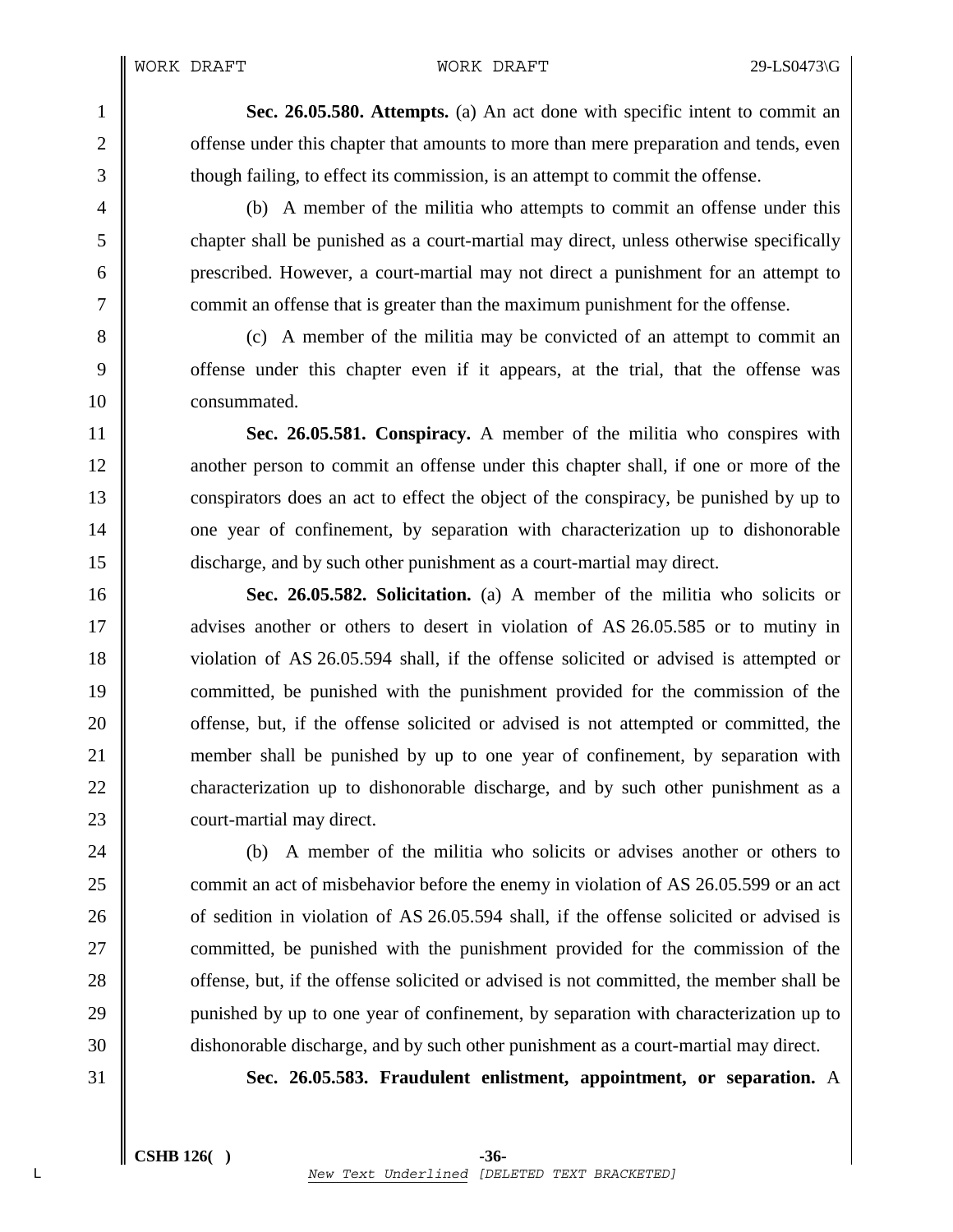1 person who procures the person's own enlistment or appointment in the militia of the 2 state by knowingly false representation or deliberate concealment as to the person's 3 qualifications for the enlistment or appointment and receives pay or allowances under 4 the enlistment or appointment, or procures the person's own separation from the 5 militia of the state by knowingly false representation or deliberate concealment as to 6 the person's eligibility for that separation, shall be punished by up to one year of 7 confinement, by separation with characterization up to dishonorable discharge, and by 8 such other punishment as a court-martial may direct.

9 **Sec. 26.05.584. Unlawful enlistment, appointment, or separation.** A 10 member of the militia who effects an enlistment or appointment in or a separation 11 from the militia of the state of a person who is known to the member to be ineligible 12 for that enlistment, appointment, or separation because it is prohibited by law, 13 regulation, or order shall be punished by up to one year of confinement, by separation 14 with characterization up to dishonorable discharge, and by such other punishment as a 15 **court-martial may direct.** 

16 **Sec. 26.05.585. Desertion.** (a) A person is guilty of desertion if the person is a 17 member of the militia and

18 (1) without authority, goes or remains absent from the person's unit, 19 organization, or place of duty with intent to remain away from the unit, organization, 20 **c** or place of duty permanently;

21 (2) quits the person's unit, organization, or place of duty with intent to 22 **a**void hazardous duty or to shirk important service; or

23 (3) without being regularly separated from one force of the militia of  $24 \parallel$  the state,

  $\parallel$  (A) enlists or accepts an appointment in the same or another **force** of the militia of the state, the military forces of another state, or in one of  $\parallel$  the armed forces of the United States, without fully disclosing the fact that the **||** person has not been regularly separated; or

29 (B) enters a foreign armed service except when authorized by 30 the United States.

31 (b) A commissioned officer of the militia commits the offense of desertion if,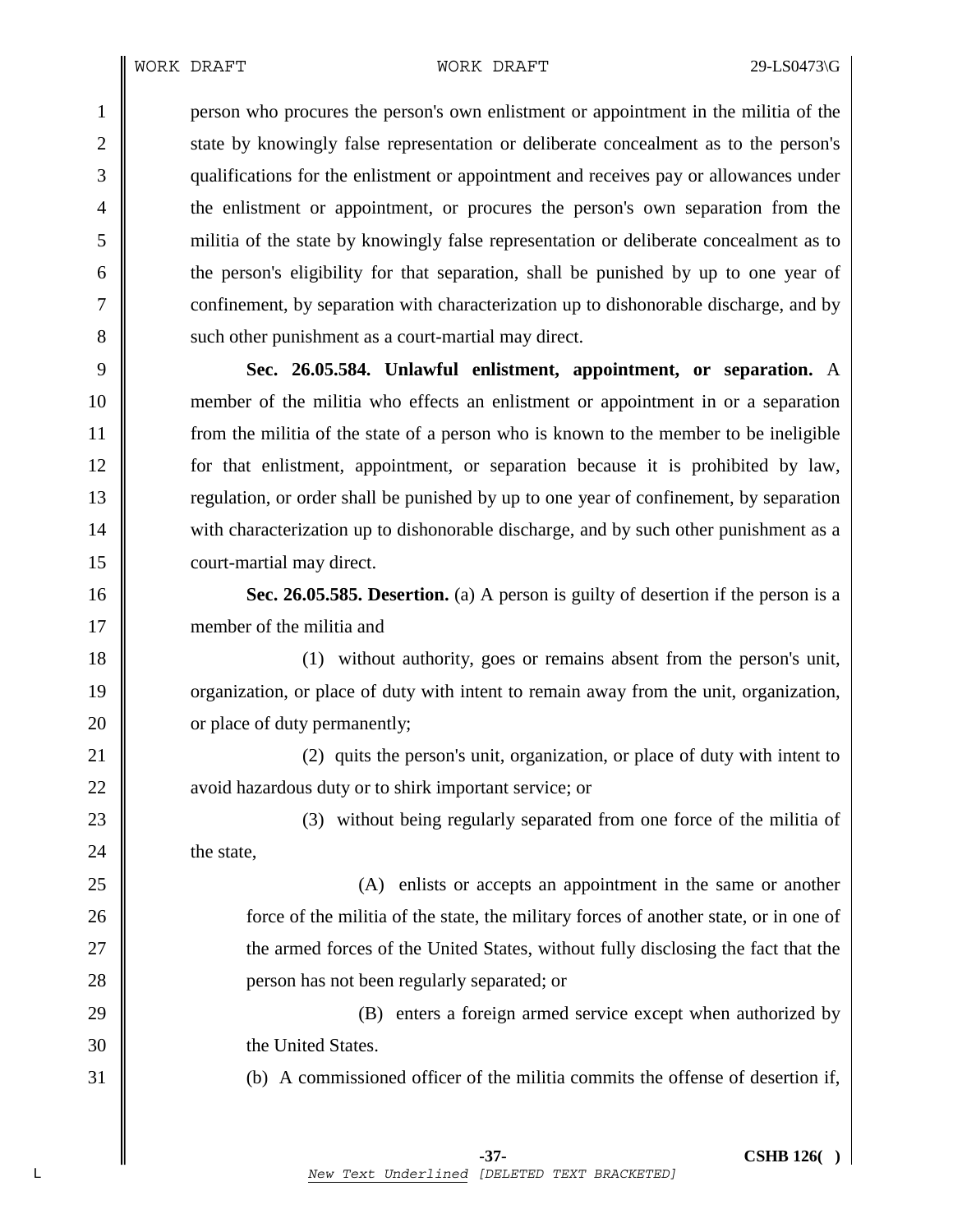1 after tender of the officer's resignation and before notice of its acceptance, the officer 2 quits the officer's post or proper duties without leave and with intent to remain away 3 permanently.

4 (c) A person found guilty of desertion or attempt to desert is punishable, if the 5 offense is committed in time of war, or emergency as described in AS 26.05.070,

6 (1) by confinement of not more than 10 years, by separation with a 7 characterization up to dishonorable discharge or by such other punishment as a court-8 martial may direct if the offense is committed in time of war;

9 (2) by up to one year of confinement, by separation with 10 characterization up to dishonorable discharge, and by such other punishment as a 11 court-martial may direct if the desertion or attempt to desert occurs at a time other than 12 a time of war.

13 **Sec. 26.05.586. Absence without leave.** A member of the militia who, without 14 authority, (1) fails to go to the member's appointed place of duty at the time 15 prescribed, (2) goes from the member's place of duty, or (3) is absent or remains 16 absent from the member's unit, organization, or place of duty at which the member is 17 **required to be at the time prescribed shall be punished by up to one year of** 18 confinement, by separation with characterization up to dishonorable discharge, and by 19 | such other punishment as a court-martial may direct.

**Sec. 26.05.587. Missing movement.** A member of the militia who, through **neglect** or design, misses the movement of a ship, aircraft, or unit with which the 22 member is required, in the course of duty, to move shall be punished by up to one year **of confinement**, by separation with characterization up to dishonorable discharge, and **by** such other punishment as a court-martial may direct.

25 **Sec. 26.05.588. Contempt toward officials.** (a) A commissioned officer of the 26 militia who uses contemptuous words against the President or Vice-President of the 27 United States, the United States Congress, the United States Secretary of Defense, the 28 United States Secretary of Homeland Security, the secretary of a military department 29 comparison of the United States, or the governor or legislature of this state shall be punished by 30 separation with characterization up to dishonorable discharge and by such other 31 | punishment as a court-martial may direct.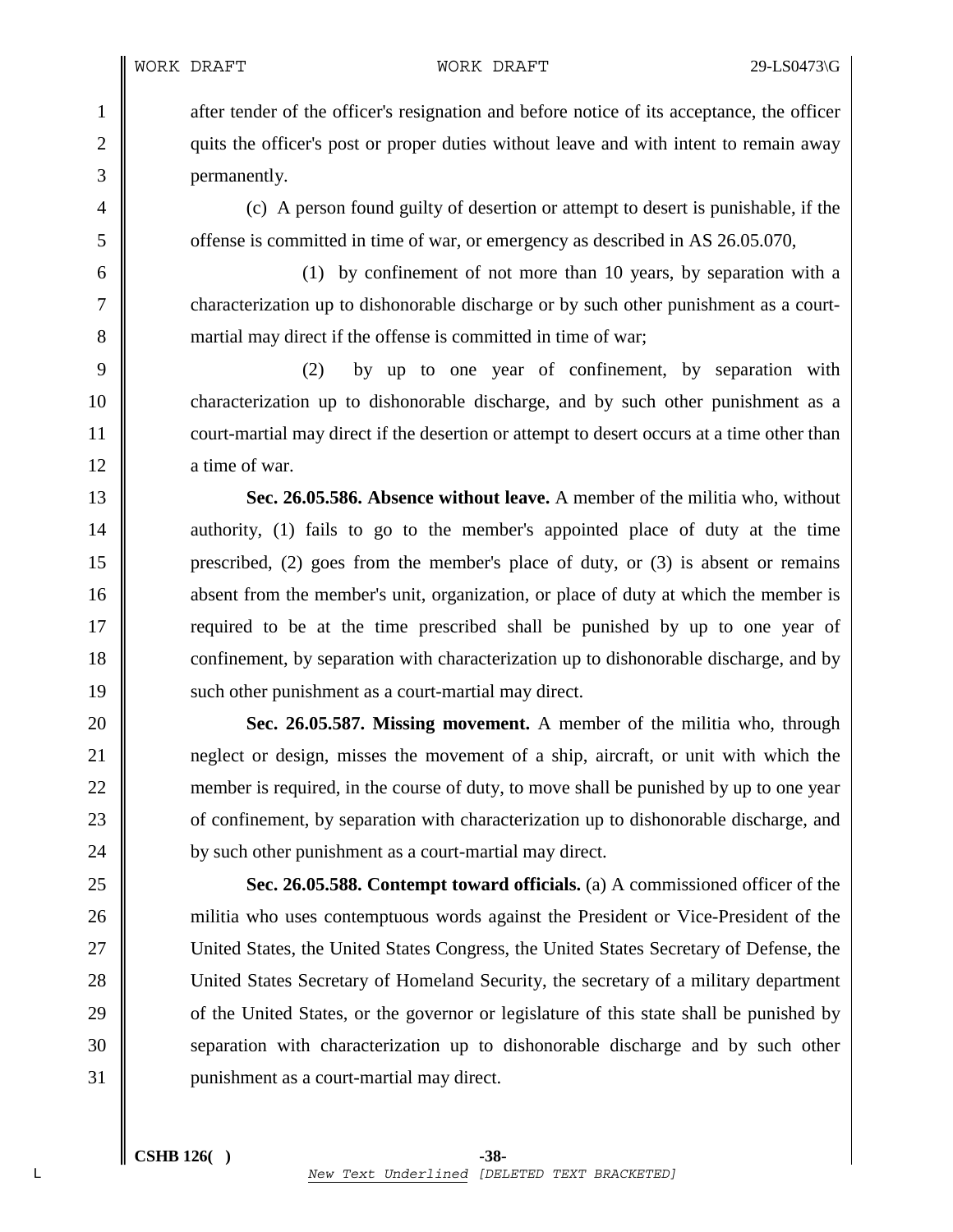2 section.

1 (b) A court-martial may not impose a sentence of confinement under this

3 **Sec. 26.05.589. Disrespect toward superior commissioned officer.** (a) A 4 member of the militia who behaves with disrespect toward the member's superior 5 commissioned officer shall be punished by separation with characterization up to 6 dishonorable discharge and by such other punishment as a court-martial may direct.

7 (b) A court-martial may not impose a sentence of confinement under this 8 section.

9 **Sec. 26.05.590. Assaulting or wilfully disobeying superior commissioned**  10 **officer.** A member of the militia who (1) strikes the member's superior commissioned 11 officer or draws or lifts up any weapon or offers any violence against the superior 12 **officer while the superior officer is in the execution of the superior officer's office, or** 13 (2) wilfully disobeys a lawful command of the member's superior commissioned 14 **officer** shall be punished by up to five years of confinement, by separation with 15 characterization up to dishonorable discharge, and by such other punishment as a 16 court-martial may direct.

17 **Sec. 26.05.591. Insubordinate conduct toward warrant officer,**  18 **noncommissioned officer, or petty officer.** A warrant officer or enlisted member of 19 the militia who (1) strikes or assaults a warrant officer, noncommissioned officer, or 20 **petty officer, while the officer is in the execution of the officer's office, (2) wilfully** 21 disobeys the lawful order of a warrant officer, noncommissioned officer, or petty 22  $\parallel$  officer, or (3) treats with contempt or is disrespectful in language or deportment 23 **u** toward a warrant officer, noncommissioned officer, or petty officer while the officer is 24 in the execution of the officer's office shall be punished by up to two years of 25 confinement, by separation with characterization up to dishonorable discharge, and by 26 Such other punishment as a court-martial may direct.

27 **Sec. 26.05.592. Failure to obey order or regulation.** Any member of the 28 militia who (1) violates or fails to obey a lawful general order or regulation, (2) having 29 | knowledge of any other lawful order issued by a member of the militia of the state that 30 the member has a duty to obey, fails to obey the order, or (3) is derelict in the 31 performance of the member's duties shall be punished by up to one year of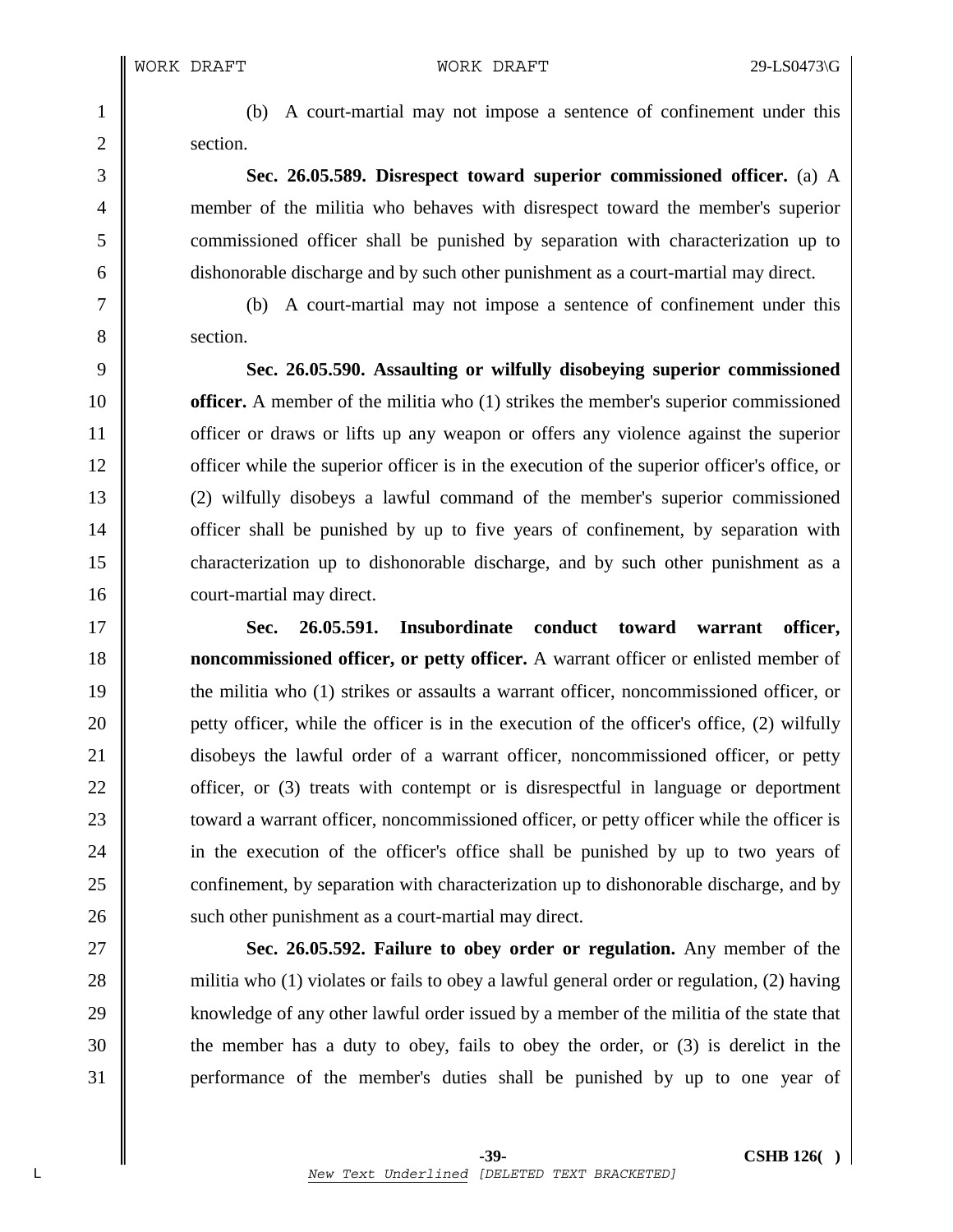1 confinement, by separation with characterization up to dishonorable discharge, and by 2 | such other punishment as a court-martial may direct.

3 **Sec. 26.05.593. Cruelty and maltreatment.** A member of the militia who is 4 guilty of cruelty toward, or oppression or maltreatment of, another person subject to 5 the member's orders shall be punished by up to one year of confinement, by separation 6 with characterization up to dishonorable discharge, and by such other punishment as a 7 | court-martial may direct.

8 **Sec. 26.05.594. Mutiny or sedition.** (a) A member of the militia is guilty of 9 mutiny if the member, with intent to usurp or override lawful military authority, 10 Tefuses, in concert with another person, to obey orders or otherwise do the member's 11 duty or creates violence or a disturbance.

12 (b) A member of the militia is guilty of sedition if the member, with intent to 13 cause the overthrow or destruction of lawful civil authority, creates, in concert with 14 another person, revolt, violence, or other disturbance against the authority.

15 (c) A member of the militia is guilty of a failure to suppress or report a mutiny 16 or sedition if the member fails to do the member's utmost to prevent and suppress a 17 mutiny or sedition being committed in the member's presence, or fails to take all 18 reasonable means to inform the member's superior commissioned officer or 19 commanding officer of a mutiny or sedition that the member knows or has reason to 20 **believe** is taking place.

21 (d) A member who is found guilty of attempted mutiny, mutiny, sedition, or 22 **failure to suppress or report a mutiny or sedition under this section shall be punished** 23 by up to 10 years of confinement, by separation with characterization up to 24 dishonorable discharge, and by such other punishment as a court-martial may direct.

25 **Sec. 26.05.595. Resistance, flight, breach of arrest, and escape.** A member 26  $\parallel$  of the militia who (1) resists apprehension, (2) flees from apprehension, (3) breaks 27 arrest, or (4) escapes from custody or confinement shall be punished by up to one year 28 of confinement, by separation with characterization up to dishonorable discharge, and 29 **by such other punishment as a court-martial may direct.** 

30 **Sec. 26.05.596. Releasing prisoner without proper authority.** A member of 31 the militia who, without proper authority, releases a prisoner committed to the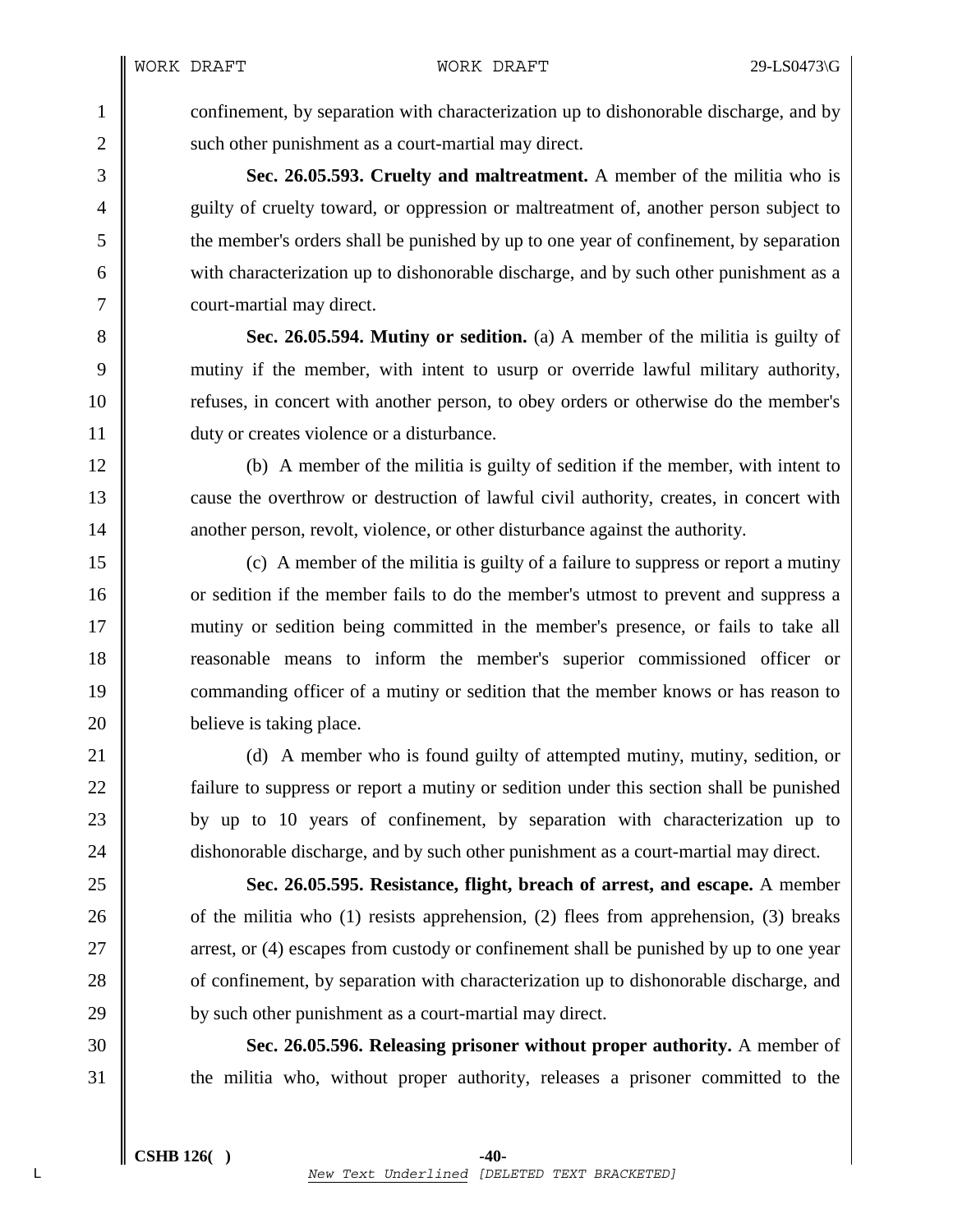1 member's charge or, through neglect or design, suffers a prisoner to escape shall be 2 we punished by up to one year of confinement, by separation with characterization up to 3 dishonorable discharge, and by such other punishment as a court-martial may direct, 4 whether or not the prisoner was committed in strict compliance with law.

5 **Sec. 26.05.597. Unlawful detention.** A member of the militia who, except as 6 provided by law or regulation, apprehends, arrests, or confines another person shall be 7 punished by up to one year of confinement, by separation with characterization up to 8 dishonorable discharge, and by such other punishment as a court-martial may direct.

9 **Sec. 26.05.598. Noncompliance with procedural rules.** A member of the 10 militia who (1) is responsible for unnecessary delay in the disposition of the case of 11 another person accused of an offense under this chapter shall be punished by up to six 12 months of confinement, by separation with characterization up to a bad conduct 13 discharge, and by such other punishment as a court-martial may direct, or (2) 14 | knowingly and intentionally fails to enforce or comply with a provision of this chapter 15 regulating the proceedings before, during, or after trial of an accused shall be punished 16 by up to one year of confinement, by separation with characterization up to 17 dishonorable discharge, and by such other punishment as a court-martial may direct.

18 **Sec. 26.05.599. Misbehavior before the enemy.** (a) A member of the militia 19 is guilty of misbehavior before the enemy if the member is before or in the presence of 20 the enemy, or is facing a threat as described in AS 26.05.070, and

21  $\parallel$  (1) runs away;

22 (2) shamefully abandons, surrenders, or delivers up a command, unit, 23 **place**, or military property that the member has a duty to defend;

24 (3) through disobedience, neglect, or intentional misconduct, 25 endangers the safety of the command, unit, place, or military property;

26 (4) casts away the member's arms or ammunition;

27 || (5) engages in cowardly conduct;

28 (6) quits a place of duty to plunder or pillage;

29 (7) causes false alarms in a command, unit, or place under control of 30  $\parallel$  the armed forces of the United States or the militia of the state;

31 (8) wilfully fails to do the utmost to encounter, engage, capture, or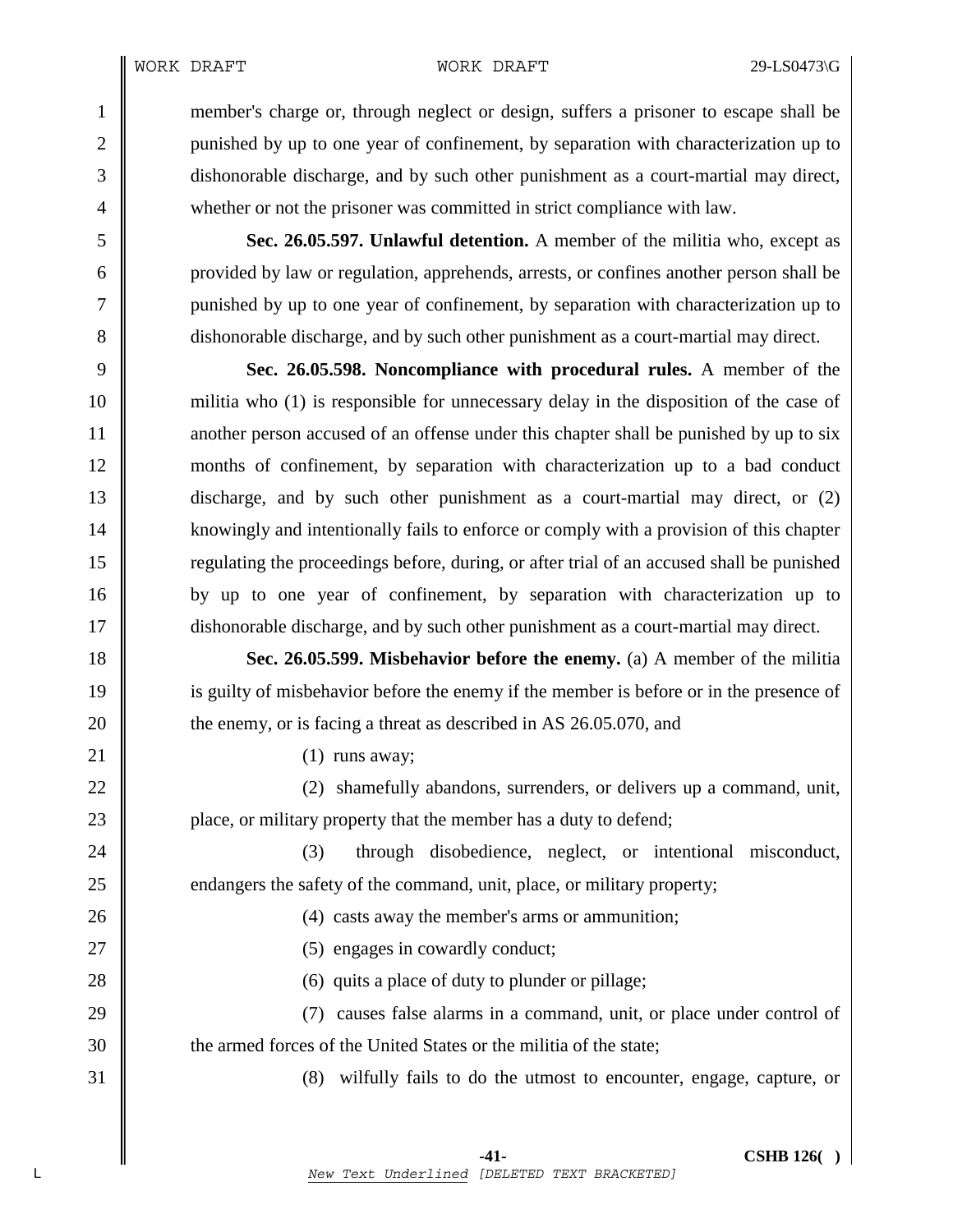1 destroy enemy troops, combatants, vessels, aircraft, or other thing that the member has 2 a duty to encounter, engage, capture, or destroy; or

3 (9) does not afford all practicable relief and assistance to the troops, 4 combatants, vessels, or aircraft of the armed forces of the United States or an ally of 5 the United States, to this state, or to another state when engaged in battle.

6 (b) A member found guilty of misbehavior before the enemy under this 7 Section shall be punished by up to 10 years of confinement, by separation with 8 characterization up to dishonorable discharge, and by such other punishment as a 9 court-martial may direct.

10 **Sec. 26.05.600. Subordinate compelling surrender.** A member of the militia 11 who compels or attempts to compel the commander of the militia of this state or of 12 any other state, of a place, a vessel, an aircraft, or another military property, or of a 13 body of members of the armed forces to give it up to an enemy or to abandon it in the 14  $\parallel$  face of a threat described in AS 26.05.070, or who strikes the colors or flag to an 15 enemy without proper authority, shall be punished by up to 10 years of confinement, 16 by separation with characterization up to dishonorable discharge, and by such other 17 | punishment as a court-martial may direct.

18 **Sec. 26.05.601. Improper use of countersign.** A member of the militia who, 19 in time of war, or emergency as described in AS 26.05.070, discloses the parole or 20 countersign to a person not entitled to receive it or who gives to another person who is 21 entitled to receive and use the parole or countersign a different parole or countersign 22 **from** that which, to the person's knowledge, the member was authorized and required 23 **to give shall be punished by up to 10 years of confinement, by separation with** 24 characterization up to dishonorable discharge, and by such other punishment as a 25 **court-martial may direct.** 

26 **Sec. 26.05.602. Forcing a safeguard.** A member of the militia who forces a 27 Safeguard shall be punished by up to 10 years of confinement, by separation with 28 characterization up to dishonorable discharge, and by such other punishment as a 29 **court-martial may direct.** 

30 **Sec. 26.05.603. Captured or abandoned property.** (a) A member of the 31 militia shall secure all public property taken for the service of the United States or the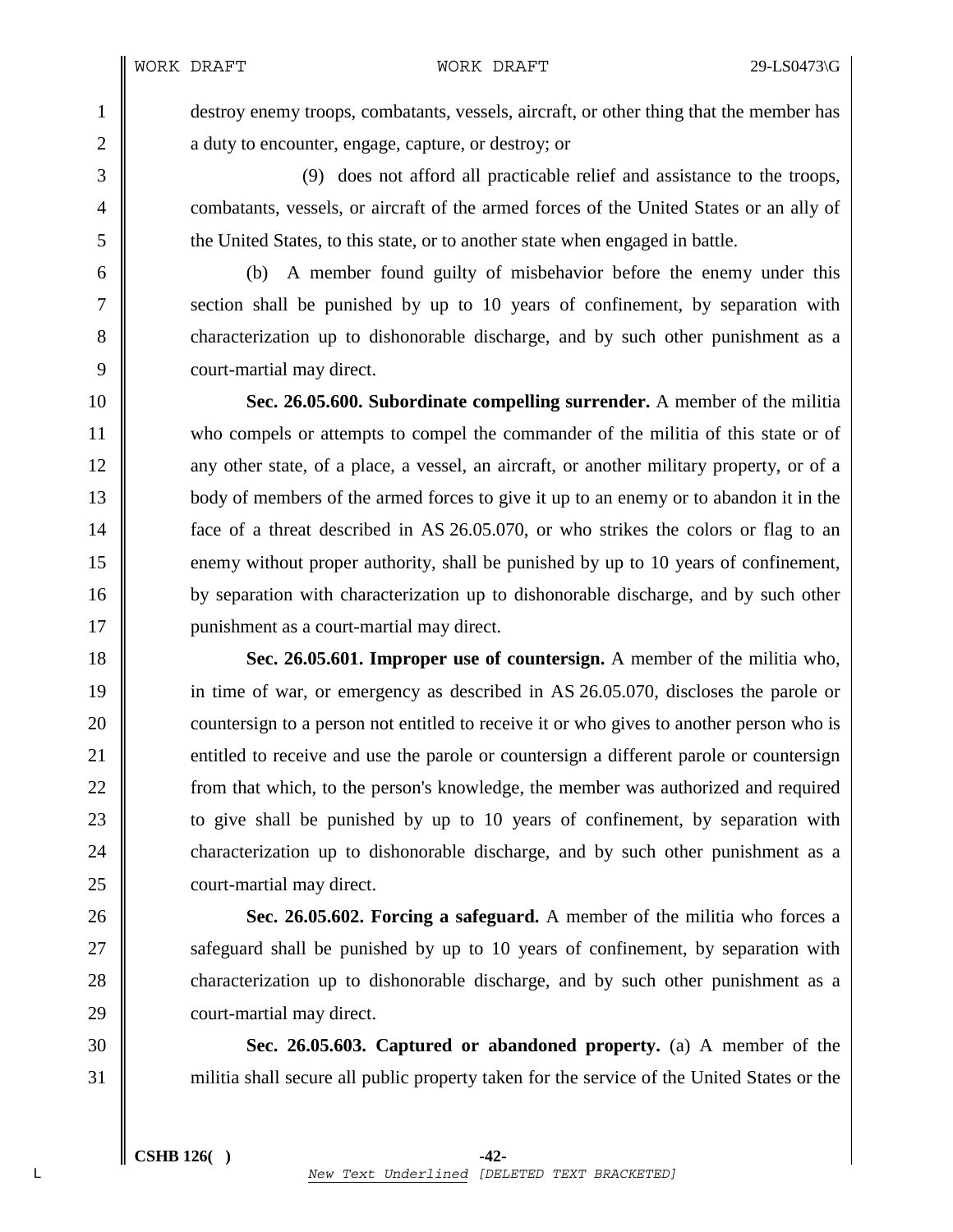1 state and shall give notice and turn over to the proper authority without delay all 2 captured or abandoned property in the member's possession, custody, or control.

3 (b) A member of the militia who (1) fails to carry out the duties prescribed in 4 (a) of this section and buys, sells, trades, or in any way deals in or disposes of taken, 5 captured, or abandoned property, as a result of which the member receives or expects 6 to receive any profit, benefit, or advantage to the member or another person directly or 7 indirectly connected with the member shall be punished by up to one year of 8 confinement, by separation with characterization up to dishonorable discharge, and by 9 such other punishment as a court-martial may direct, or (2) engages in looting or 10 pillaging shall be punished by up to 10 years of confinement, by separation with 11 characterization up to dishonorable discharge, and by such other punishment as a 12 **court-martial may direct.** 

13 **Sec. 26.05.604. Aiding the enemy.** A member of the militia who (1) aids or 14 attempts to aid the enemy or a hostile individual or group as described in 15 AS 26.05.070 with arms, ammunition, supplies, money, or other things, or (2) without 16 proper authority, knowingly harbors or protects or gives intelligence to, or 17 **communicates or corresponds with or holds any intercourse with, the enemy or hostile** 18 individual or group, either directly or indirectly, shall be punished by up to 10 years of 19 confinement, by separation with characterization up to dishonorable discharge, and by 20 **Such other punishment as a court-martial may direct.** 

21 **Sec. 26.05.605. Misconduct as prisoner.** A member of the militia who, while 22 in the hands of the enemy or a hostile individual or group as described in 23 AS 26.05.070, (1) for the purpose of securing favorable treatment by the person's 24 captors, acts without proper authority in a manner contrary to law, custom, or 25 **Figure 25** regulation, to the detriment of other persons of whatever nationality held by the enemy 26 or hostile individual or group as civilian or military prisoners; or (2) while in a 27 **position of authority over a person, maltreats the person without justifiable cause shall** 28 be punished by up to 10 years of confinement, by separation with characterization up 29 to dishonorable discharge, and by such other punishment as a court-martial may direct.

30 **Sec. 26.05.607. False official statements.** A member of the militia who, with 31 intent to deceive, signs a false record, return, regulation, order, or other official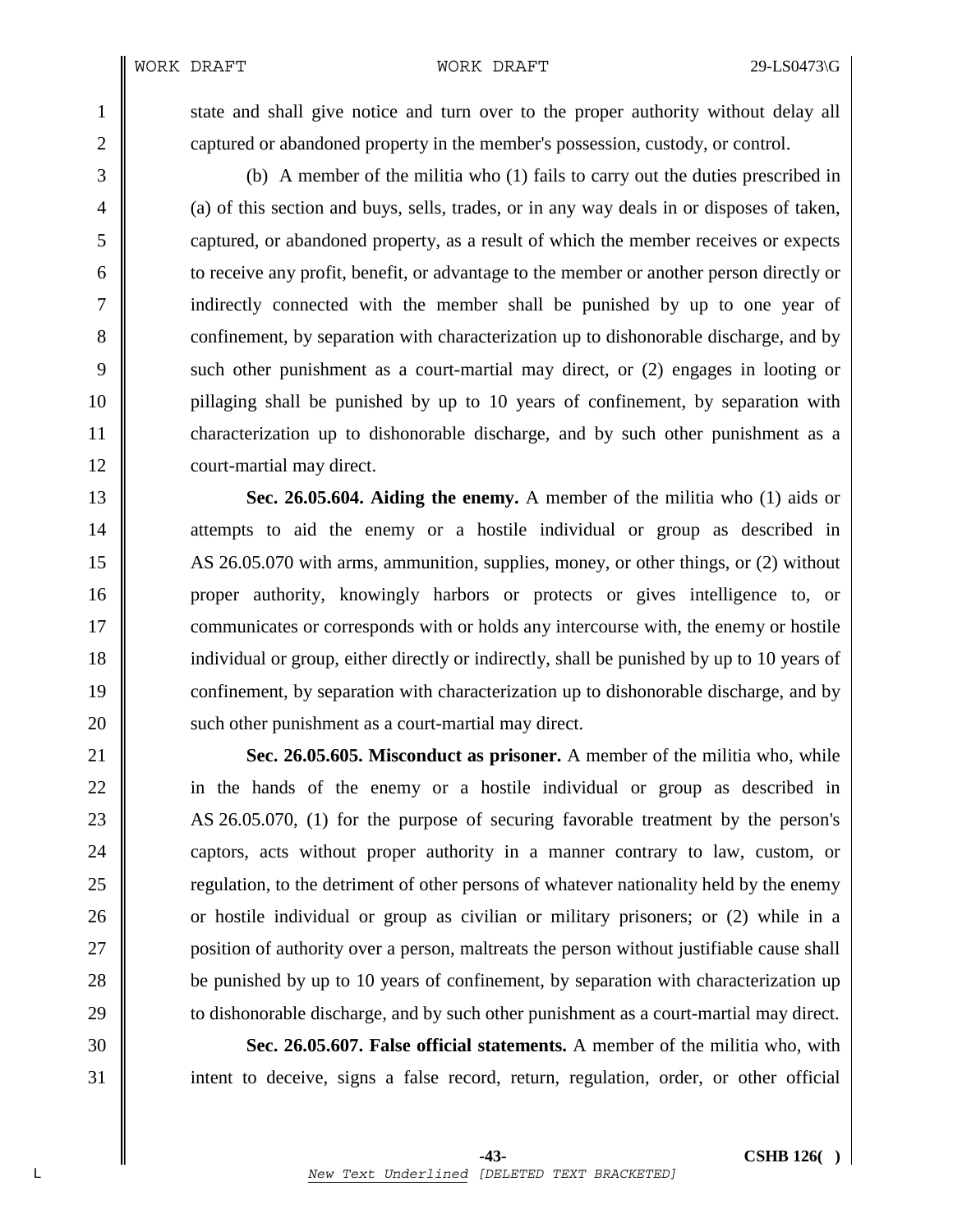1 document made in the line of duty, knowing it to be false, or makes a false official 2 statement in the line of duty, knowing it to be false, shall be punished by up to one 3 wear of confinement, by separation with characterization up to dishonorable discharge, 4  $\parallel$  and by such other punishment as a court-martial may direct.

5 **Sec. 26.05.608. Military property; loss, damage, destruction, or wrongful**  6 **disposition.** A member of the militia who, without proper authority, (1) sells or 7 contract damages, destroys, or loses, or  $\vert$  otherwise disposes of, (2) wilfully or through neglect damages, destroys, or loses, or 8 (3) wilfully or through neglect suffers to be lost, damaged, destroyed, sold, or 9 wrongfully disposed of, military property of the United States or of any state, shall be 10 || punished by up to one year of confinement, by separation with characterization up to 11 dishonorable discharge, and by such other punishment as a court-martial may direct.

12 **Sec. 26.05.609. Property other than military property; waste, spoilage, or**  13 **destruction.** A member of the militia who wilfully or recklessly wastes, spoils, or 14 **otherwise wilfully and wrongly destroys or damages any property other than military** 15 property of the United States or of any state shall be punished by up to one year of 16 confinement, by separation with characterization up to dishonorable discharge, and by 17 | such other punishment as a court-martial may direct.

18 **Sec. 26.05.610. Improper hazarding of vehicle, aircraft, or vessel.** (a) A 19 member of the militia who wilfully and wrongfully hazards or suffers to be hazarded a 20 vehicle, aircraft, or vessel of the armed forces of the United States or the militia of the 21 State shall be punished by up to five years of confinement, by separation with 22 characterization up to dishonorable discharge, and by such other punishment as a 23 **court-martial may direct.** 

24 (b) A member of the militia who negligently hazards or suffers to be hazarded 25 a vehicle, aircraft, or vessel of the armed forces of the United States or the militia of 26 **the state shall be punished by up to one year of confinement, by separation with** 27 **characterization up to dishonorable discharge, and by such other punishment as a** 28 **court-martial may direct.** 

29 **Sec. 26.05.611. Drunken or reckless operation of a vehicle, aircraft, or**  30 **vessel.** (a) A member of the militia who (1) operates or physically controls a 31 nonmilitary vehicle, aircraft, or vessel in a careless or reckless manner or while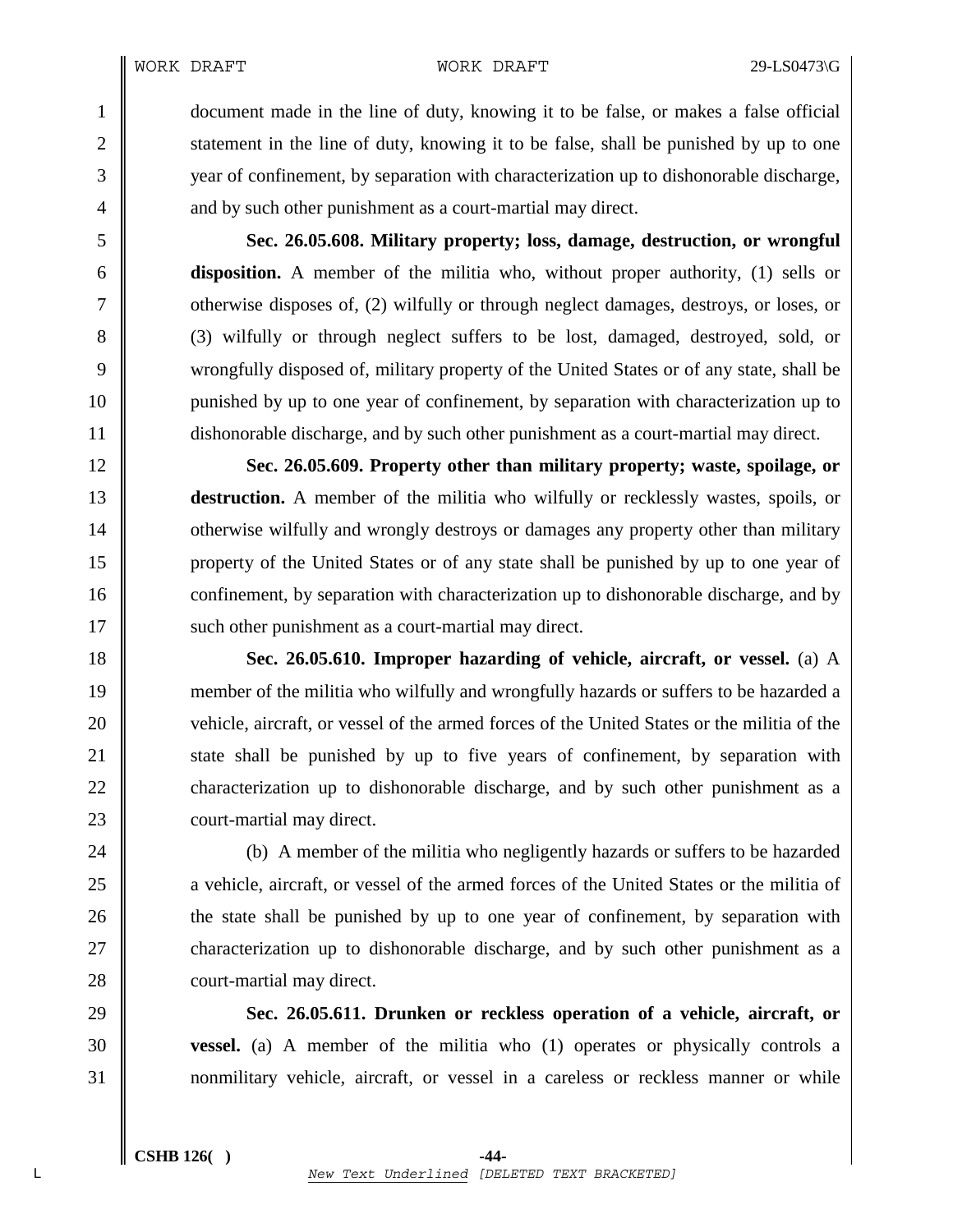1 impaired by a substance described in AS 26.05.614(c); or (2) operates or is in actual 2 physical control of a nonmilitary vehicle, aircraft, or vessel while under the influence 3 of alcohol or when the alcohol concentration in the person's blood or breath is equal to  $\downarrow$  or exceeds the applicable limit under (c) of this section shall be punished by up to one 5 year of confinement, by separation with characterization up to dishonorable discharge, 6 and by such other punishment as a court-martial may direct, or under (d) of this 7 Section if the member is not in active duty status at the time of the offense, or by up to 8 five years of confinement, by separation with characterization up to dishonorable 9 discharge, and by such other punishment as a court-martial may direct if the member 10 is in active duty status at the time of the offense.

11 (b) A member of the militia who (1) operates or physically controls a vehicle, 12 aircraft, or vessel of the armed forces of the United States or the militia of a state in a 13 careless or reckless manner or while impaired by a substance described in 14 AS 26.05.614(c); or (2) operates or is in actual physical control of a vehicle, aircraft, 15 or vessel of the armed forces of the United States or the militia of a state while under 16 the influence of alcohol or when the alcohol concentration in the person's blood or 17 breath is equal to or exceeds the applicable limit under (c) of this section shall be 18 punished by up to five years of confinement, by separation with characterization up to 19 dishonorable discharge, and by such other punishment as a court-martial may direct.

20  $\parallel$  (c) For purposes of (a) and (b) of this section,

21 (1) in the case of the operation or control of a vehicle, aircraft, or 22 vessel in the United States, the applicable limit on the alcohol concentration in a 23 **person's blood or breath is the lesser of** 

24 || (A) the blood alcohol content limit under the law of the state in 25 which the conduct occurred, except as provided under (3) of this subsection for 26 **conduct on a military installation that is in more than one state; and** 

27 **(B)** the blood alcohol content limit under AS 28.35.030;

28 (2) in the case of the operation or control of a vehicle, aircraft, or 29 vessel outside the United States, the applicable blood alcohol content limit is 0.10 30 grams of alcohol for each 100 milliliters of blood with respect to alcohol concentration 31 in a person's blood and is 0.10 grams of alcohol for each 210 liters of breath with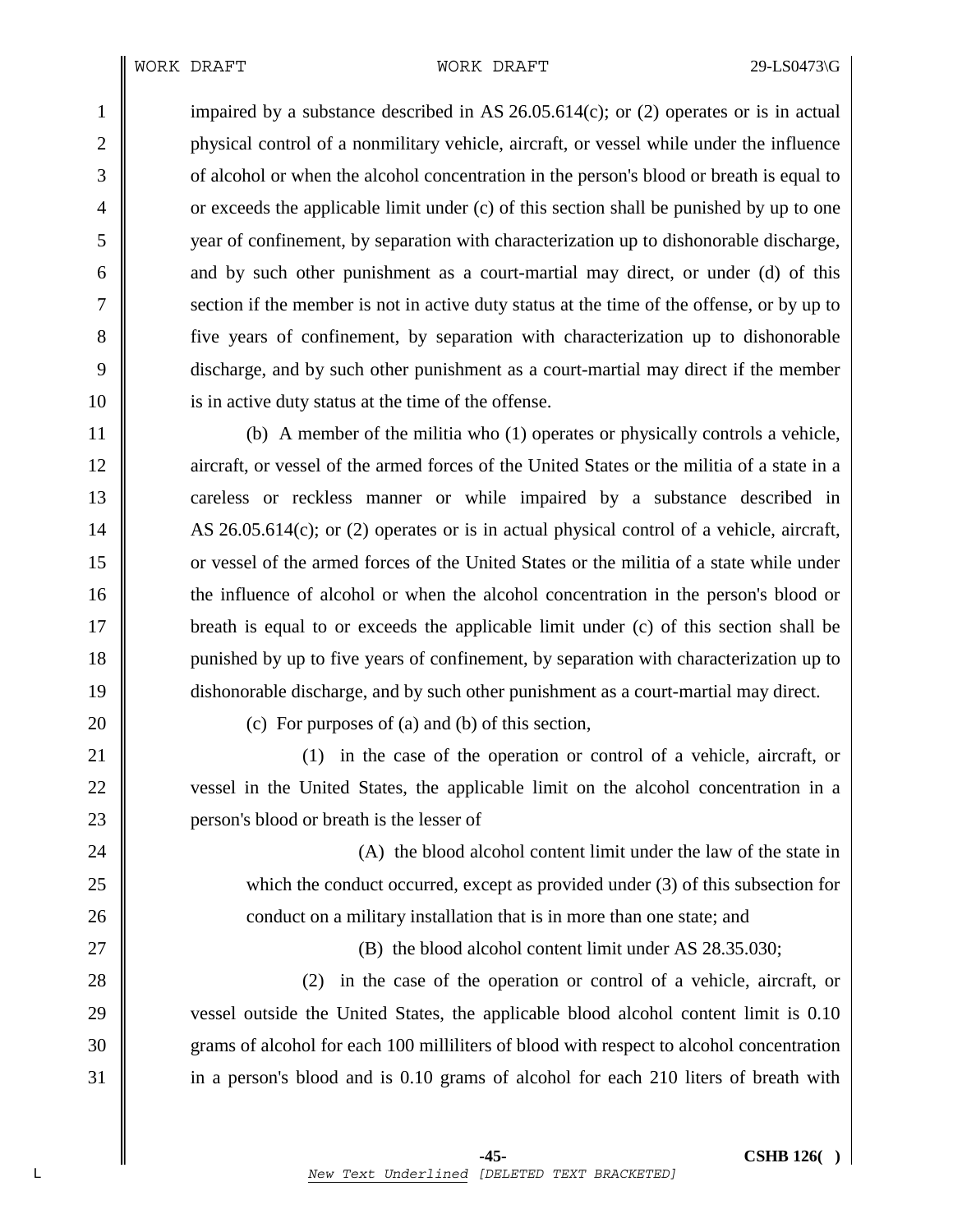1 respect to alcohol concentration in a person's breath, as shown by chemical analysis or 2 a lower limit that the Secretary of Defense may prescribe by regulation;

3 (3) in the case of a military installation that is in more than one state, if 4 those states have different blood alcohol content limits under their respective state 5 laws, the Secretary of Defense may select one of the blood alcohol content limits to 6 apply uniformly on that installation.

7 (d) A member of the militia may be punished by up to five years of 8 confinement, by separation with characterization up to dishonorable discharge, and by 9 such other punishment as a court-martial may direct if the member of the militia is 10 convicted under (a) of this section and has been previously convicted two or more 11  $\parallel$  times within the 10 years preceding the date of the present offense.

12 (e) Unless otherwise specifically defined or unless the context otherwise 13 **requires**, in this section,

14 (1) "blood alcohol content limit" means the amount of alcohol 15 concentration in a person's blood or breath at which operation or control of a vehicle, 16 **a**ircraft, or vessel is prohibited;

17 (2) "nonmilitary" means not of the armed forces of the United States or 18 of the militia of a state;

19 (3) "state" includes the District of Columbia, the Commonwealth of 20 **Puerto Rico, the Virgin Islands, Guam, and American Samoa;** 

21 **(4)** "United States" includes the District of Columbia, the 22 Commonwealth of Puerto Rico, the Virgin Islands, Guam, and American Samoa.

23 **Sec. 26.05.612. Drunk on duty.** A member of the militia, other than a sentinel 24 or lookout, who is found under the influence of alcohol while on duty shall be 25 punished by up to one year of confinement, by separation with characterization up to 26 dishonorable discharge, and by such other punishment as a court-martial may direct.

27 **Sec. 26.05.613. Misbehavior of sentinel.** A sentinel or lookout who is found 28 under the influence of alcohol or sleeping on the sentinel's or lookout's post or leaves 29 the post before being regularly relieved shall be punished, if the offense is committed 30 in time of war or emergency as described in AS 26.05.070, by confinement of not 31 more than 10 years, by separation with characterization up to dishonorable discharge,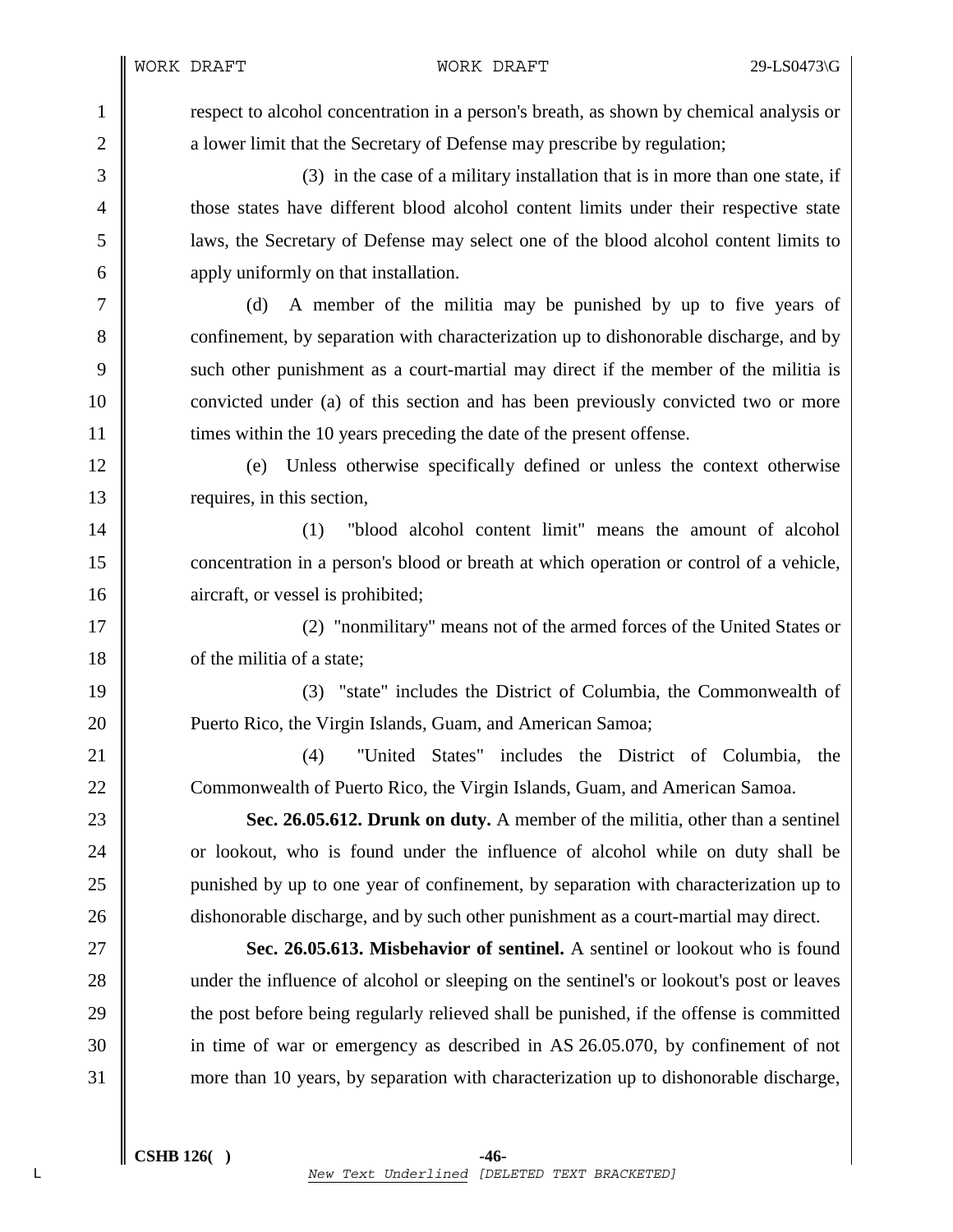1 or by such other punishment as a court-martial may direct, but if the offense is 2 committed at any other time, by up to one year of confinement, by separation with 3 characterization up to dishonorable discharge, and by such other punishment as a 4 **court-martial may direct.** 

5 **Sec. 26.05.614. Wrongful use or possession of controlled substances.** (a) A 6 member of the militia who uses, possesses, manufactures, distributes, or imports a 7 controlled substance into the customs territory of the United States, exports from the 8 United States in violation of the laws of the United States or the state, or who 9 introduces a controlled substance into an installation, vessel, vehicle, or aircraft used 10 by or under the control of the armed forces of the United States or the military forces 11 of a state shall be punished by up to one year of confinement, by separation with 12 characterization up to dishonorable discharge, and by such other punishment as a 13 court-martial may direct if the charge is for use or possession, and by up to five years 14 of confinement, by separation with characterization up to dishonorable discharge, and 15 by such other punishment as a court-martial may direct if the charge is for 16 manufacturing, distributing, or importing.

17 (b) A court-martial may not impose a sentence of confinement under this 18 section if the charge is for use or possession of marijuana or any marijuana derivative 19 or compound.

 $20$  || (c) In this section, "controlled substance" means

21 (1) opium, heroin, cocaine, amphetamine, lysergic acid diethylamide, 22 methamphetamine, phencyclidine, barbituric acid, and marijuana;

23  $\parallel$  (2) a compound or derivative of a substance specified in (1) of this 24 | subsection;

25 (3) a substance not specified in (1) or (2) of this subsection that is 26 **liceurs** listed on a schedule of controlled substances prescribed by the President of the United 27 States for the purposes of the armed forces of the United States under 10 U.S.C. 801 -28 **946** (Uniform Code of Military Justice);

29  $\parallel$  (4) a substance not specified in (1) or (2) of this subsection or on a list 30 prescribed by the President under (3) of this subsection that is listed in 21 U.S.C. 812, 31 Schedules I through V;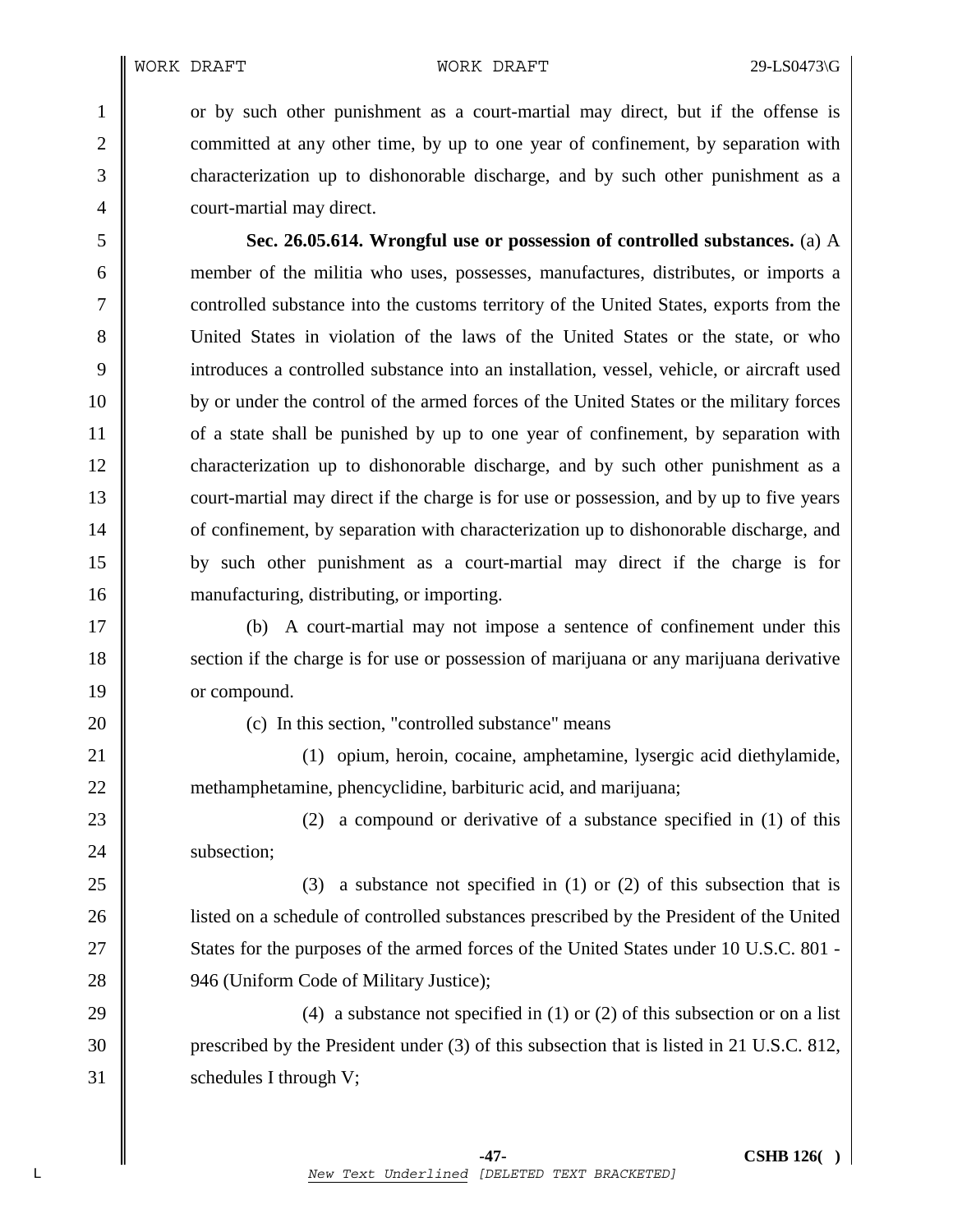1 (5) an illicit synthetic drug identified in AS 17.21.010.

2 **Sec. 26.05.615. Malingering.** A member of the militia who, for the purpose of 3 avoiding work, duty, or service, (1) feigns illness, physical disablement, mental lapse, 4  $\parallel$  or derangement, or (2) intentionally inflicts self-injury shall be punished by up to one 5 year of confinement, by separation with characterization up to dishonorable discharge, 6 and by such other punishment as a court-martial may direct.

7 **Sec. 26.05.616. Riot or breach of peace.** A member of the militia who causes 8 or participates in a riot or breach of the peace shall be punished by up to one year of 9 confinement, by separation with characterization up to dishonorable discharge, and by 10 such other punishment as a court-martial may direct.

11 **Sec. 26.05.617. Provoking speeches or gestures.** A member of the militia 12 who uses provoking or reproachful words or gestures toward another member of the 13 militia shall be punished by up to six months of confinement and by such other 14 | punishment as a court-martial may direct.

15 **Sec. 26.05.620. Sexual assault.** (a) A member of the militia who commits any 16 of the following acts is guilty of sexual assault and shall be punished by up to 10 years 17 of confinement, by separation with characterization up to dishonorable discharge, and 18 by such other punishment as a court-martial may direct:

19 | (1) a sexual act on another person by

20 (A) threatening or placing another person in fear;

21 **(B)** causing bodily harm to another person;

22  $\parallel$  (C) making a fraudulent representation that the sexual act 23 Serves a professional purpose;

24 || (D) inducing a belief by any artifice, pretense, or concealment 25 **that the person is another person;** 

26 (2) a sexual act on another person when the person knows or 27 **T** reasonably should know that the other person is asleep, unconscious, or otherwise 28 unaware that the sexual act is occurring;

29  $\parallel$  (3) a sexual act on another person when the other person is incapable 30 **o** of consenting to the sexual act because of

 $31 \parallel$  (A) impairment by a drug, intoxicant, or other similar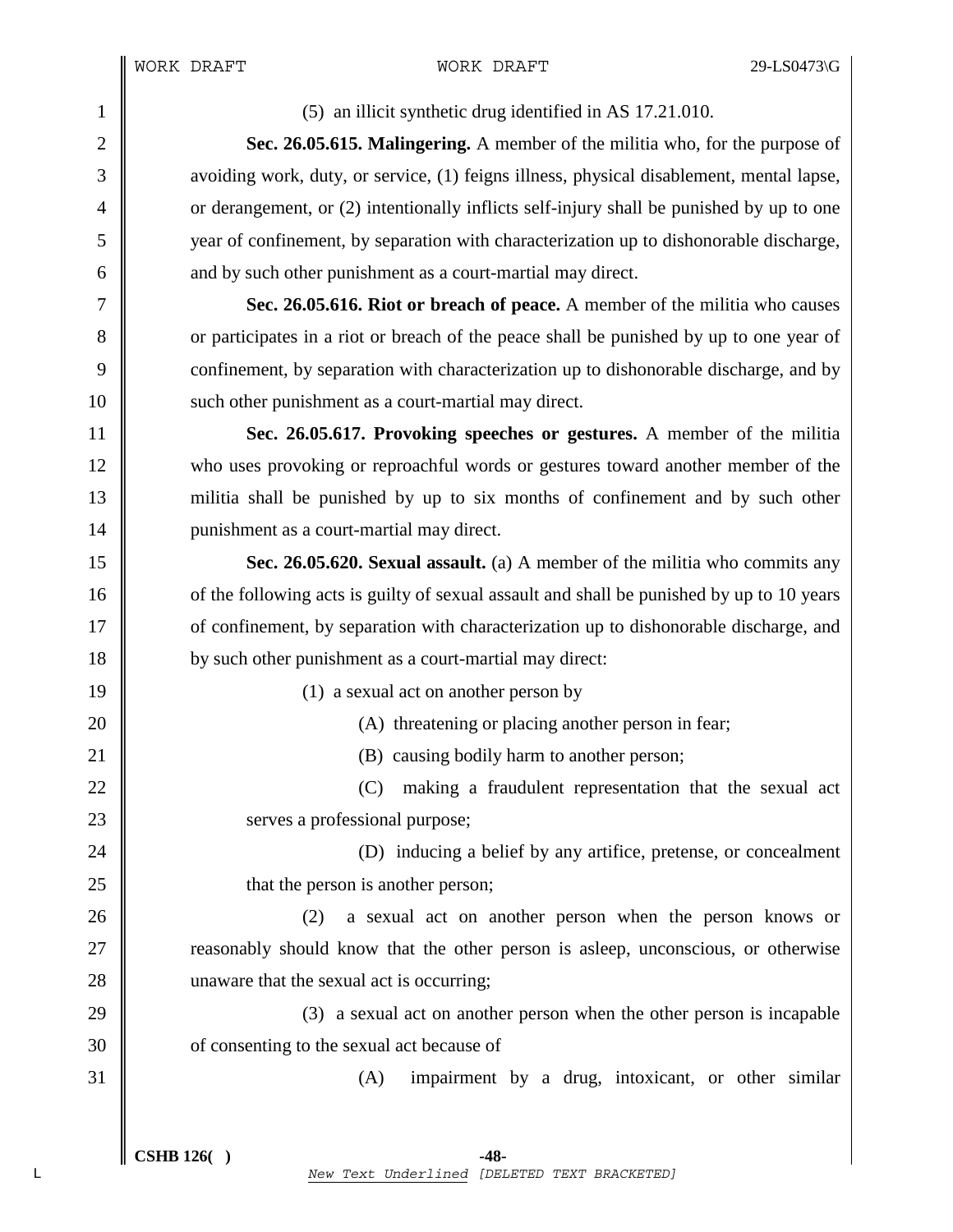1 substance, and that condition is known or reasonably should be known by the 2 **person**;

3 (B) a mental disease or defect or physical disability, and that 4 condition is known or reasonably should be known by the person.

5 (b) A member of the militia who commits or causes sexual contact on or by  $6 \parallel$  another person, and in doing so violates (a) of this section, is guilty of abusive sexual 7 | contact and shall be punished by up to five years of confinement, by separation with 8 characterization up to dishonorable discharge, and by such other punishment as a 9 court-martial may direct.

10 (c) In a prosecution under this section, in proving that a person made a threat, 11 it is not necessary to prove that the person actually intended to carry out the threat or 12 **had the ability to carry out the threat.** 

13 (d) An accused may raise any applicable defenses available under this chapter 14 or the Rules for Courts-Martial (Manual for Courts-Martial, United States, as 15 **amended**). Marriage is not a defense for any conduct at issue in a prosecution under 16 **I** this section.

17 (e) In a prosecution under this section where consent is at issue,

18 (1) an expression of lack of consent through words or conduct means 19 there is no consent; lack of verbal or physical resistance or submission resulting from 20 the use of force, threat of force, or placing another person in fear may not constitute 21 consent; a current or previous dating, social, or sexual relationship by itself or the 22 manner of dress of the person involved with the accused in the conduct at issue may 23 | not constitute consent:

24 (2) a sleeping, unconscious, or incompetent person cannot consent; a **person cannot consent to force causing or likely to cause death or grievous bodily harm** or to being rendered unconscious; a person cannot consent while under threat or  $\parallel$  fear or under the circumstances described in (a)(1)(C) or (d) of this section;

28 (3) lack of consent may be inferred based on the circumstances of the 29 **offense**; the surrounding circumstances shall be considered in determining whether a 30 person gave consent, or whether a person did not resist or ceased to resist only because 31 **o** of another person's actions.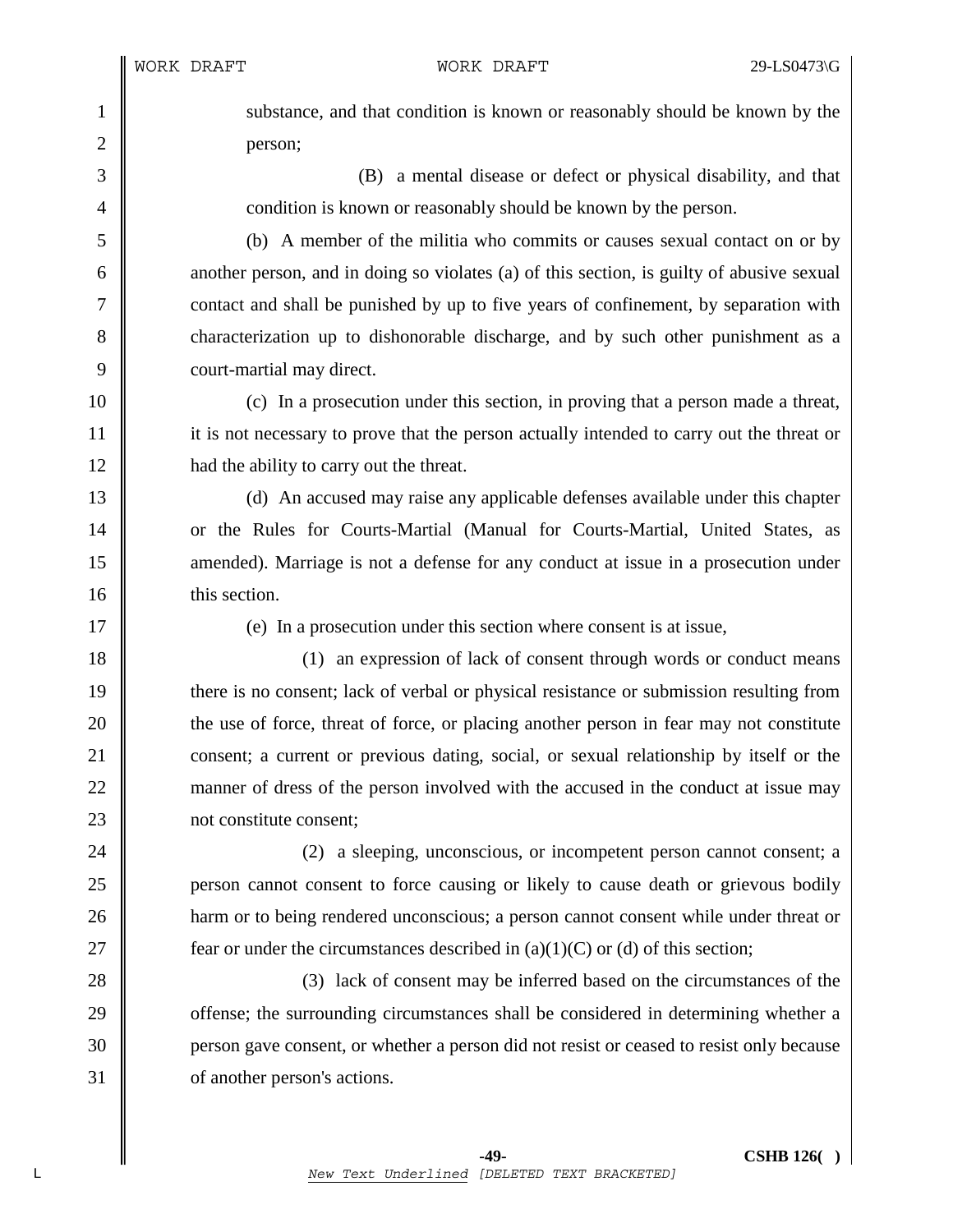1 (f) Unless otherwise specifically defined or unless the context otherwise 2 | requires, in this section,

3 (1) "bodily harm" means any offensive touching of another person, 4 however slight, including any nonconsensual sexual act or nonconsensual sexual 5 contact;

6 (2) "consent" means a freely given agreement to the conduct at issue 7 by a competent person;

8 (3) "force" means the use of a weapon, the use of physical strength or 9 violence sufficient to overcome, restrain, or injure a person, or inflicting physical harm 10 | sufficient to coerce or compel submission by the victim;

11 (4) "grievous bodily harm" means serious bodily injury, including 12 fractured or dislocated bones, deep cuts, torn members of the body, serious damage to 13 internal organs, and other severe bodily injuries; grievous bodily harm does not 14 | include minor injuries such as a black eye or a bloody nose;

15 (5) "sexual act" means

16 (A) contact between the penis and the vulva, anus, or mouth; in 17  $\parallel$  this subparagraph, contact involving the penis occurs upon penetration, 18 however slight;

19 (B) the penetration, however slight, of the vulva, anus, or 20 **mouth of another person by any part of the body or any object, with an intent** 21 **to abuse, humiliate, harass, or degrade a person or to arouse or gratify the** 22 Sexual desire of a person;

23 (6) "sexual contact" means

24 (A) touching, or causing another person to touch, either directly 25 or through the clothing, the genitalia, anus, groin, breast, inner thigh, or 26 **buttocks** of a person, with an intent to abuse, humiliate, or degrade a person;

27 || (B) touching, or causing another person to touch, either directly 28 or through the clothing, a body part of a person, with an intent to arouse or 29 gratify the sexual desire of a person; touching may be accomplished by any 30 part of the body;

31 (7) "threatening or placing another person in fear" means a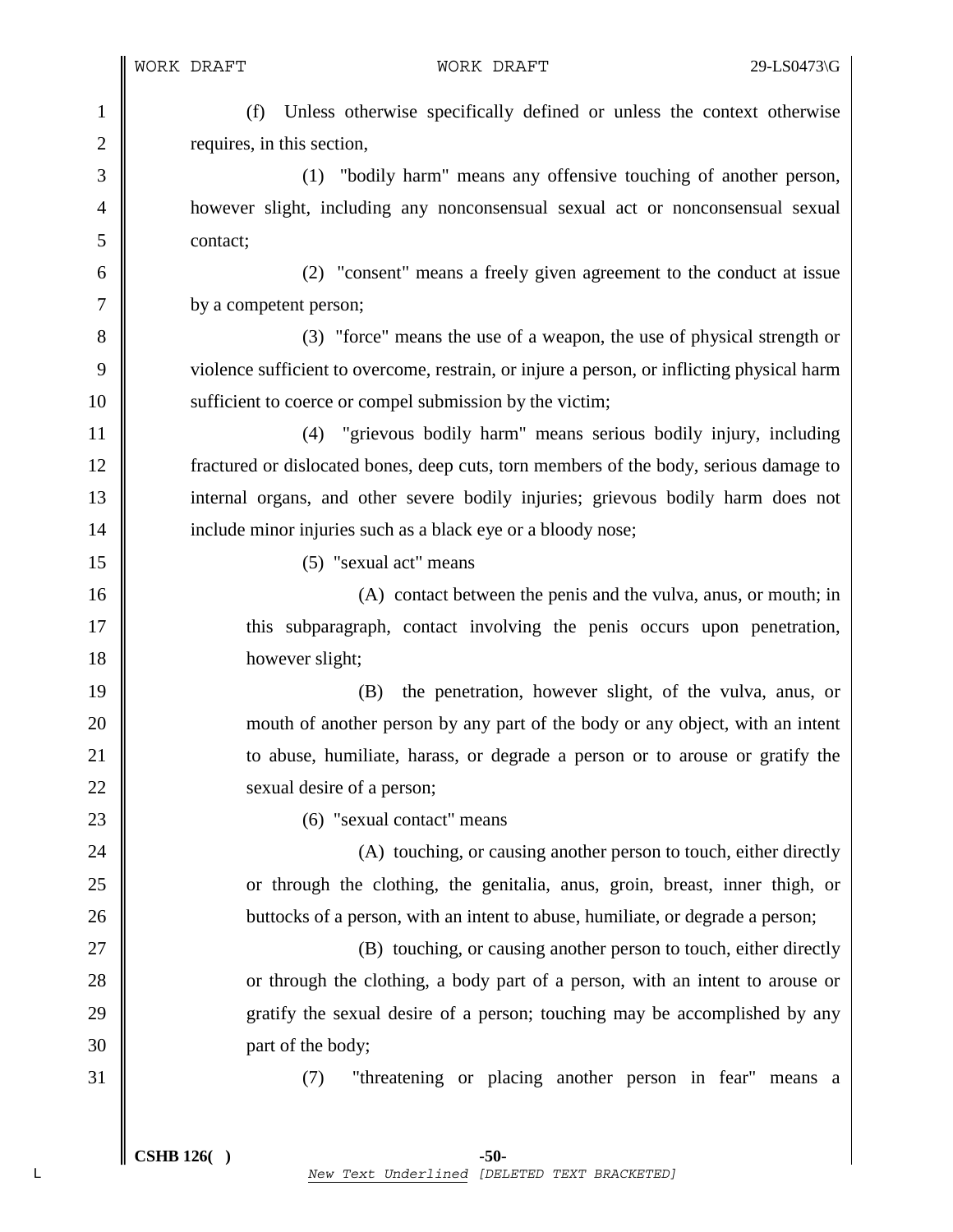1 communication or action that is of sufficient consequence to cause a reasonable fear 2 that noncompliance will result in the victim or another person being subjected to the 3 wrongful action contemplated by the communication or action;

4 (8) "unlawful force" means an act of force committed without legal 5 justification or excuse.

6 **Sec. 26.05.621. Stalking.** (a) A member of the militia is guilty of stalking and 7 || shall be punished by up to three years of confinement, by separation with 8 characterization up to dishonorable discharge, and by such other punishment as a 9 \\ court-martial may direct if the member

10 (1) wrongfully engages in a course of conduct directed at a specific 11 person that would cause a reasonable person to fear death or bodily harm, including 12 Sexual assault, to the person or a member of the person's immediate family;

13 (2) has knowledge, or should have knowledge, that the specific person 14 will be placed in reasonable fear of death or bodily harm, including sexual assault, to 15 **the person or a member of the person's immediate family;** 

16 (3) induces in a specific person reasonable fear of death or bodily 17 **harm, including sexual assault, to the person or to a member of the person's immediate** 18 | family.

19 (b) Unless otherwise specifically defined or unless the context otherwise 20 **c** requires, in this section,

21 **(1)** "course of conduct" means a repeated maintenance of visual or 22 physical proximity to a specific person or a repeated conveyance of verbal threats, 23 written threats, or threats implied by conduct, or a combination of those threats, 24 directed at or toward a specific person;

25 (2) "immediate family" means a spouse, parent, child, or sibling of the 26 **person**, or any other family member, relative, or intimate partner of the person who 27 **T** regularly resides in the household of the person or who, within the six months 28 preceding the commencement of the course of conduct, regularly resided in the 29 household of the person;

30 (3) "repeated," with respect to conduct, means two or more occasions 31 of that conduct.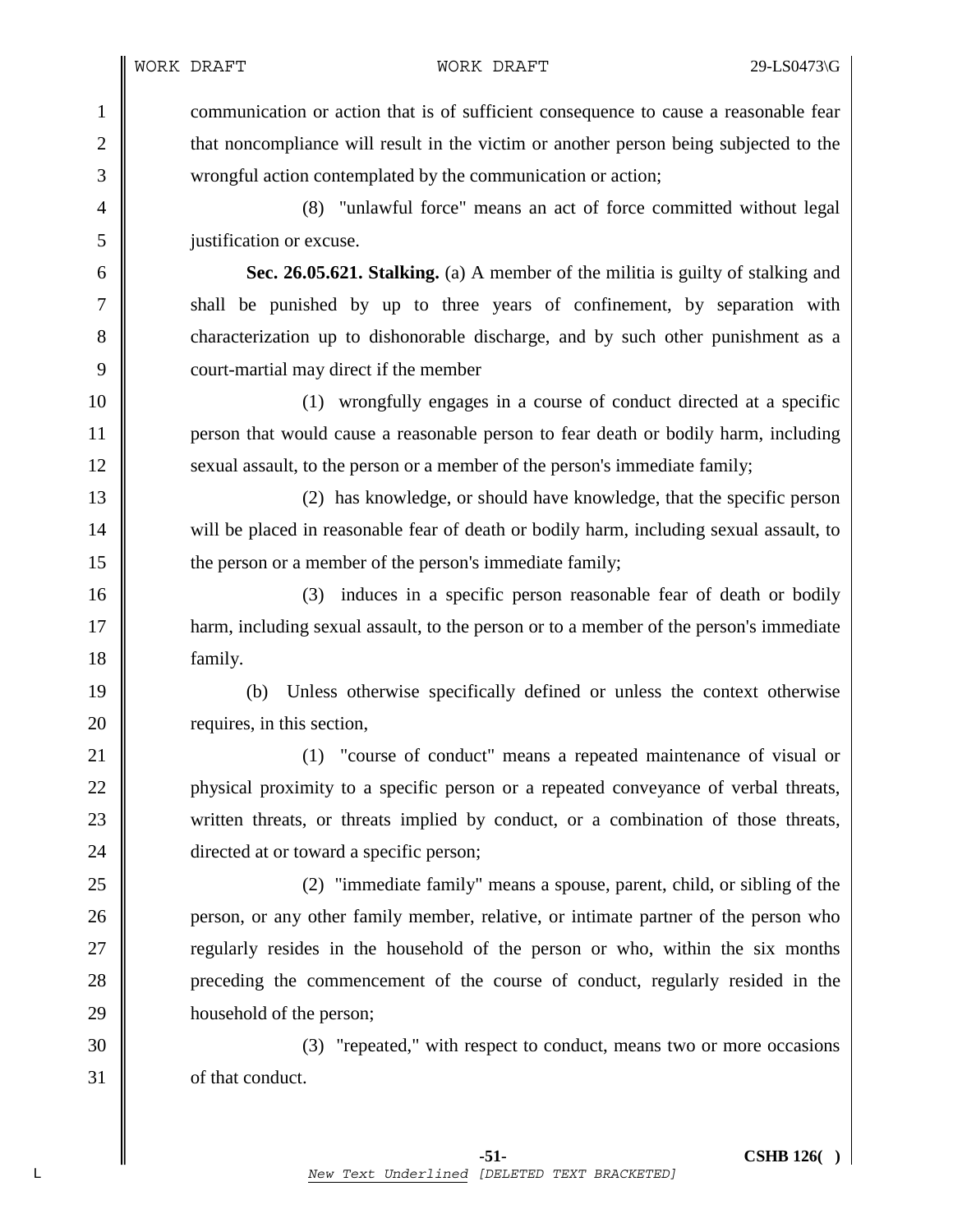1 **Sec. 26.05.622. Other sexual misconduct; indecent viewing, visual**  2 **recording, or broadcasting.** (a) A member of the militia who knowingly commits 3  $\parallel$  any of the following acts without legal justification or lawful authorization is guilty of 4 an offense under this section and shall be punished by up to one year of confinement, 5 by separation with characterization up to dishonorable discharge, and by such other 6 punishment as a court-martial may direct:

7 (1) knowingly and wrongfully views the private area of another 8 person, without the other person's consent and under circumstances in which the other 9 **person has a reasonable expectation of privacy;** 

10 (2) knowingly and wrongfully photographs, videotapes, films, or 11 records, by any means, the private area of another person without the other person's 12 consent and under circumstances in which the other person has a reasonable 13 xexpectation of privacy;

14 || (3) knowingly and wrongfully broadcasts or distributes a recording 15 that the person knows or reasonably should know was made under the circumstances 16 described in (2) of this subsection.

17 (b) A member of the militia who compels another person to engage in an act 18 **or** of prostitution with another person is guilty of forcible pandering and shall be 19 punished by up to 10 years of confinement, by separation with characterization up to 20 dishonorable discharge, and by such other punishment as a court-martial may direct.

21 (c) A member of the militia who intentionally exposes, in an indecent manner, 22 the genitalia, anus, buttocks, or female areola or nipple is guilty of indecent exposure 23 and shall be punished by up to one year of confinement, by separation with 24 characterization up to dishonorable discharge, and by such other punishment as a 25 **court-martial may direct.** 

26 (d) Unless otherwise specifically defined or unless the context otherwise 27  $\parallel$  requires, in this section,

28 (1) "act of prostitution" means a sexual act or sexual contact as defined 29 in AS 26.05.620 because of which anything of value is given to or received by another 30 person;

31 (2) "broadcast" means electronically transmitting a visual image with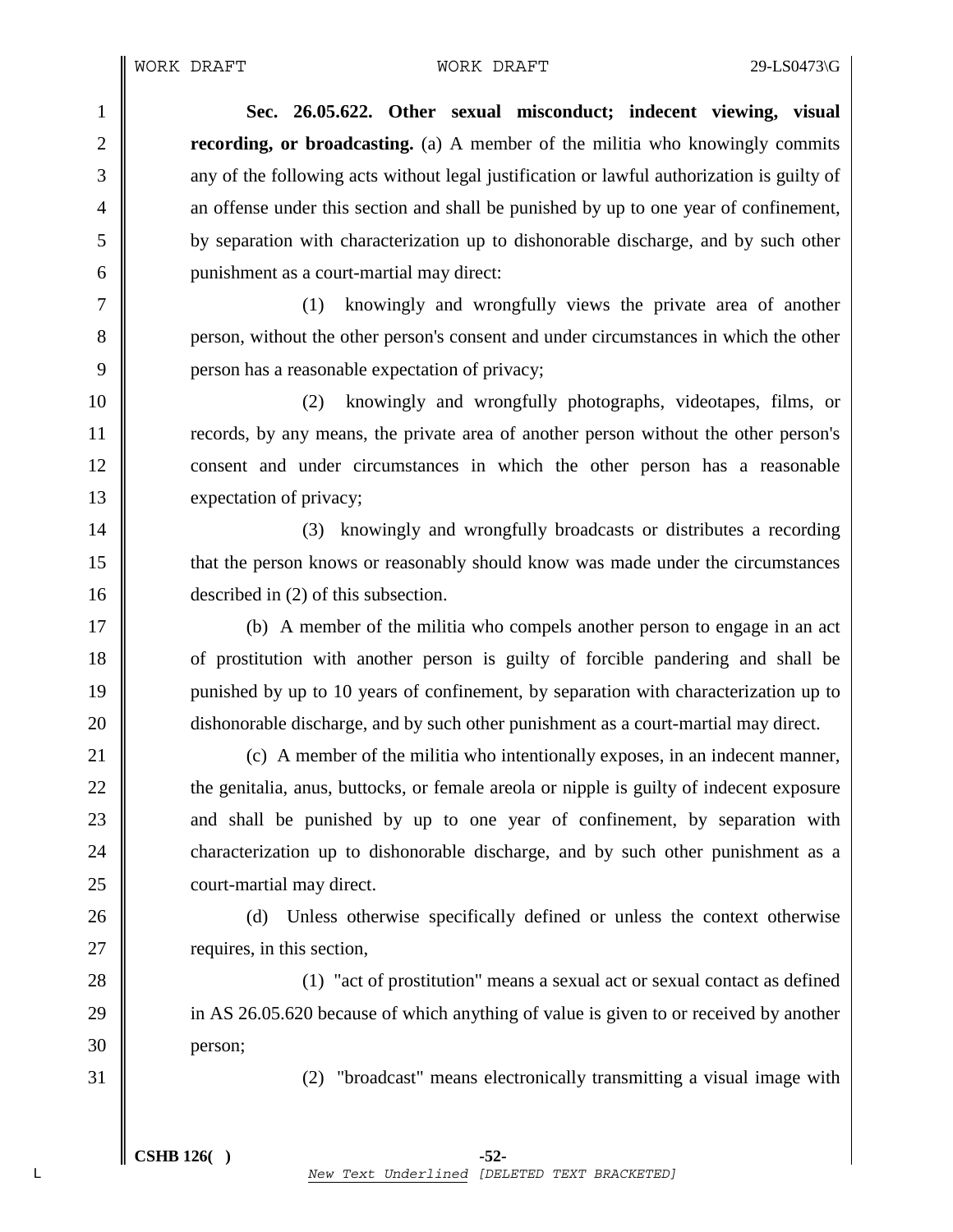1 the intent that it be viewed by a person or persons;

2 (3) "distribute" means delivering to the actual or constructive 3 possession of another, including transmission by electronic means;

4 (4) "indecent manner" means conduct that amounts to a form of 5 immorality relating to sexual impurity that is grossly vulgar, obscene, and repugnant 6 to common propriety and that tends to excite sexual desire or deprave morals with 7 **P** respect to sexual relations;

8 (5) "private area" means the naked or underwear-clad genitalia, anus, 9 buttocks, or female areola or nipple:

10 (6) "reasonable expectation of privacy" means circumstances in which 11 a reasonable person would believe that the person could disrobe in privacy without 12 being concerned that an image of a private area of the person was being captured or 13 circumstances in which a reasonable person would believe that a private area of the 14 **person would not be visible to the public.** 

15 **Sec. 26.05.623. Larceny and wrongful appropriation.** (a) A member of the 16 militia who wrongfully takes, obtains, or withholds, by any means, from the 17 possession of the owner or another person any money, personal property, or article of 18 value with intent permanently to deprive or defraud another person of the use and 19 benefit of the property or to appropriate it for the person's own use or the use of a 20 **person other than the owner steals that property and is guilty of larceny and shall be** 21 punished by up to one year of confinement, by separation with characterization up to 22 dishonorable discharge, and by such other punishment as a court-martial may direct.

23 (b) A member of the militia who wrongfully takes, obtains, or withholds, by 24 **a** any means, from the possession of the owner or another person any money, personal 25 property, or article of value with intent temporarily to deprive or defraud another 26 person of the use and benefit of the property or to appropriate it for the person's own 27 use or the use of a person other than the owner is guilty of wrongful appropriation and 28 **Shall be punished as a court-martial may direct.** 

29 **Sec. 26.05.624. Forgery.** A member of the militia who, with intent to defraud, 30 (1) falsely makes or alters a signature to or a part of any writing that would, if genuine, 31 apparently impose a legal liability on another person or change the legal right or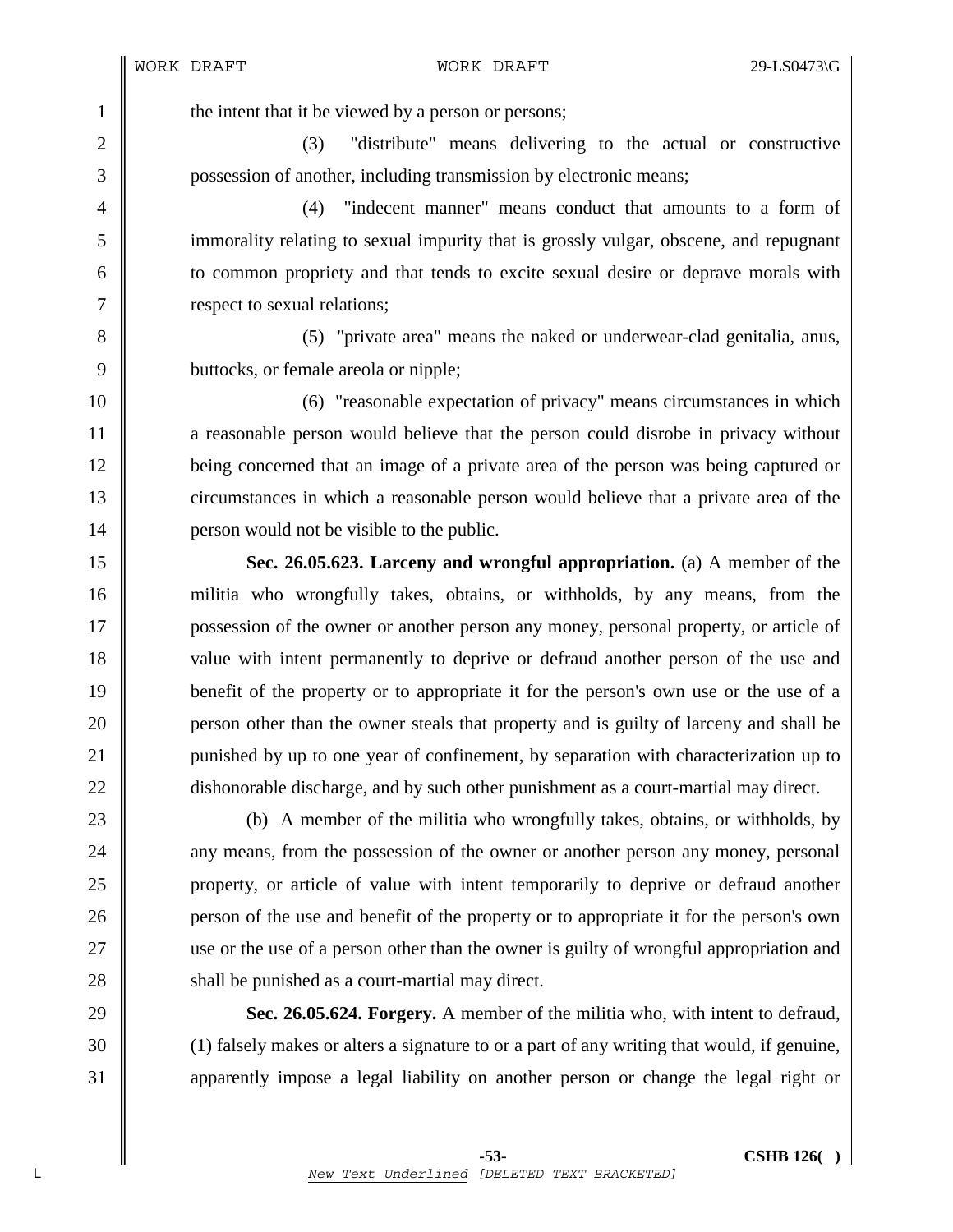1 iiability of the person to their prejudice, or (2) who utters, offers, issues, or transfers 2 that writing, which the person knows to be falsely made or altered, is guilty of forgery 3 and shall be punished by up to one year of confinement, by separation with 4 characterization up to dishonorable discharge, and by such other punishment as a 5 court-martial may direct.

6 **Sec. 26.05.625. Making, drawing, or uttering check, draft, or order**  7 **without sufficient funds.** A member of the militia who makes, draws, utters, or 8 delivers a check, draft, or order for the payment of money on a bank or other 9 depository, knowing at the time that the maker or drawer has not or will not have 10 sufficient funds in, or credit with, the bank or other depository for the payment of that 11 check, draft, or order in full on its presentment, with intent to defraud for the 12 procurement of any article or thing of value or with intent to deceive, for the payment 13 of a past due obligation or for another purpose shall be punished by up to one year of 14 confinement, by separation with characterization up to dishonorable discharge, and by 15 such other punishment as a court-martial may direct. The making, drawing, uttering, 16 or delivering by a maker or drawer of a check, draft, or order, payment of which is 17 **Figure 1** refused by the drawee because of insufficient funds of the maker or drawer in the 18 drawee's possession or control, is prima facie evidence of the person's intent to defraud 19 or deceive and of the knowledge of insufficient funds in, or credit with, that bank or 20 **oursel of the maker of drawer pays** the holder the amount due within 21 five days after receiving notice, orally or in writing, that the check, draft, or order was 22 || not paid on presentment. In this section, "credit" means an arrangement or 23 understanding, express or implied, with the bank or other depository for the payment 24 **o** of that check, draft, or order.

25 **Sec. 26.05.631. Perjury.** A member of the militia who, in a judicial 26 **proceeding or in a course of justice, under lawful oath or in another form allowed by** 27 | aux to be substituted for an oath, willfully and corruptly gives false testimony material 28 to the issue or matter of inquiry, or who, in a declaration, certificate, verification, or 29 Statement under penalty of perjury, subscribes a false statement material to the issue or 30 matter of inquiry is guilty of perjury and shall be punished by up to one year of 31 confinement, by separation with characterization up to dishonorable discharge, and by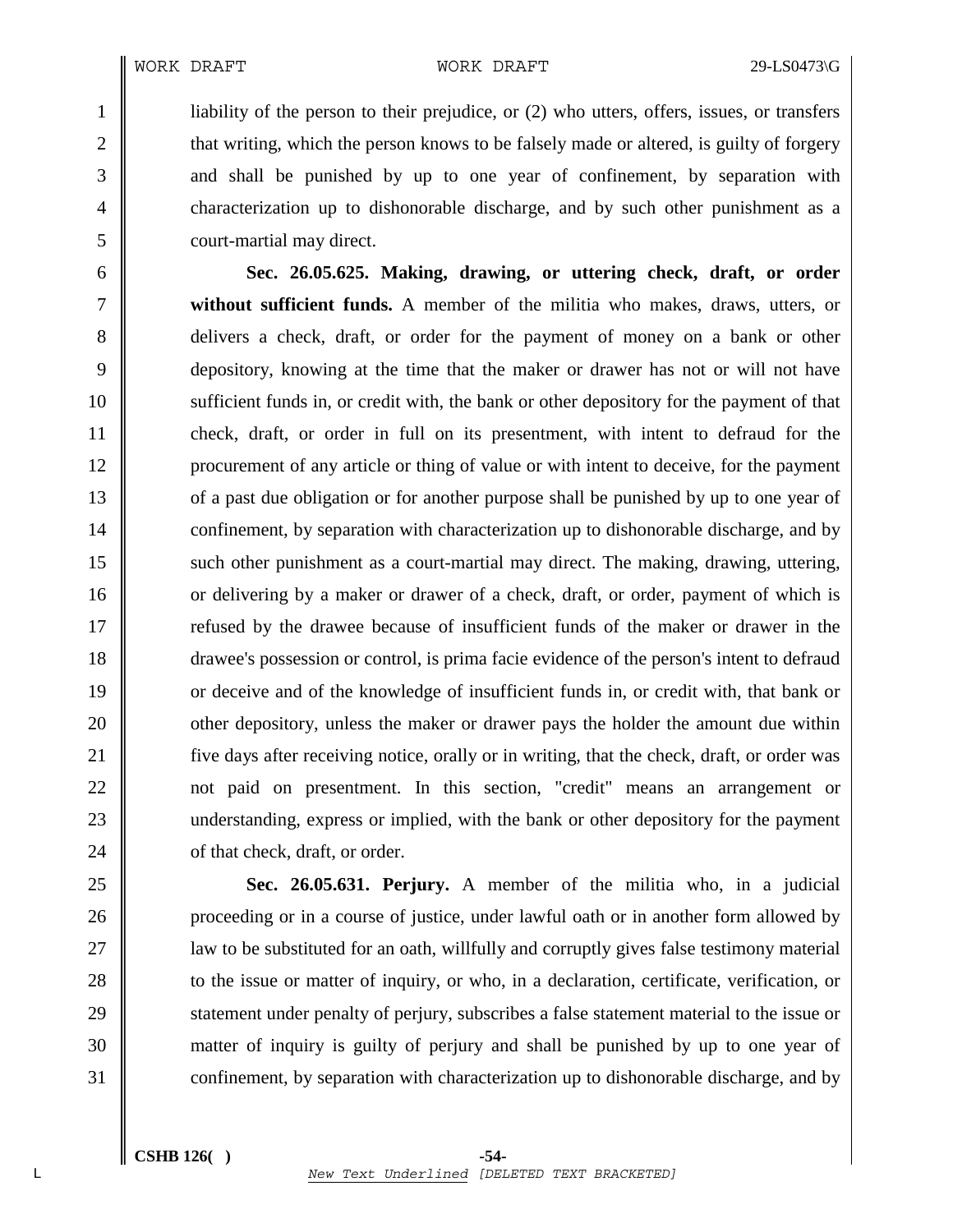| $\mathbf{1}$   | such other punishment as a court-martial may direct.                                       |
|----------------|--------------------------------------------------------------------------------------------|
| $\overline{2}$ | Sec. 26.05.632. Fraud against the government. (a) A member of the militia                  |
| 3              | is guilty of fraud against the government if the member                                    |
| $\overline{4}$ | (1) knowing it to be false or fraudulent                                                   |
| 5              | (A) makes a claim against the United States, the state, or an                              |
| 6              | officer of the United States or the state; or                                              |
| 7              | (B) presents to a person in the civil or military service of the                           |
| 8              | United States, the state, or an officer of the United States or the state, for             |
| 9              | approval or payment, a claim against the United States, the state, or an officer           |
| 10             | of the United States or the state;                                                         |
| 11             | (2) for the purpose of obtaining the approval, allowance, or payment of                    |
| 12             | a claim against the United States, the state, or an officer of the United States or the    |
| 13             | state,                                                                                     |
| 14             | makes or uses a writing or other paper knowing it to<br>(A)                                |
| 15             | contain a false or fraudulent statement;                                                   |
| 16             | makes an oath, affirmation or certification to a fact,<br>(B)                              |
| 17             | writing, or other paper knowing the oath, affirmation, or certification to be              |
| 18             | false; or                                                                                  |
| 19             | forges or counterfeits a signature on a writing or other<br>(C)                            |
| 20             | paper or uses the signature, knowing it to be forged or counterfeited;                     |
| 21             | (3) having charge, possession, custody, or control of money or other                       |
| 22             | property of the United States or the state, that is furnished or intended for the armed    |
| 23             | forces of the United States or the militia of the state, knowingly delivers to a person    |
| 24             | having authority to receive it, any amount of the money or other property less than that   |
| 25             | for which the member receives a certificate or receipt; or                                 |
| 26             | (4) being authorized to make or deliver any paper certifying the receipt                   |
| 27             | of property of the United States or the state, that is furnished or intended for the armed |
| 28             | forces of the United States or the militia of the state, makes or delivers to a person the |
| 29             | writing without having full knowledge of the truth of the statements contained in the      |
| 30             | writing and with intent to defraud the United States or the state.                         |
| 31             | (b) A person found guilty of fraud against the government shall be punished                |
|                |                                                                                            |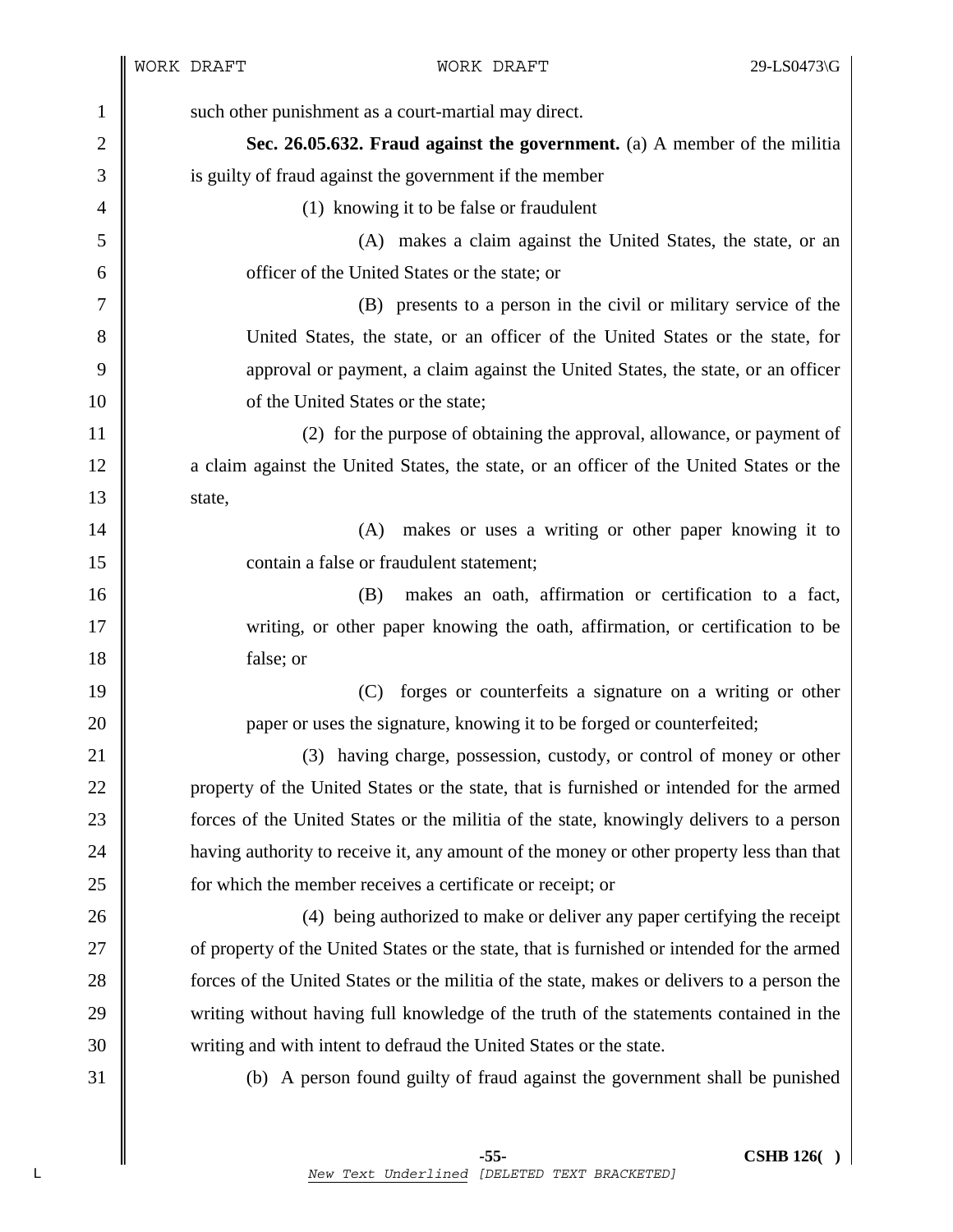1 by up to one year of confinement, by separation with characterization up to 2 dishonorable discharge, and by such other punishment as a court-martial may direct.

3 **Sec. 26.05.633. Conduct unbecoming an officer.** (a) A commissioned officer, 4 cadet, candidate, or midshipman of the militia who is convicted of conduct 5 unbecoming an officer shall be punished by separation with characterization up to 6 dishonorable discharge and by such other punishment as a court-martial may direct.

7 (b) A court-martial may not impose a sentence of confinement under this 8 section.

9 **Sec. 26.05.634. General article.** (a) Although not specifically mentioned in 10 this chapter, all disorders and acts that prejudice good order and discipline in the 11 militia of the state and all conduct of a nature to bring discredit on the militia of the 12 state shall be considered by a court-martial and punished as a court-martial may direct.

13 (b) A member of the militia who commits an enumerated offense punishable 14 under Article 134, 10 U.S.C. 934 (Uniform Code of Military Justice), except for those 15 enumerated offenses relating to assault, negligent homicide, and wrongful 16 cohabitation, shall, upon conviction, be punished by separation with characterization 17 up to dishonorable discharge and by such other punishment as a court-martial may 18 direct.

19 (c) A court-martial may not impose a sentence of confinement under (a) or (b) 20 **b** of this section.

21 **Sec. 26.05.900. Definitions.** In this chapter, unless the context otherwise 22 **c** requires,

23 (1) "accuser" means a person who signs and swears to charges, a 24 **person who directs that charges nominally be signed and sworn to by another, and any** 25 other person who has an interest other than an official interest in the prosecution of the 26 accused;

27 || (2) "arrest" means the restraint of a person by an order, not imposed as 28 a punishment for an offense, directing the person to remain within certain specified 29 | limits:

30 (3) "cadet," "candidate," or "midshipman" means a person who is 31 enrolled in or attending a state military academy, a regional training institute, or any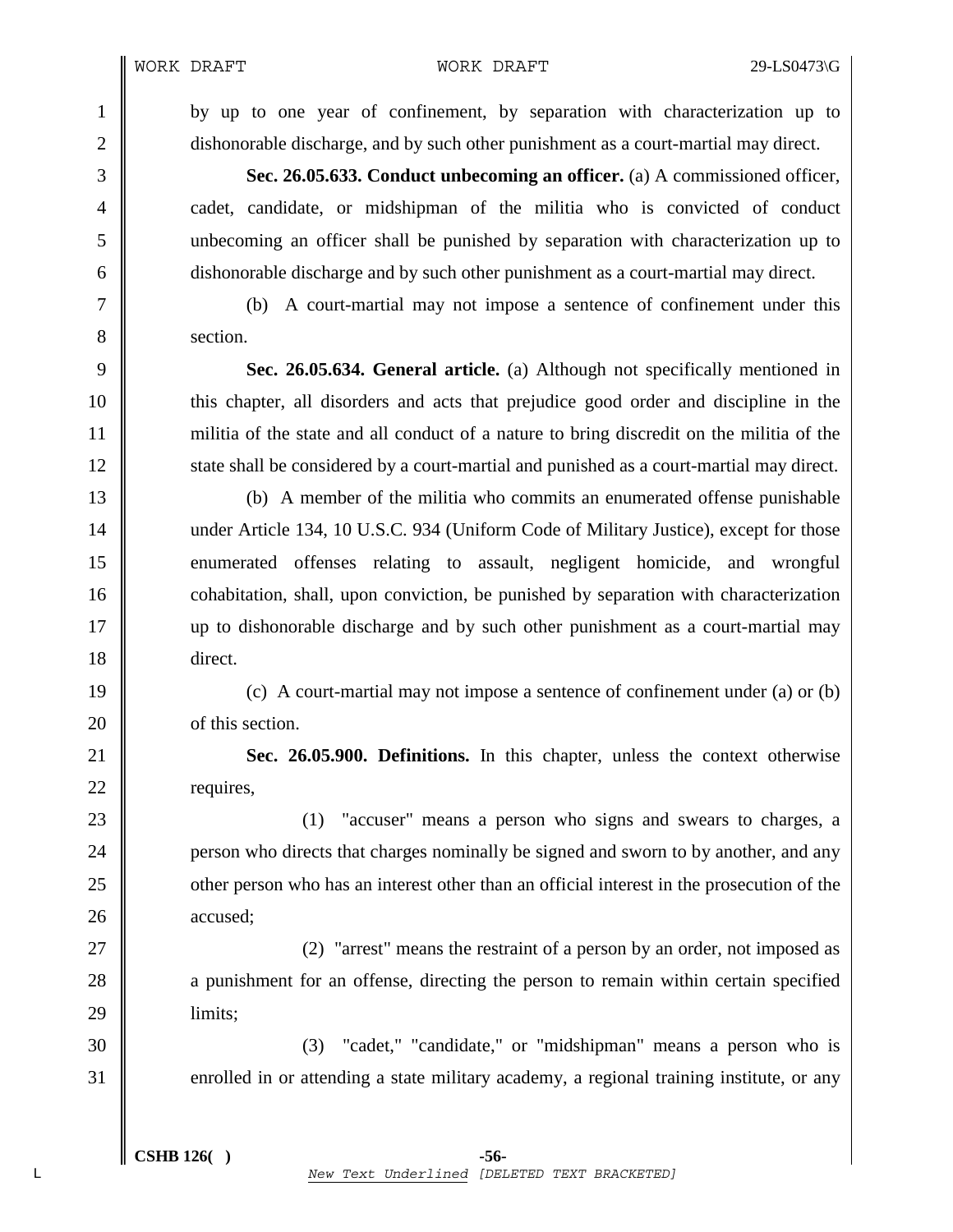| 1              | other formal education program for the purpose of becoming a commissioned officer      |  |  |  |
|----------------|----------------------------------------------------------------------------------------|--|--|--|
| $\overline{2}$ | in the militia of the state;                                                           |  |  |  |
| 3              | (4) "classified information" means                                                     |  |  |  |
| 4              | information or material that has been determined by an<br>(A)                          |  |  |  |
| 5              | official of the United States or any state under law, an executive order, or           |  |  |  |
| 6              | regulation to require protection against unauthorized disclosure for reasons of        |  |  |  |
| 7              | national or state security; and                                                        |  |  |  |
| 8              | (B) restricted data, as defined in 42 U.S.C. 2014(y) (Atomic                           |  |  |  |
| 9              | Energy Act of 1954);                                                                   |  |  |  |
| 10             | (5) "code of military justice" means the provisions of this chapter and                |  |  |  |
| 11             | the regulations adopted by the adjutant general to implement this chapter;             |  |  |  |
| 12             | "commanding officer" or "commander" includes<br>(6)<br>only                            |  |  |  |
| 13             | commissioned officers of the militia of the state and includes officers in charge only |  |  |  |
| 14             | when administering a nonjudicial punishment under the code of military justice;        |  |  |  |
| 15             | (7) "confinement" means the physical restraint of a person;                            |  |  |  |
| 16             | "convening authority" includes, in addition to the person who<br>(8)                   |  |  |  |
| 17             | convened the court, a commissioned officer commanding for the time being or a          |  |  |  |
| 18             | successor in command to the convening authority;                                       |  |  |  |
| 19             | (9) "day" means calendar day and is not synonymous with the term                       |  |  |  |
| 20             | "unit training assembly";                                                              |  |  |  |
| 21             | "department" means the Department of Military and Veterans'<br>(10)                    |  |  |  |
| 22             | Affairs;                                                                               |  |  |  |
| 23             | (11) "enlisted member" means a person in an enlisted grade;                            |  |  |  |
| 24             | (12) "military court" means a court-martial;                                           |  |  |  |
| 25             | "military judge" means an official of a general or special court-<br>(13)              |  |  |  |
| 26             | martial described under AS 26.05.453;                                                  |  |  |  |
| 27             | "militia" or "militia of the state" means the Alaska National<br>(14)                  |  |  |  |
| 28             | Guard, the Alaska Naval Militia, and the Alaska State Defense Force;                   |  |  |  |
| 29             | (15) "national or state security" means the national defense and foreign               |  |  |  |
| 30             | relations of the United States;                                                        |  |  |  |
| 31             | (16) "officer" means a commissioned or warrant officer;                                |  |  |  |
|                |                                                                                        |  |  |  |
|                |                                                                                        |  |  |  |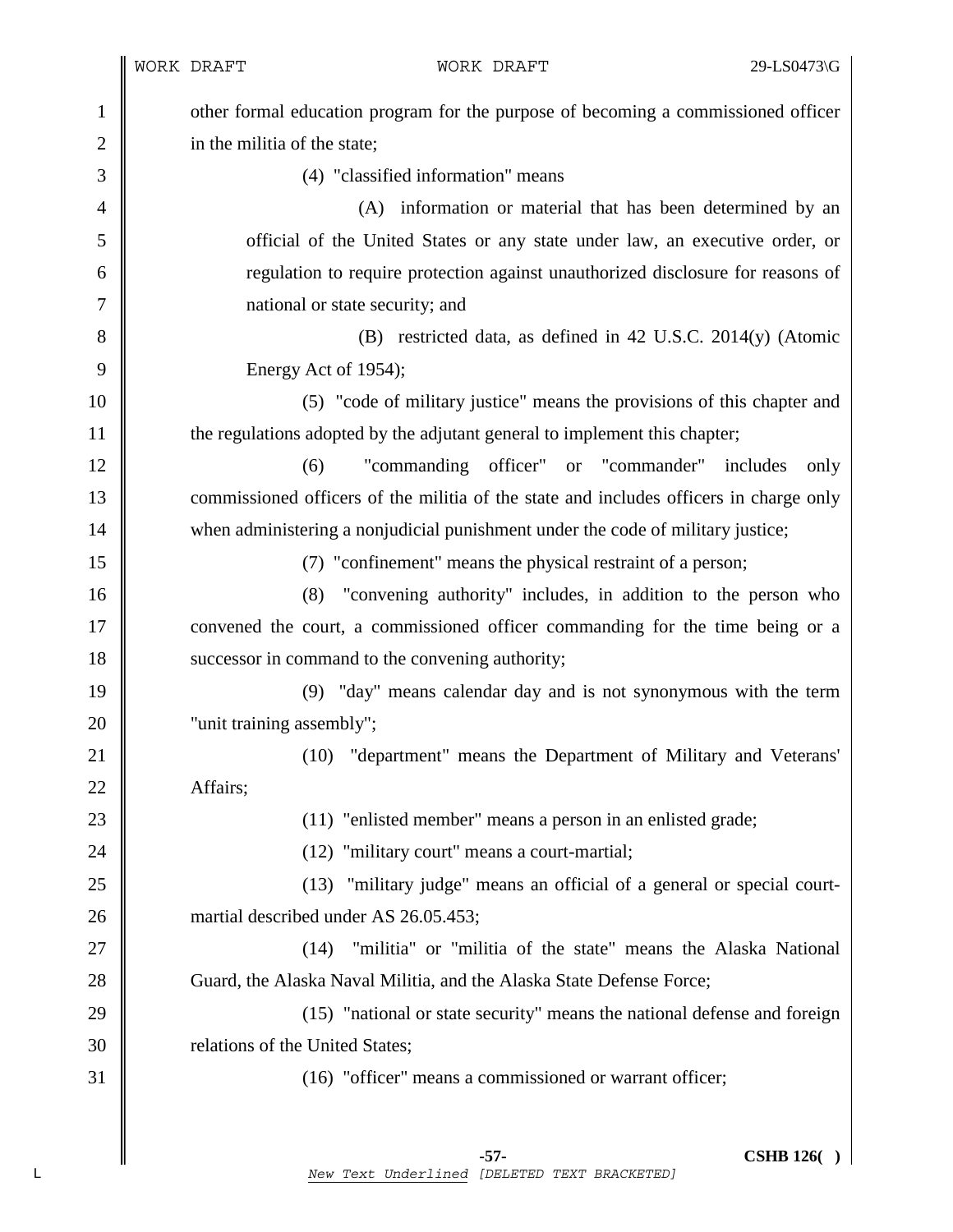1 (17) "officer in charge" means a member of the naval militia, United 2 States Navy, United States Marine Corps, or United States Coast Guard designated by 3 the appropriate authority; 4 (18) "record," when used in connection with the proceedings of a 5 court-martial, means 6 (A) an official written transcript, written summary, or other 7 writing relating to the proceedings; or 8 (B) an official audiotape, videotape, digital image or file, or 9 similar material from which sound, or sound and visual images, depicting the 10 || proceedings may be reproduced; 11 (19) "reviewing authority" means the Military Appeals Commission 12 and the Alaska Supreme Court; 13 (20) "senior force judge advocate" means the senior judge advocate of 14 the commander of the same force of the militia of the state as the accused and who is 15 **that commander's chief legal advisor;** 16 **(20)** "unit" means a regularly organized body of the militia of the state 17 not larger than a company, a squadron, a division of the naval militia, or a body 18 corresponding to one of them. 19 **\* Sec. 5.** AS 33.30.011 is amended by adding a new subsection to read: 20 (b) In this section, "held under authority of state law" includes the 21 **confinement of persons under AS 26.05.** 22 **\*** Sec. 6. AS 33.30.051 is amended by adding a new subsection to read: 23 (b) A person restrained under AS 26.05.425 or convicted of an offense by 24 court-martial under AS 26.05 and confined under AS 26.05.428 shall be committed to 25 the custody of the commissioner for the period of restraint or confinement as directed 26 **by the adjutant general.** 27 **\*** Sec. 7. AS 44.23.020 is amended by adding a new subsection to read: 28 (i) If requested by a military judge or the convening authority of a court-29 martial, assist the court-martial in obtaining the commitment of a person accused of an 30 Someter AS 26.05 for a competency examination under AS 12.47.100 or on a 31 finding of incompetency under AS 12.47.110.